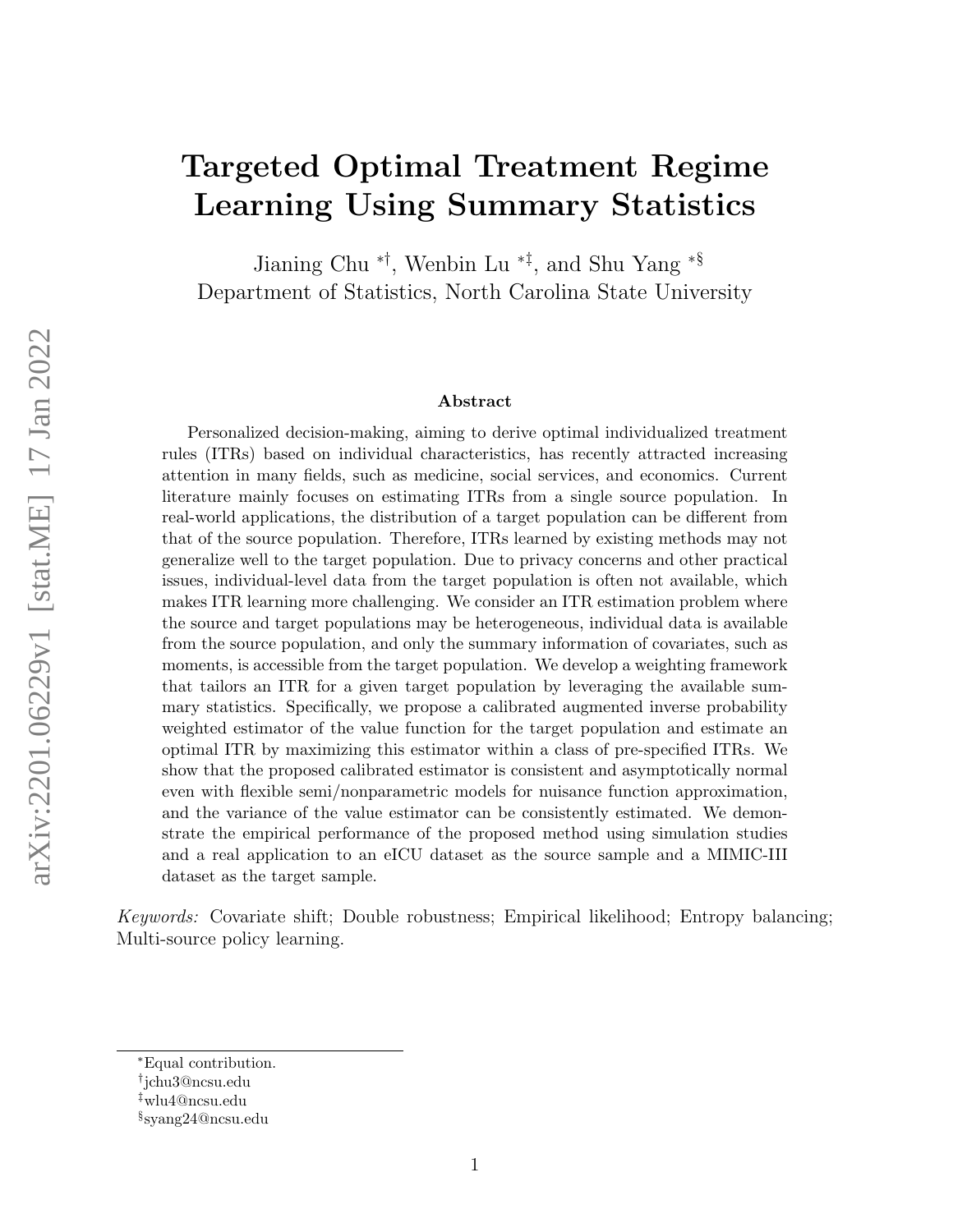## 1 Introduction

Personalized decision-making, an pseudo intelligence paradigm tailored to an individual's characteristics, has recently attracted a great deal of attention in many fields, such as precision medicine (Jameson & Longo 2015), social services (Kube et al. 2019), economics (Turvey 2017) and recommendation system (Tang et al. 2019). An individualized treatment rule (ITR) formalizes treatment decisions as a function mapping from patient information to a recommended treatment. An optimal ITR is the one that leads to the greatest expected outcome in the population of interest, known as the value function.

A variety of approaches have been developed for estimating optimal ITRs. One class of approaches is model-based as they directly model the conditional mean outcome given covariates and treatment, known as the Q-function, and then use the estimated Q-function to infer the optimal ITR. Such methods include Q-learning (Watkins & Dayan 1992, Zhao et al. 2009, Qian & Murphy 2011) and its semiparametric extension, A-leaning (Murphy 2003, Shi et al. 2018), where only the contrast function is modeled while the baseline mean function is completely unspecified. Alternatively, direct value search methods have been developed and extensively studied recently (e.g. Zhang et al. 2012, 2013). These methods consider a flexible estimator of the value function, such as the augmented inverse probability weighted (AIPW) estimator, and the optimal ITR is then estimated by maximizing the estimated value function within a class of pre-specified ITRs, such as linear decision rules. The AIPW value estimator possesses the double robustness property, i.e., it is consistent for the value function if either the Q-function or the propensity score model is correctly specified.

Though the double robustness of the AIPW value estimator is appealing, it's only maintained when the source and target populations are identical. In other words, when there exists heterogeneity between the source and target populations, the AIPW value estimator obtained based on the source sample may no longer be consistent for the value function of the target population. Thus, the optimal ITR learned from the source data may not be optimal for the target population. In many real-world applications, the value function of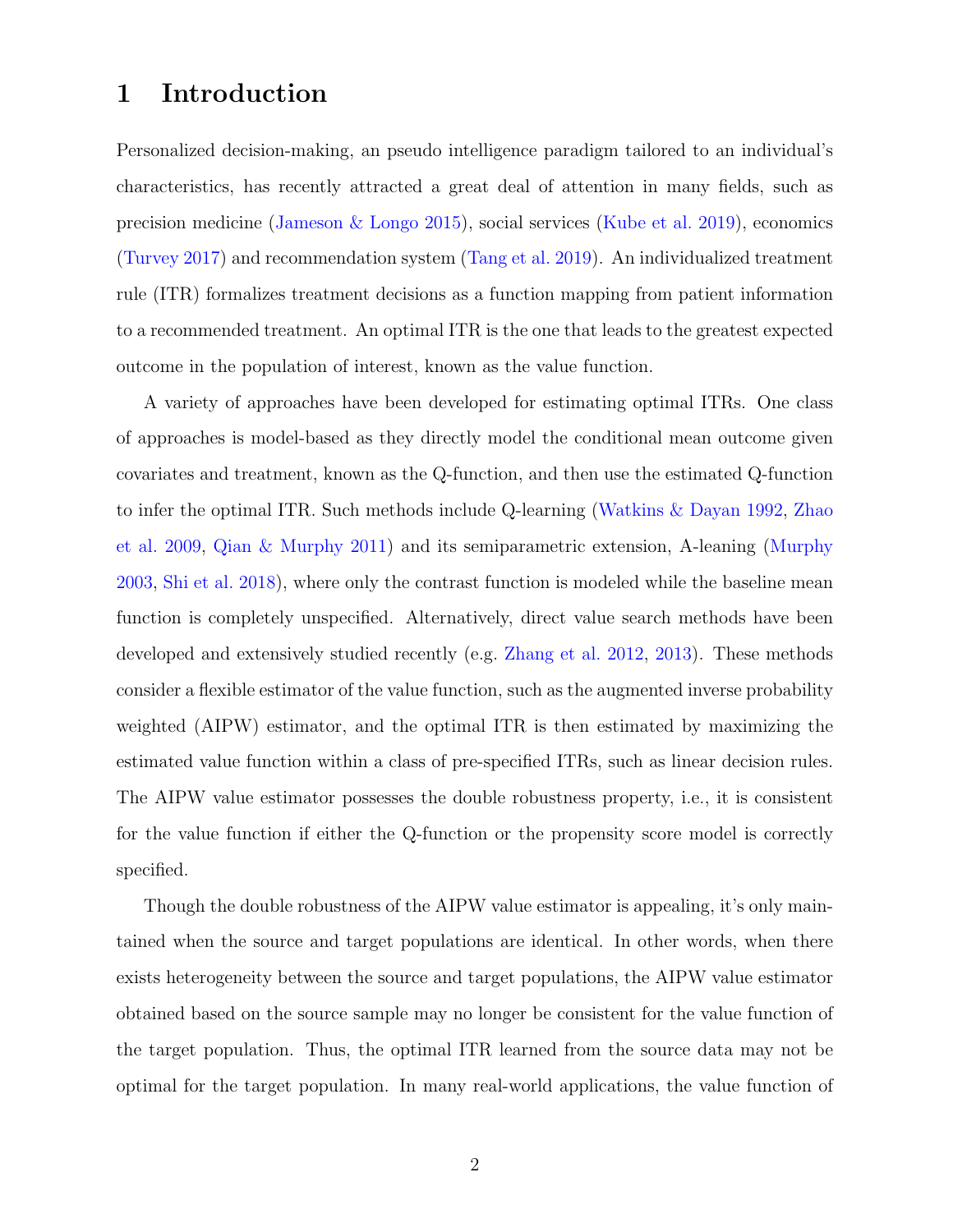an ITR over the distribution of the target population is of significant interest, which can be different from that of the source population. For example, in medical studies, it is known that the results of a randomized controlled trial cannot be directly transported because the covariate distribution in a target population may be different (Cole & Stuart 2010, Pearl & Bareinboim 2014, Dahabreh & Hernán 2019). Due to study design and inclusion/exclusion criteria, the source sample can be unrepresentative of the target population we are interested in. When there is heterogeneity between the source and target populations, an estimated optimal ITR from the source sample may not generalize well to the target population (Lee et al. 2021). Such problems gain increasing attention in the ITR learning fields recently. Zhao et al. (2019) and Mo et al. (2021) proposed different collections of possible target covariate distributions and estimated the optimal linear ITR by optimizing the worst-case quality assessment among the collection. Uehara et al. (2020) considered a nonparametric estimator for the density ratio of the covariate distributions of the source and target populations and constructed a weighted estimator for the target value function based on the estimated density ratio. However, all these methods require the availability of individual-level data from both the source and target populations, which may be unrealistic in many applications. For example, while large-population based databases, such as the Surveillance, Epidemiology and End Results (SEER) database, can provide reliable summary statistics for covariates, such as means and medians, and overall survival statistics for the disease population, critical information about individual factors that influence the choice of treatment and clinical outcomes of interest may not be available (Huang  $\&$ Qin 2020, Chen et al. 2021). Moreover, due to privacy and confidentiality concerns, comprehensive individual-level data is often prohibited to share with researchers. In contrast, summary statistics of patient characteristics of the target population are often available and can be easily shared for research purposes.

In this paper, we consider the targeted optimal treatment regime learning where we have individual-level data from the source sample but only a few summary statistics of covariate distributions from the target population. As we alluded to previously, when there is heterogeneity in covariate distributions between the source and target populations, the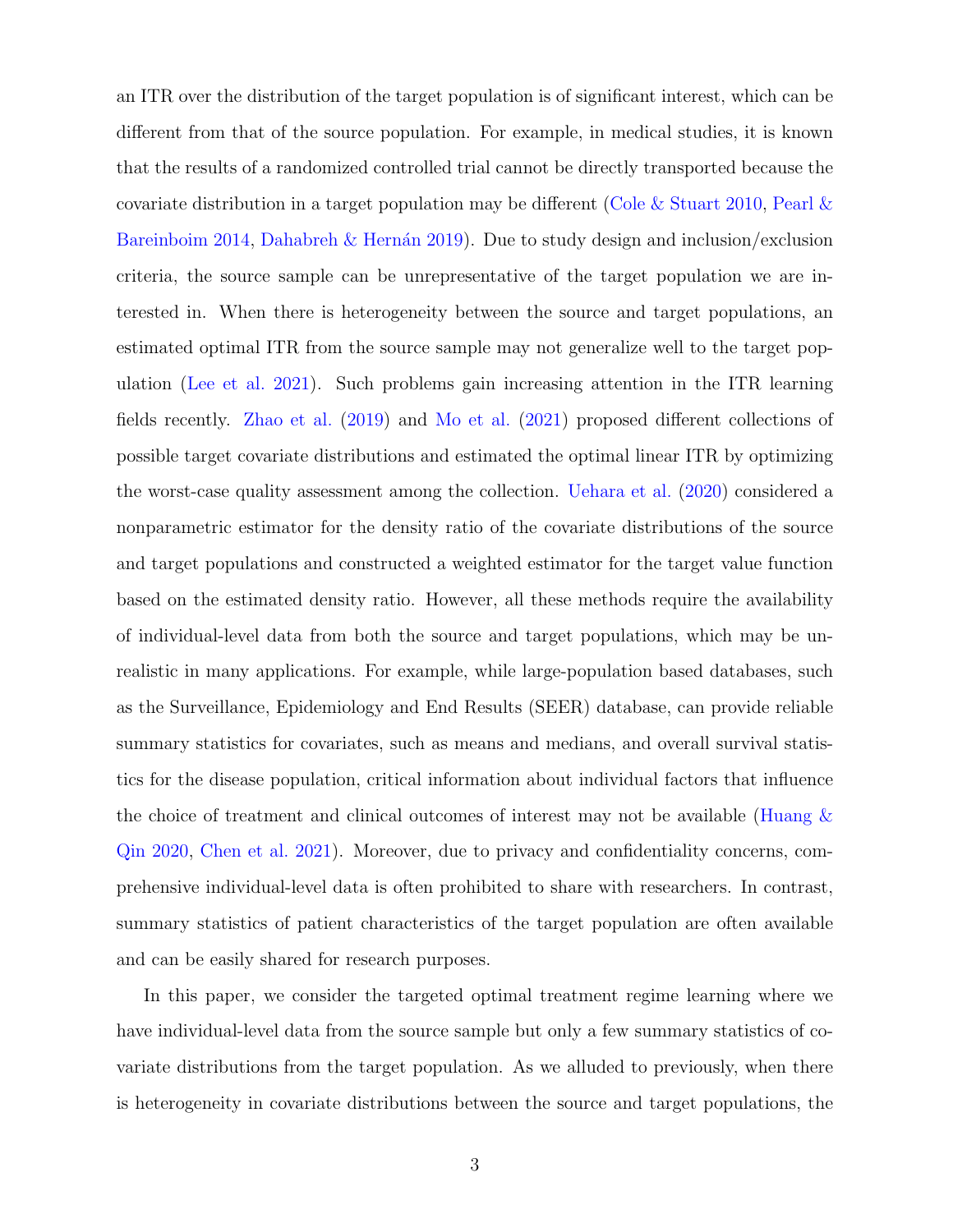estimated optimal ITR obtained by maximizing the value estimator constructed based on the source sample may not be optimal for the target population. One way to address this issue is to assign different subject weights to the source sample and calibrate the source covariate distributions to the target covariate distributions. Calibration weighting is widely used to integrate auxiliary information in survey sampling (Wu & Sitter 2001, Kim et al. 2016) and causal inference, such as empirical likelihood based methods (Qin & Zhang 2007), entropy-based covariate balancing methods (Hainmueller 2012, Zhao & Percival 2017), and quadratic loss based covariate balancing methods (Zubizarreta 2015). Such weighting methods allow adjusting covariate distributions of the source sample using various summary statistics of covariates in the target population, such as means, variances, correlations, and quantiles. We propose a calibrated AIPW estimator of the value function using summary statistics from the target population and then search for the optimal ITR for the target population by maximizing the calibrated AIPW value estimator over a pre-specified class of ITRs. Here, the subject weights for the source sample are estimated by solving a general convex optimization problem with constraints. The objective function in the optimization problem can be chosen from the Cressie-Read  $(CR)$  family (Cressie  $\&$ Read 1984), while the constraints force the weighted summary statistics of source covariates to be the same as that from the target population. We show that the calibrated AIPW estimator for the target value function is consistent, asymptotically normal, and has the double robustness property if the estimated weight function converges to the density ratio of covariate distributions between the two populations. The double robustness entails that the value estimator remains root- $n$  consistent if any one of the two parametric models for the propensity score and outcome mean is correctly specified or if both models are estimated nonparametrically satisfying a certain rate condition for convergence. Interestingly, if the source and target populations have the same covariate distribution, the calibrated optimal ITRs gain efficiency over the uncalibrated ITRs by utilizing additional summary information. However, in general, the weights learned from the calibration methods may not consistently estimate the density ratio. Under such general cases, the proposed calibrated AIPW estimator can still converge to the value function of a pseudo population that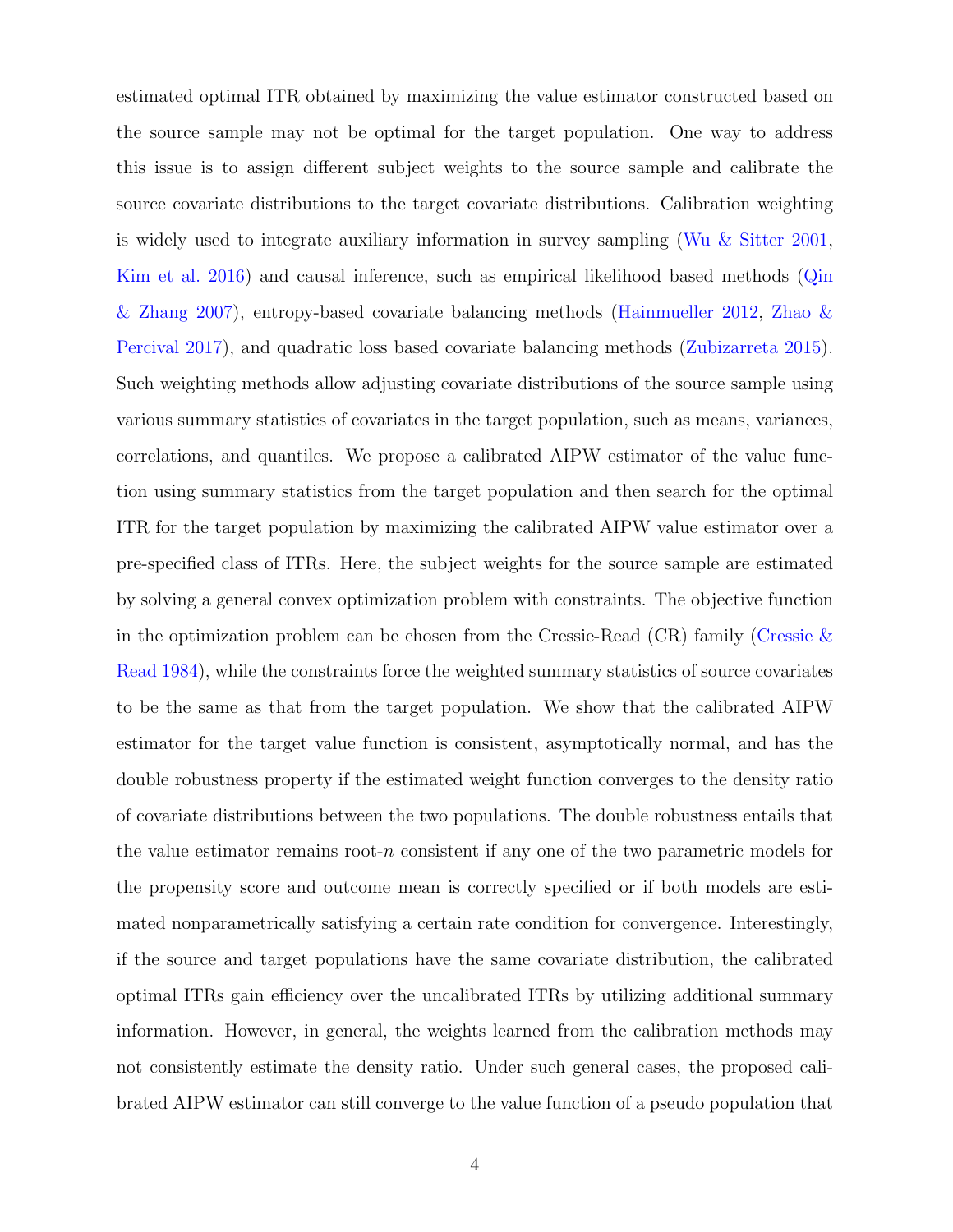may be closer to the target distribution compared with the source population. As such, it can give a more accurate estimator for the value function of the target population than the uncalibrated AIPW value estimator, and the optimal ITR obtained by maximizing the calibrated AIPW value estimator can be more favorable for the target population.

The remainder of the paper is organized as follows. Section 2 introduces the statistical framework for the targeted optimal treatment regime learning. Section 3 presents the proposed calibrated AIPW estimator of the value function and associated optimal ITR. Section 4 establishes the theoretical properties of the proposed value estimator. Simulation studies are conducted in Section 5 to demonstrate the empirical performance of the proposed method, followed by a real data application given in Section 6. Section 7 concludes the paper with some discussions. All the technical proofs are given in the supplementary material.

# 2 Statistical Framework

#### 2.1 Value Function and Optimal ITR

In a randomized trial or observational study, suppose there are two treatment options, labeled as control/treatment 0 and experimental treatment/treatment 1. Let A taking values 0 or 1 in accordance with the two options, denote the treatment received. Let  $X \in \mathbb{R}^p$  be a vector of baseline covariates and Y be the observed outcome of interest. We assume larger values of Y are preferred by convention. The observed data are then  ${O_i = (Y_i, A_i, X_i), i = 1, \dots, n}$ , which are independent and identically distributed.

Define the potential outcomes  $Y^*(0)$  and  $Y^*(1)$  as the outcomes that would be observed if a subject received treatment 0 or 1, respectively. As is customary in causal inference (Rubin 1978), we make the following assumptions.

#### Assumption 1 Assume the following conditions hold.

(A1) Stable Unit Treatment Value:  $Y = Y^*(1)A + Y^*(0)(1 - A)$ .

(A2) No Unmeasured Confounders:  $\{Y^*(1), Y^*(0)\} \perp A \mid X$ .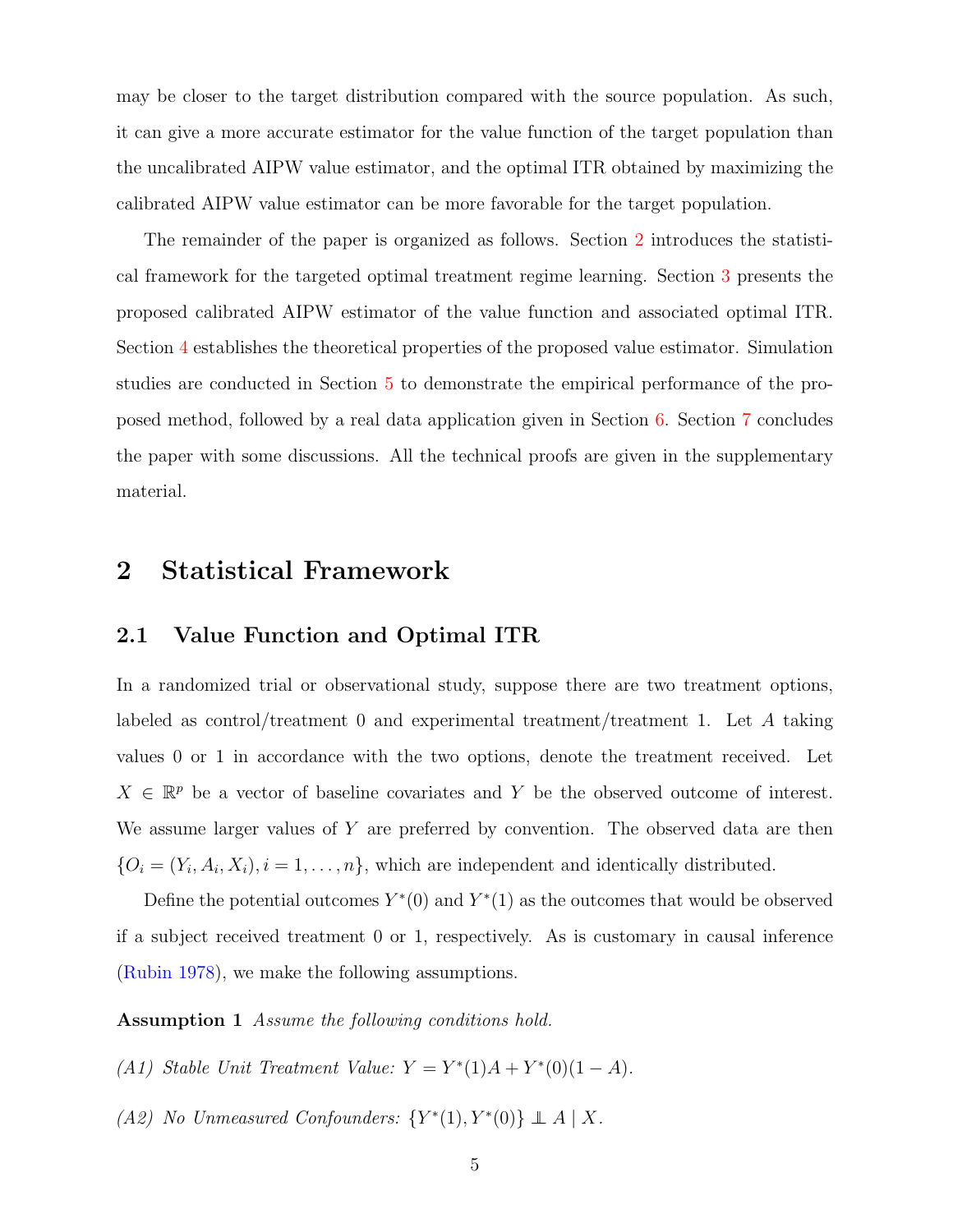(A3) Positivity of Treatment Assignment:  $0 < Pr(A = 1 | X = x) < 1$  for all x such that  $Pr(X = x) > 0.$ 

An ITR is a function  $d(\cdot)$  that maps values of X to  $\{0,1\}$ , so that a subject with covariates value  $X = x$  would receive treatment 1 if  $d(x) = 1$  and treatment 0 if  $d(x) = 0$ . For any arbitrary ITR  $d(\cdot)$ , we can define the potential outcome as

$$
Y^*(d) = Y^*(1)d(X) + Y^*(0)\{1 - d(X)\},
$$

which would be observed if a randomly chosen individual had been assigned a treatment according to  $d(\cdot)$ , where we suppress the dependence of  $Y^*(d)$  on X. We then define the value function under  $d(\cdot)$  as the expectation of the potential outcome as

$$
V(d) = \mathbb{E}\{Y^*(d)\} = \mathbb{E}\left[Y^*(1)d(X) + Y^*(0)\{1 - d(X)\}\right].
$$

Suppose  $\mathcal D$  is a class of ITRs of interest. Then we define the optimal ITR as  $d^{opt}(X) =$  $\operatorname{argmax}_{d \in \mathcal{D}} V(d)$ . In clinical practice, it may be desirable to consider a class of ITRs indexed by a vector of parameters  $\beta$  for feasibility and interpretability. We denote such a class of rules as  $\mathcal{D}_{\beta}$  and its element as  $d(X;\beta)$ . For example, we can consider a class of linear ITRs with the form  $d(X; \beta) = \mathbb{I}(\beta^T \tilde{X} > 0)$ , where  $\tilde{X} = (1, X^T)^T$ . Given a linear ITR  $d(X; \beta)$ , we use a shorthand to write its value function  $V(d)$  as  $V(\beta)$ . Let  $\beta^* = \operatorname{argmax}_{\beta} V(\beta)$ . Then, the optimal linear ITR is  $d_{\beta}^{opt} = d(X; \beta^*)$ . Note that the true optimal ITR  $d^{opt}$  may not be in  $\mathcal{D}_{\beta}$ . Thus,  $d_{\beta}^{opt}$  may not be the same as  $d^{opt}$ . However, when attention focuses on the feasible class  $\mathcal{D}_{\beta}$ , estimation of  $d_{\beta}^{opt}$  $_{\beta}^{opt}$  is still of considerable interest. In this paper, we focus on linear ITRs.

#### 2.2 Source and Target Populations

The difference between covariate distributions in the source and target populations is called a covariate shift (Sugiyama & Kawanabe 2012). In this paper, we assume that there is a pooled population  $\mathbb P$  consisting of both the source population  $\mathbb P^s$  and the target population  $\mathbb{P}^t$ . Let S be a binary indicator for selection action:  $S = 1$  if the individual comes from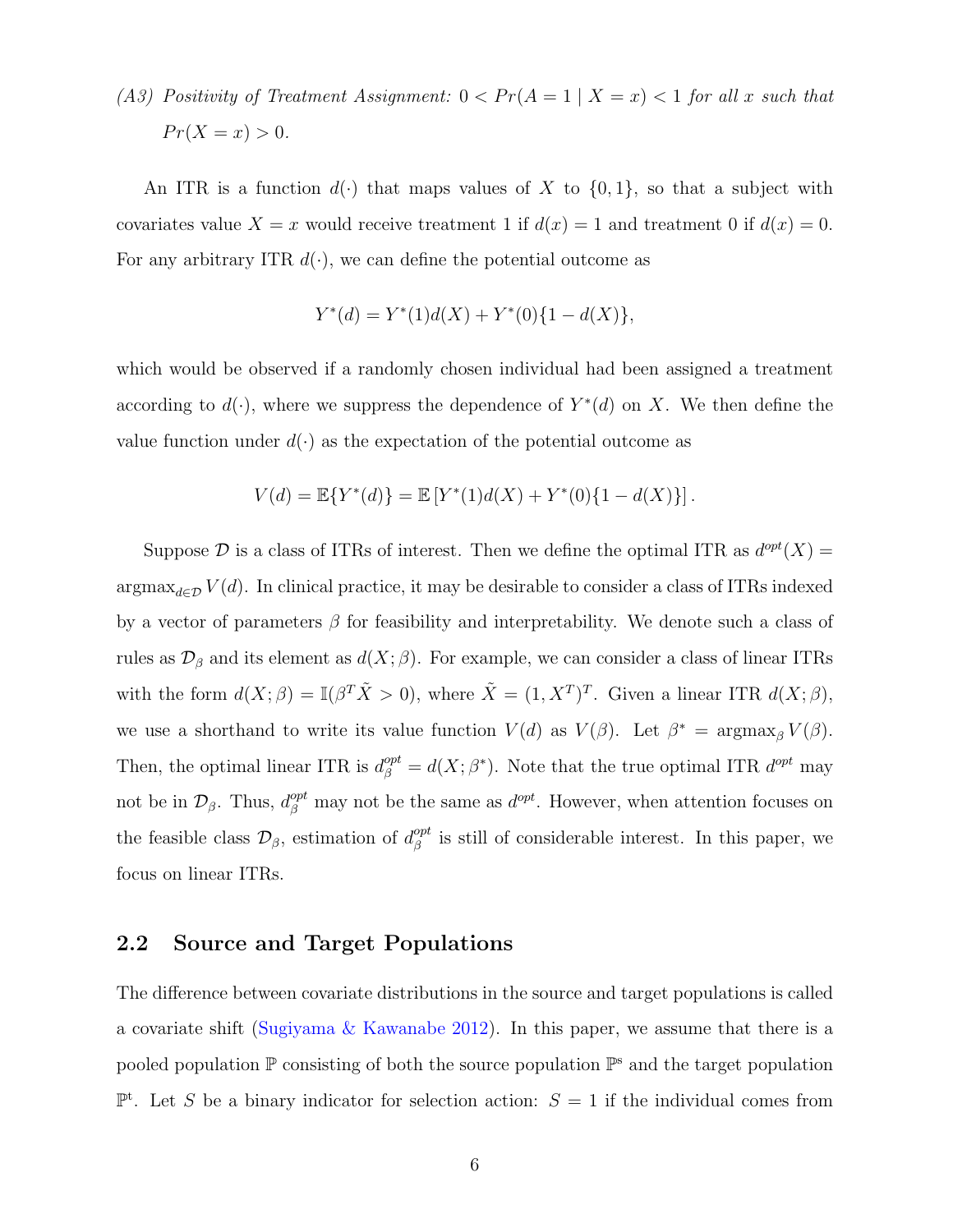the source population and  $S = 0$  if the individual comes from the target population. A covariate shift results from the situation where  $Pr(S = 1 | X) \neq Pr(S = 0 | X)$ .

For the source population  $\mathbb{P}^s$ , we observe individual-level data  $\{O_i = (Y_i, A_i, X_i), i =$  $1, \ldots, n$ . For the target population  $\mathbb{P}^t$ , only summary statistics of covariate distributions, such as mean, variance or quantiles are available. For  $\mathbb{P}^s$ , denote the density or probability mass function of covariates as  $f^{s}(X)$  and its associated expectation as  $\mathbb{E}$ ; for  $\mathbb{P}^{t}$ , we use the notation  $f^{\mathsf{t}}(X)$  and  $\mathbb{E}^{\mathsf{t}}$  correspondingly. The summary statistics from the target population  $\mathbb{P}^t$  are denoted as  $\mu_{g0} = \mathbb{E}^t\{g(X)\}\$ , where  $g(X) \equiv (g_1(X), g_2(X), \ldots, g_q(X))^T$  is a  $q \times 1$ specified functions. For example, a common choice is  $g(X) = (X_1, X_2, \ldots, X_p)$ , and  $\mu_{g0}$ gives the mean of all covariates in the target population. We assume that summary statistics from the target population are derived from large databases so that their uncertainty are negligible. With only the summary statistics, targeted ITR learning is impossible without further assumptions in order to borrow information from the source sample.

#### Assumption 2 Assume the following conditions hold.

- (A4) Mean Exchangeability:  $\mathbb{E}\{Y(a) | X\} = \mathbb{E}^{\mathsf{t}}\{Y(a) | X\}.$
- (A5) Positivity of Sample Inclusion:  $0 < Pr(S = 1 | X) < 1$ .

Assumption (A4) implies that true Q-functions are identical in both the source and target populations (Dahabreh et al. 2019). A stronger version of this assumption is the ignorability assumption that  $\{Y(1), Y(0)\} \perp S \mid X$  (Hartman et al. 2015, Buchanan et al. 2018). Assumption (A5) implies an adequate overlap of covariate distributions between the source and target populations.

# 3 Proposed Method

### 3.1 Calibrated AIPW Estimator

For the source population, define the propensity score as  $\pi(X) = Pr(A = 1 | X, S = 1)$ and conditional mean outcome model as  $\mu(X, A) = \mathbb{E}(Y | X, A)$ . In practice,  $\pi(\cdot)$  and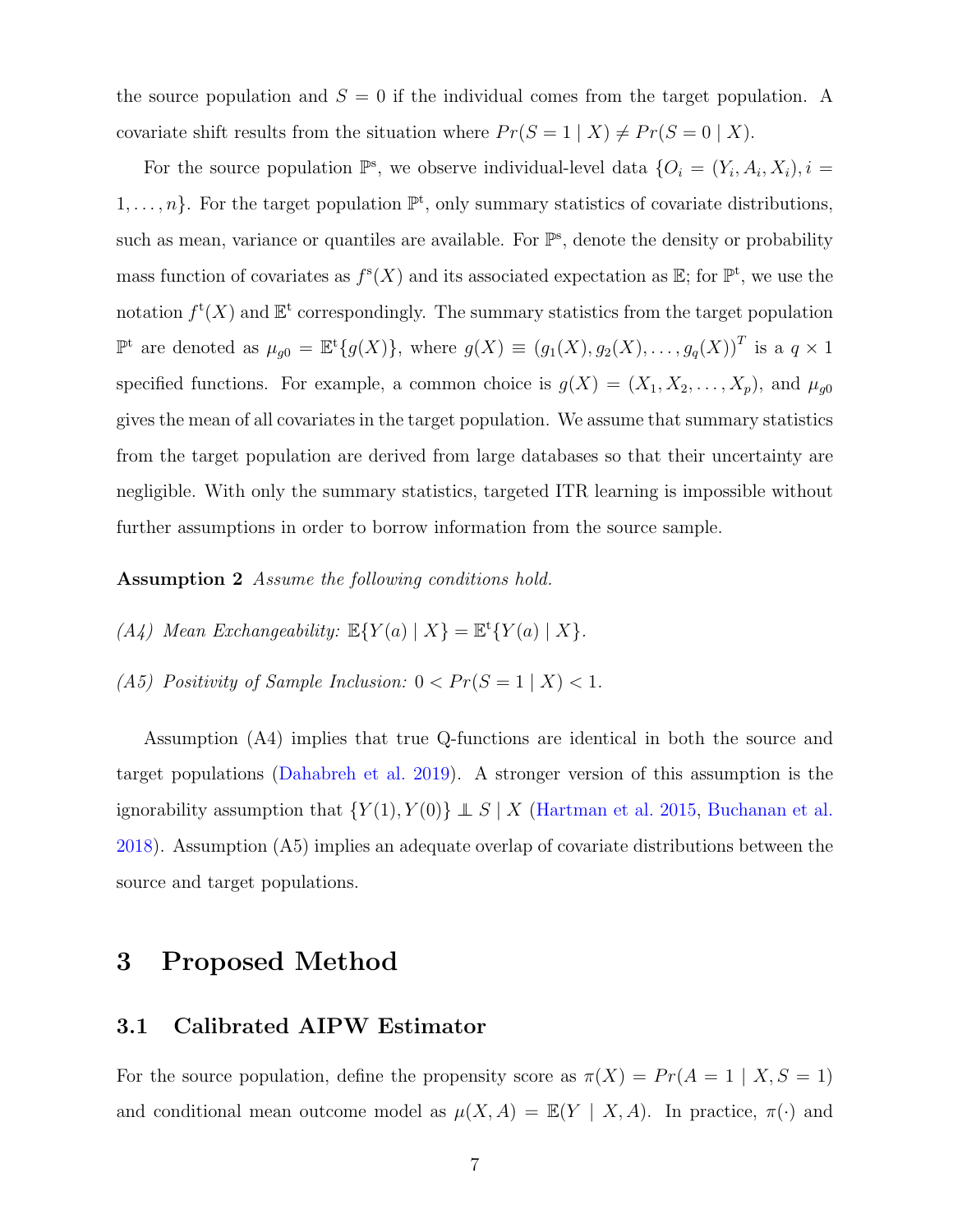$\mu(\cdot)$  can be estimated from the observed source data based on some posited parametric models  $\pi(X; \eta)$  and  $\mu(X, A; \theta)$ , respectively. Alternatively, they can also be estimated nonparametrically, e.g. using kernel regression or random forest. Given an ITR  $d(X;\beta)$ , Zhang et al. (2012) proposed an AIPW estimator of the value function  $V(\beta)$  as

$$
\widehat{V}^{\mathrm{o}}(\beta) = \frac{1}{n} \sum_{i=1}^{n} \left[ \frac{I\{A_i = d(X_i; \beta)\}}{\varrho(A_i \mid X_i; \hat{\eta})} \{Y_i - \mu_d(X_i; \beta, \hat{\theta})\} + \mu_d(X_i; \beta, \hat{\theta}) \right],
$$

where the superscript "o" is shorthand for "original",  $\varrho(A_i \mid X_i; \hat{\eta}) = \pi(X_i; \hat{\eta})A_i + \{1 - \eta\}$  $\pi(X_i; \hat{\eta})\{(1 - A_i), \mu_d(X_i; \beta, \hat{\theta}) = \mu(X_i, 1; \hat{\theta})I\{d(X_i; \beta) = 1\} + \mu(X_i, 0; \hat{\theta})I\{d(X_i; \beta) = 0\},$ and  $\hat{\eta}$  and  $\hat{\theta}$  are the estimates of  $\eta$  and  $\theta$ , respectively, based on some posited parametric models.

Denote the value function of the target population under the ITR  $d(X;\beta)$  as  $V^{\mathfrak{t}}(\beta)$ . If the source and target populations have the same coavriate distributions, i.e.  $f^{s}(X) =$  $f^{\mathsf{t}}(X)$ , then  $V^{\mathsf{t}}(\beta)$  can be consistently estimated by  $\hat{V}^{\mathsf{o}}(\beta)$  based on the source sample. However, since covariate distributions between the source and target populations often differ in practice,  $\hat{V}^{\text{o}}(\beta)$  may be biased for  $V^{\text{t}}(\beta)$ . To reduce the bias, a natural approach is to consider calibration weights, i.e., to assign different weights to individual data points in the source sample so that the weighted data is more representative of the target distribution. Specifically, we consider the following calibrated AIPW estimator

$$
\widehat{V}^c(\beta) = \sum_{i=1}^n w_i \left[ \frac{I\{A_i = d(X_i; \beta)\}}{\varrho(A_i \mid X_i; \hat{\eta})} \{Y_i - \mu_d(X_i; \beta, \hat{\theta})\} + \mu_d(X_i; \beta, \hat{\theta}) \right],
$$

where the superscript "c" is shorthand for "calibrated",  $w_i$ 's are calibration weights satisfying  $\sum_{i=1}^{n} w_i = 1$  and other constraints. Using the summary statistics  $\mu_{g0}$  from the target population, we can utilize methods, such as empirical likelihood (Qin & Zhang 2007) and entropy balancing (Hainmueller 2012, Zhao & Percival 2017), to learn the weights. In next section, we propose a general framework to estimate the weights.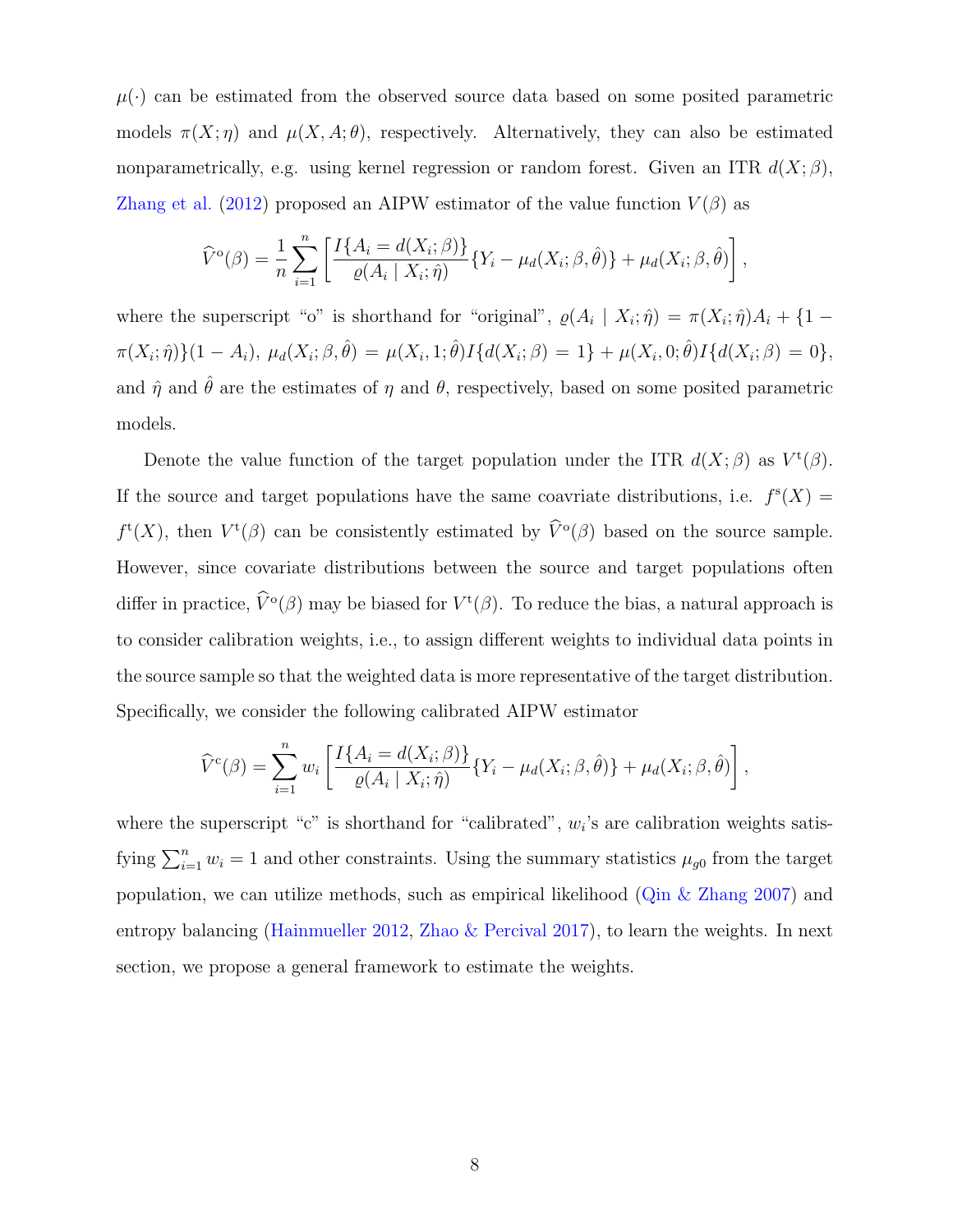### 3.2 Weights Estimation

Let  $h(w)$  denote a generic convex distance function between a scalar w and  $n^{-1}$ . We consider the following optimization problem:

$$
\min_{w_1,\ldots,w_n}\sum_{i=1}^n h(w_i)
$$

under the constraints

$$
\sum_{i=1}^{n} w_i \{ g(X_i) - \mu_{g0} \} = 0, \quad \sum_{i=1}^{n} w_i = 1, \quad w_i \ge 0.
$$

In the considered optimization problem, the function  $h(w)$  plays a role in quantifying the discrepancy of calibration weights and the uniform distribution  $n^{-1}$ . We choose the function  $h(w)$  from the Cressie and Read family of discrepancies (Cressie & Read 1984). Specifically,

$$
CR(\gamma) \equiv \sum_{i=1}^{n} h(w_i) = \sum_{i=1}^{n} \{ \gamma(\gamma + 1) \}^{-1} \{ (nw_i)^{\gamma + 1} - 1 \}.
$$

The Cressie and Read family is defined through a class of additive convex functions that encompasses a broad family of distance functions. Three special cases in the Cressie and Read family, where  $\gamma \in \{-1, 0, 1\}$ , are popular in the literature. In particular, for the two special cases  $\gamma = -1$  and 0,  $CR(-1)$  and  $CR(0)$  are defined as  $CR(-1) = \lim_{\gamma \to -1} CR(\gamma)$  $\sum_{i=1}^{n} -\log(nw_i)$  and  $CR(0) = \lim_{\gamma \to 0} CR(\gamma) = \sum_{i=1}^{n} (nw_i) \log(nw_i)$ , respectively.

Note that minimizing  $CR(-1)$  is equivalent to maximizing  $\sum_{i=1}^{n} \log(w_i)$ , which leads to the maximum empirical log-likelihood objective function. In addition, minimizing  $CR(0)$ is equivalent to maximizing  $-\sum_{i=1}^{n} w_i \log(w_i)$ , which leads to the maximum empirical exponential likelihood or entropy. Finally, minimizing  $CR(1)$  is equivalent to minimizing the sum of squares  $\sum_{i=1}^{n} (w_i - n^{-1})^2$ . To be consistent with the existing literature, we call the weight estimation method as empirical likelihood (EL) method for  $\gamma = -1$  and entropy balancing (EB) method for  $\gamma = 0$ .

The first constraint is referred to as the balancing constraint, which calibrates the covariate distribution of the source sample to the target population in terms of  $g(X)$ . Note that as a common premise to solve the above optimization problem,  $\mu_{g0}$  should fall within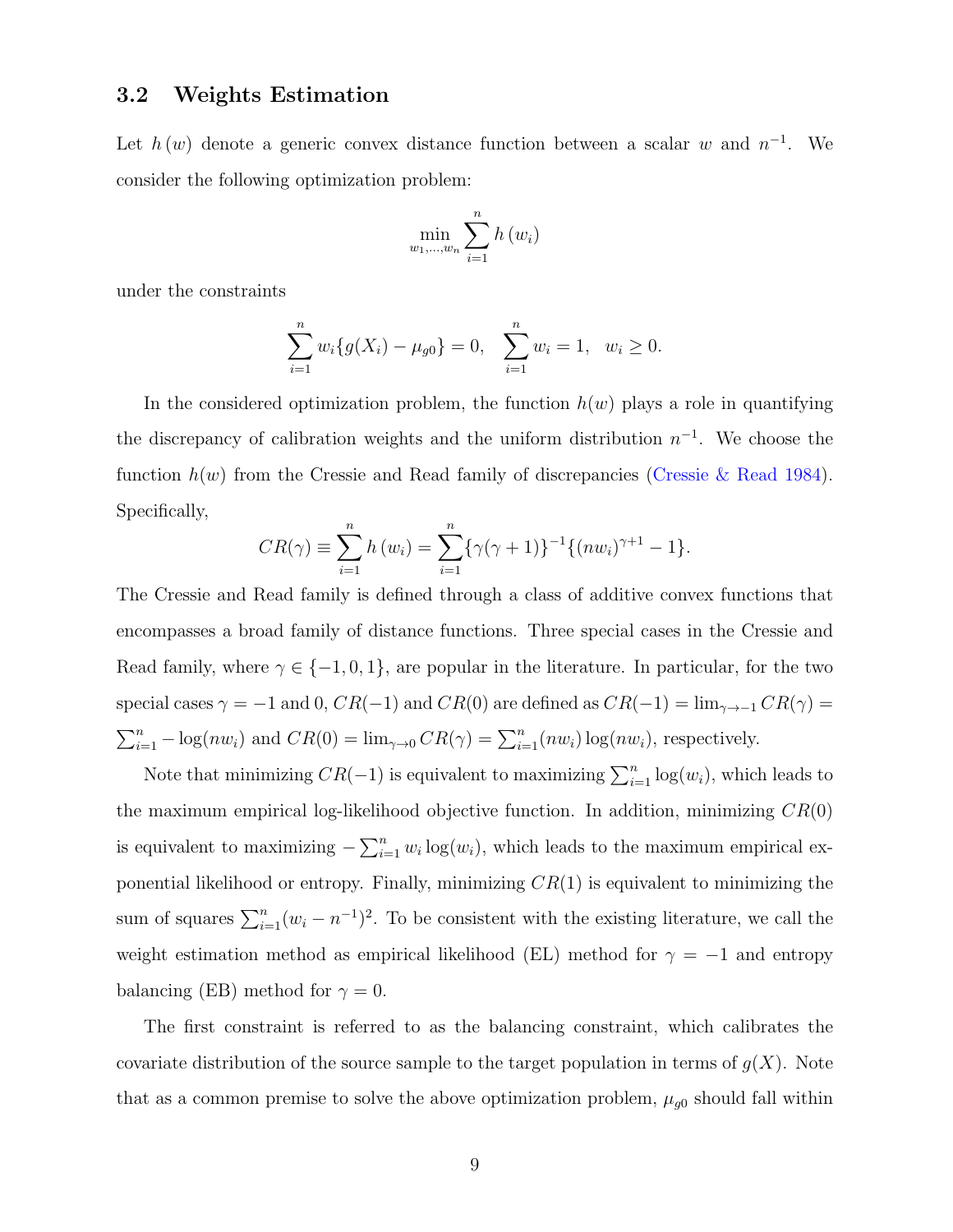the convex hull of  $\{g(X_i), i = 1, ..., n\}$ . Then, the optimization problem can be solved using the method of Lagrangian multipliers with the loss function

$$
L = \{\gamma(\gamma + 1)\}^{-1} \sum_{i=1}^{n} \{(nw_i)^{\gamma + 1} - 1\} - n\lambda^T \sum_{i=1}^{n} w_i \{g(X_i) - \mu_{g0}\} + n\varphi \left(1 - \sum_{i=1}^{n} w_i\right). (1)
$$

As noted in Newey & Smith  $(2004)$ , by minimizing  $(1)$ , we have

$$
w(X_i; \hat{\lambda}) = \frac{\rho' \left[ \hat{\lambda}^T \{ g(X_i) - \mu_{g0} \} \right]}{\sum_{j=1}^n \rho' \left[ \hat{\lambda}^T \{ g(X_j) - \mu_{g0} \} \right]},
$$
\n(2)

where  $\hat{\lambda}$  is the solution to the equation

$$
\sum_{i=1}^{n} \rho' \left[ \lambda^T \{ g(X_i) - \mu_{g0} \} \right] \{ g(X_i) - \mu_{g0} \} = 0,
$$

and  $\rho'(x)$  is the first derivative of function  $\rho(x)$ . The correspondence of  $\rho(x)$  and  $\gamma$  for the EL, EB and general Cressie and Read family is summarized in Table 1.

Table 1: The formulation of  $\rho(x)$  and  $\rho'(x)$  for the EL, EB and Cressie and Read family.

| Method $\gamma$ |          | h(w)                                         | $\rho(x)$                                             | $\rho'(x)$                 |
|-----------------|----------|----------------------------------------------|-------------------------------------------------------|----------------------------|
| EL              |          | $-1$ $-\ln(nw)$                              | $\ln(1-x)$                                            | $-(1-x)^{-1}$              |
| EB              | $\theta$ | $nw\ln(nw)$                                  | $-\exp(x)$                                            | $-\exp(x)$                 |
| CR.             | $\gamma$ | $\frac{(nw)^{\gamma+1}-1}{\gamma(\gamma+1)}$ | $-\frac{1}{\gamma+1}(1+\gamma x)^{(\gamma+1)/\gamma}$ | $-(1+\gamma x)^{1/\gamma}$ |

In general, the calibration weights are not guaranteed to be non-negative. As pointed out in Schennach (2007), when  $\gamma \leq 0$ , the estimated weights are positive by construction; while for  $\gamma > 0$ , they can take on negative values. In our numerical studies, we focus on two cases where  $\gamma = -1$  (EL) and  $\gamma = 0$  (EB) so that the estimated weights are non-negative.

Let  $W(X; \lambda) = nw(X; \lambda)$ . The proposed calibrated AIPW estimator is then

$$
\widehat{V}^{c}(\beta) = \frac{1}{n} \sum_{i=1}^{n} W(X_i; \widehat{\lambda}) \left[ \frac{I\{A_i = d(X_i; \beta)\}}{\varrho(A_i \mid X_i; \widehat{\eta})} \{Y_i - \mu_d(X_i; \beta, \widehat{\theta})\} + \mu_d(X_i; \beta, \widehat{\theta}) \right].
$$

Before delving into theoretical analysis, it is important to define the underlying population for which  $\hat{V}^c(\beta)$  is targeting unambiguously. Toward this end, let  $\lambda^*$  be the limit of  $\hat{\lambda}$  and

$$
W^*(X; \lambda) = \frac{\rho' \left[ \lambda^T \{ g(X) - \mu_{g0} \} \right]}{\mathbb{E} \left( \rho' \left[ \lambda^T \{ g(X) - \mu_{g0} \} \right] \right)}.
$$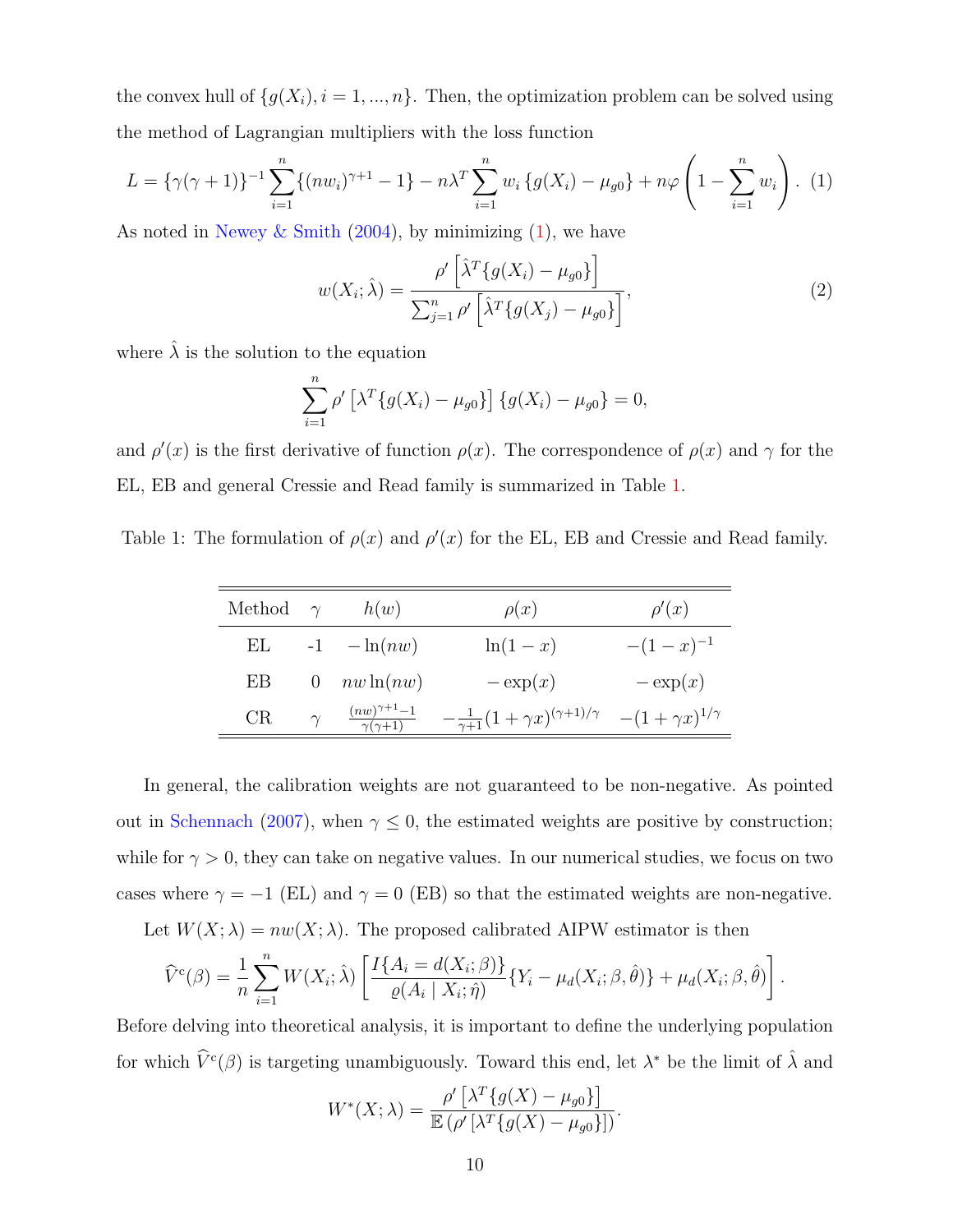It can be shown that  $f^+(X) \equiv f^s(X)W^*(X; \lambda^*)$  is a valid density or probability mass function when  $\gamma = -1$  or 0. Therefore, it defines a pseudo population  $\mathbb{P}^+$ . It is expected that the calibrated AIPW estimator  $\hat{V}^c(\beta)$  will converge to the value function under the ITR  $d(X;\beta)$  for the pseudo population  $\mathbb{P}^+$ , when either the propensity score or the conditional mean outcome model is correctly specified.

Moreover, when  $W(X; \lambda^*) \propto f^{\mathsf{t}}(X)/f^{\mathsf{s}}(X)$ , we have  $f^+(X) = f^{\mathsf{t}}(X)$ . Then,  $\hat{V}^{\mathsf{c}}(\beta)$  is also a consistent estimator of the value function for the target population. Denote the density or probability mass function of covariates in the pooled population  $\mathbb P$  as  $q(X)$ . Then  $f^s(X)$  and  $f^t(X)$  can be described as the conditional distributions  $q(X \mid S = 1)$  and  $q(X \mid S = 0)$ , respectively. By Bayesian Theorem, we have,

$$
\frac{f^{t}(X)}{f^{s}(X)} = \frac{q(X \mid S = 0)}{q(X \mid S = 1)} \propto \frac{Pr(S = 0 \mid X)}{Pr(S = 1 \mid X)}.
$$

If  $Pr(S = 0 | X)$  follows a logistic regression with covariates  $g(X)$ , we have  $Pr(S = 1)$  $0 | X \rangle / Pr(S = 1 | X) \propto \exp\{\alpha^T g(X)\}.$  Moreover, based on (2), we have  $W(X; \hat{\lambda}) \propto$  $\exp{\{\hat{\lambda}^T g(X)}\}$  when  $\gamma = 0$ . Therefore, the weights obtained by the EB method satisfy  $W(X; \lambda^*) \propto f^{\text{t}}(X) / f^{\text{s}}(X)$  under the logistic regression model for  $Pr(S = 0 | X)$ . Similarly, if  $Pr(S = 0 | X)$  can be represented by the following model

$$
Pr(S = 0 | X) = \frac{\kappa_0}{1 - \alpha^T \{g(X) - \mu_{g0}\}} / \left[1 + \frac{\kappa_0}{1 - \alpha^T \{g(X) - \mu_{g0}\}}\right],
$$

where  $\kappa_0$  is a positive constant and  $\alpha$  satisfies  $1 - \alpha^T \{g(X) - \mu_{g0}\} > 0$ , we have  $Pr(S =$  $0 | X | / Pr(S = 1 | X) \propto [1 - \alpha^T \{g(X) - \mu_{g0}\}]^{-1}$ . Therefore, under the above model, the weights obtained by the EL method satisfy  $W(X; \lambda^*) \propto f^{\text{t}}(X) / f^{\text{s}}(X)$ .

In general, the calibration weights obtained by the considered optimization problem can not lead to a pseudo population with exactly the same covariate distribution as for the target population. However, it is expected that with more constraints based on summary statistics from the target population, the covariate distribution of the pseudo population will get closer to that of the target population. Therefore, the optimal ITR obtained based on  $\hat{V}^c(\beta)$  would be better than that obtained based on  $\hat{V}^o(\beta)$ . Let  $V^+(\beta)$  denote the value function under the ITR  $d(X;\beta)$  for the pseudo population  $\mathbb{P}^+$  and define  $\beta^*$  = argmax<sub>β</sub> V<sup>+</sup>( $\beta$ ). Then, the true optimal linear ITR for  $\mathbb{P}^+$  is  $d(X;\beta^*)$  and the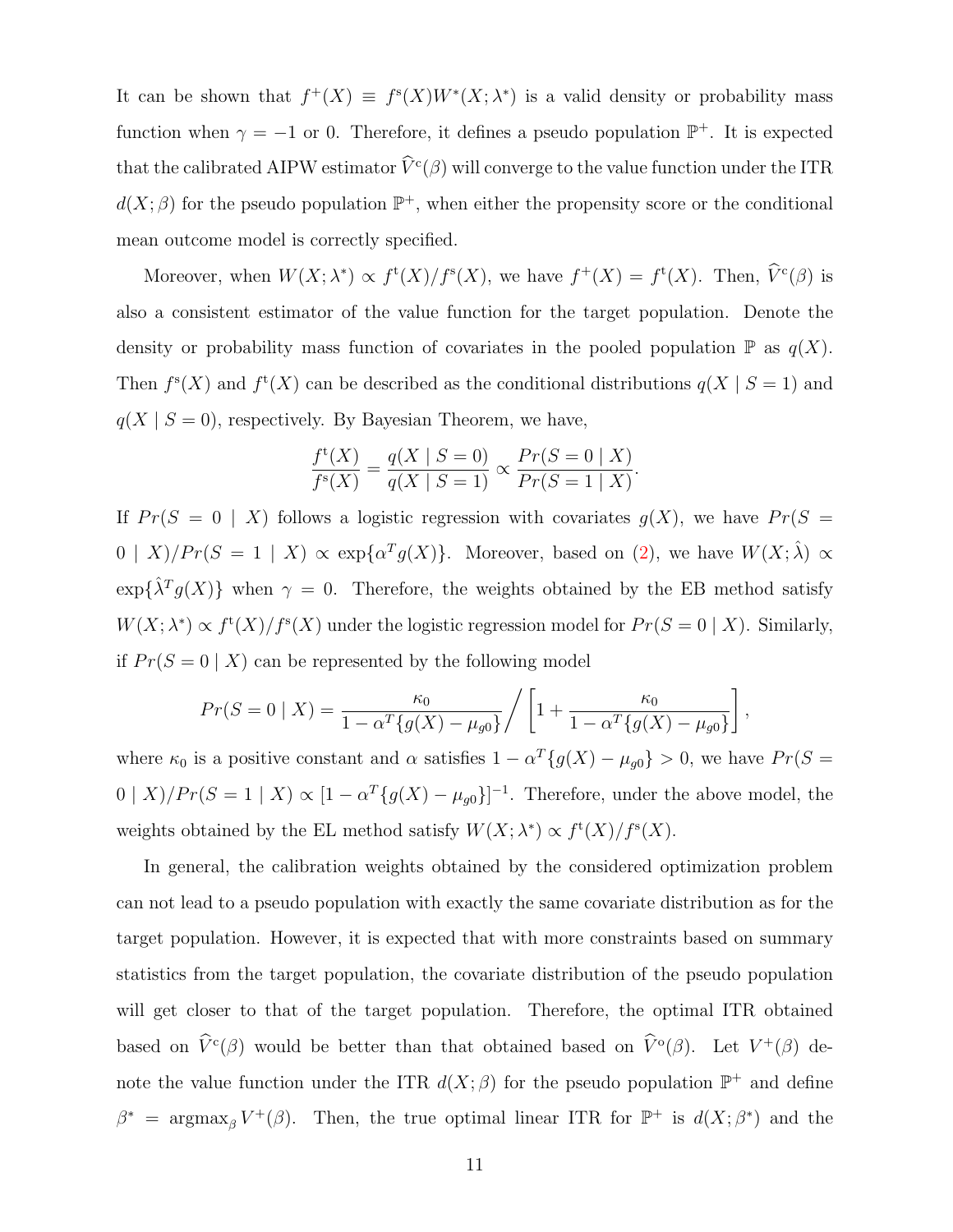estimated optimal linear ITR is  $d(X; \hat{\beta}^c)$ , where  $\hat{\beta}^c = \operatorname{argmax}_{\beta} \widehat{V}^c(\beta)$ . Similarly, define  $\hat{\beta}^{\circ} = \operatorname{argmax}_{\beta} \widehat{V}^{\circ}(\beta)$ . The estimated optimal linear ITR without calibration is  $d(X; \widehat{\beta}^{\circ})$ .

# 4 Theoretical Properties

In this section, we establish the asymptotic properties of the calibrated AIPW estimator  $\hat{V}^c(\hat{\beta}^c)$ . The proofs of all theorems are given in the supplementary material.

We first consider the case when the propensity score model  $\pi(x)$  and conditional mean outcome model  $\mu(x, a)$  are estimated based on some posited parametric models  $\pi(X; \eta)$ and  $\mu(X, A; \theta)$ , respectively. Denote the estimating equations for the parameters  $\lambda$ ,  $\theta$ ,  $\eta$ and  $V^+(\beta^*)$  as

$$
\frac{1}{n} \sum_{i=1}^{n} \begin{pmatrix} \rho' \left[ \lambda^T \{ g(X_i) - \mu_{g0} \} \right] \{ g(X_i) - \mu_{g0} \} \\ C(X_i, A_i, Y_i; \theta) \\ S(X_i, A_i; \eta) \\ W(X_i; \lambda) \psi(X_i, A_i, Y_i; \theta, \eta, \beta) - V^+(\beta^*) \end{pmatrix} = 0,
$$

where

$$
\psi(X_i, A_i, Y_i; \theta, \eta, \beta) = \frac{\mathbb{I}\{A_i = d(X_i; \beta)\}}{\pi(X_i; \eta)A_i + \{1 - \pi(X_i; \eta)\}(1 - A_i)} \{Y_i - \mu_d(X_i; \beta, \theta)\} + \mu_d(X_i; \beta, \theta).
$$

Let  $\hat{\lambda}$ ,  $\hat{\theta}$  and  $\hat{\eta}$  denote the estimators of  $\lambda$ ,  $\eta$  and  $\theta$  obtained from the above equations and let  $\lambda^*, \theta^*$  and  $\eta^*$  denote the limits of  $\hat{\lambda}, \hat{\theta}$  and  $\hat{\eta}$ , respectively. To establish the asymptotic properties of  $\hat{V}^c(\beta^c)$ , we impose the following regularity conditions.

Assumption 3 Assume the following regularity conditions hold.

- $(A6)$  The supports of X and Y are bounded.
- (A7) The function  $\mu(x, a)$  is smooth and bounded for all  $(x, a)$ .
- (A8) The weight function  $W(x; \lambda)$  is smooth and bounded away from  $\infty$ , and it has bounded first derivatives with respect to  $\lambda$ .
- (A9) The value function  $V^+(\beta)$  is twice continuously differentiable at a neighborhood of  $\beta^*$ .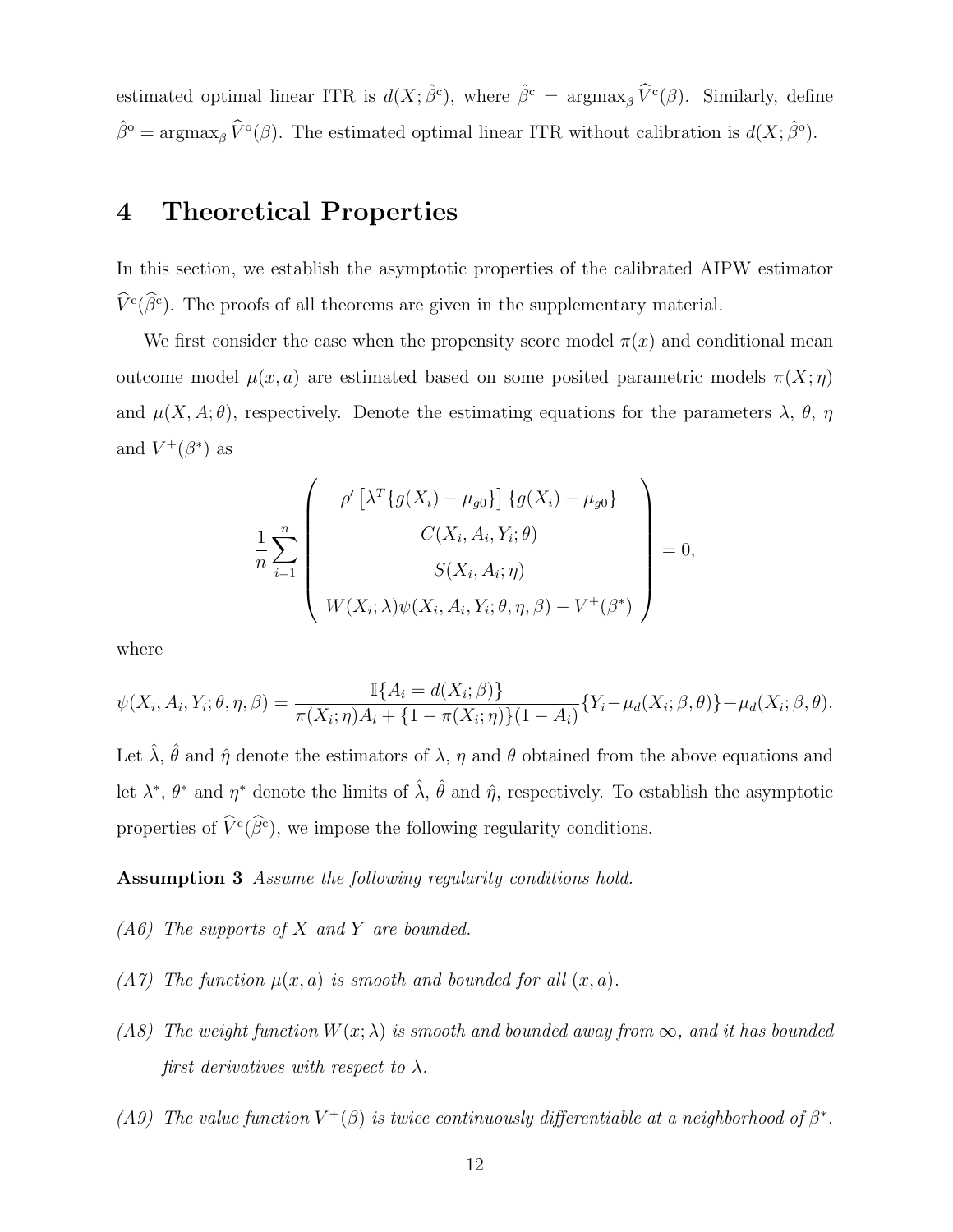(A10) There exist some constants  $\delta_0 > 0$  such that

$$
Pr(0 < |\tilde{X}^T \beta^*| \le \delta) = O(\delta),
$$

where the big-O term is uniform in  $0 < \delta \leq \delta_0$ .

(A11) (i) 
$$
\sqrt{n}(\hat{\lambda} - \lambda^*) = O_p(1)
$$
; (ii)  $\sqrt{n}(\hat{\theta} - \theta^*) = O_p(1)$ ; (iii)  $\sqrt{n}(\hat{\eta} - \eta^*) = O_p(1)$ .

Conditions (A6) - (A9) are standard regularity conditions used to establish the uniform convergence results. Condition (A10) excludes the situation with  $Pr(\tilde{X}^T \beta^* = 0) > 0$  and ensures the true targeted optimal ITR is uniquely defined, known as the margin condition, which is often assumed to derive a sharp convergence rate for the value function under the estimated optimal ITR (e.g. Luedtke & Van Der Laan 2016). Condition (A11) assumes the  $\sqrt{n}$ -convergence rates of parameter estimates in the calibration weight function, propensity score model and conditional mean outcome model, which usually hold under mild conditions for posited parametric models, for example, a logistic or probit regression model for the propensity score, a linear model for the conditional mean outcome, and weights obtained using the EL ( $\gamma = -1$ ) or EB ( $\gamma = 0$ ) method.

Define

$$
\xi_{i1} = W(X_i; \lambda^*) \psi(Y_i, A_i, X_i; \theta^*, \eta^*, \beta^*) - V^+(\beta^*),
$$
  
\n
$$
\xi_{i2} = H_{\lambda}^T G_{\lambda}^{-1} \rho' \left[ (\lambda^*)^T \{ g(X_i) - \mu_{g0} \} \right] \{ g(X_i) - \mu_{g0} \},
$$
  
\n
$$
\xi_{i3} = H_{\theta}^T G_{\theta}^{-1} C(X_i, A_i, Y_i; \theta^*),
$$
  
\n
$$
\xi_{i4} = H_{\eta}^T G_{\eta}^{-1} S(X_i, A_i; \eta^*),
$$

where

$$
H_{\lambda} = \lim_{n \to \infty} \frac{1}{n} \sum_{i=1}^{n} \left\{ \frac{\partial W(X_i; \lambda^*)}{\partial \lambda} \right\} \psi(Y_i, A_i, X_i; \theta^*, \eta^*, \beta^*),
$$
  
\n
$$
H_{\theta} = \lim_{n \to \infty} \frac{1}{n} \sum_{i=1}^{n} W(X_i; \lambda^*) \frac{\partial \psi(Y_i, A_i, X_i; \theta^*, \gamma^*, \beta^*)}{\partial \theta},
$$
  
\n
$$
H_{\eta} = \lim_{n \to \infty} \frac{1}{n} \sum_{i=1}^{n} W(X_i; \lambda^*) \frac{\partial \psi(Y_i, A_i, X_i; \theta^*, \eta^*, \beta^*)}{\partial \eta},
$$
  
\n
$$
G_{\lambda} = -\mathbb{E} \left( \rho'' \left[ (\lambda^*)^T \{ g(X) - \mu_{g0} \} \right] \{ g(X) - \mu_{g0} \} \{ g(X) - \mu_{g0} \}^T \right),
$$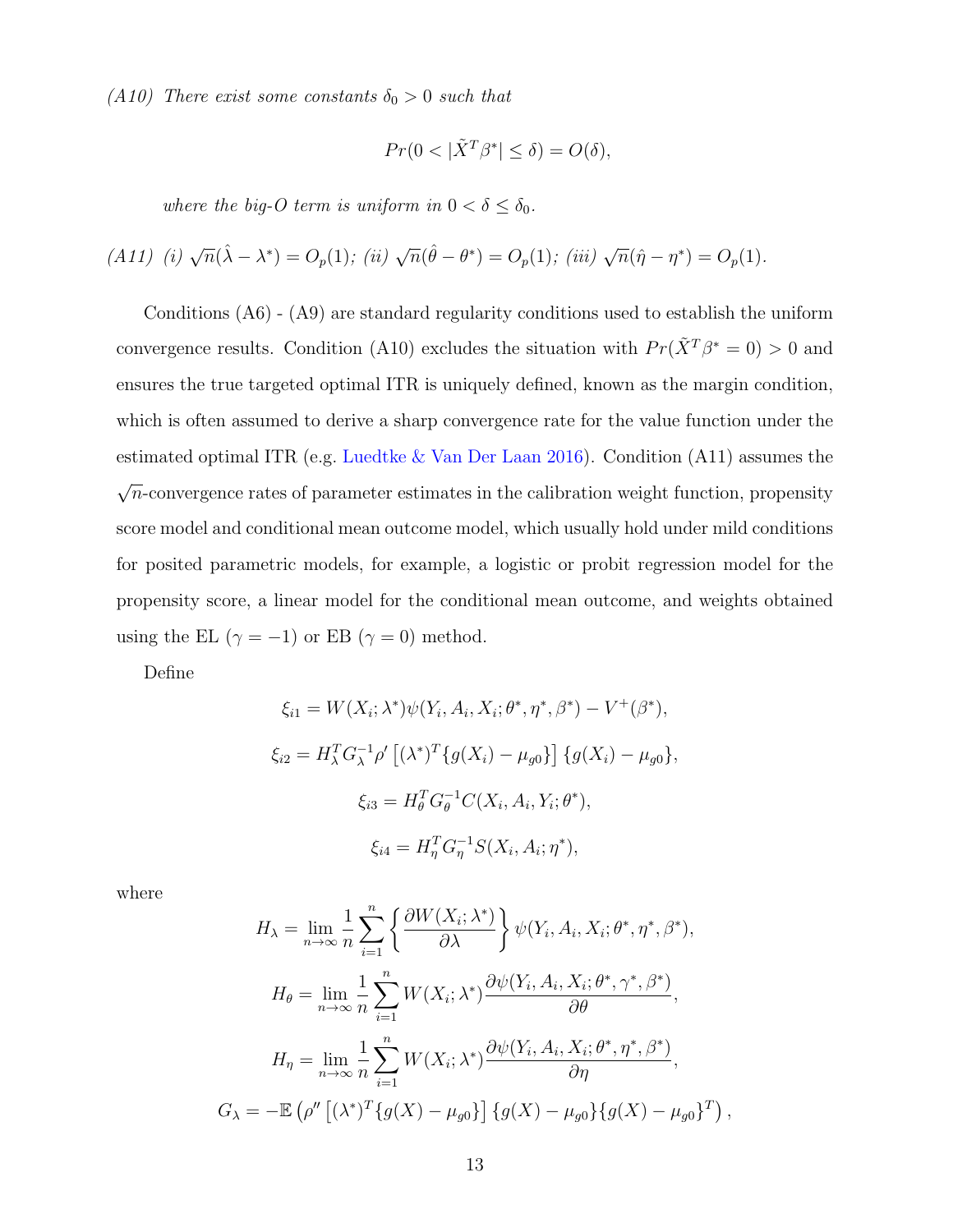$$
G_{\theta} = -\mathbb{E}\left\{\frac{\partial C(X, A, Y; \theta^*)}{\partial \theta^T}\right\}, G_{\eta} = -\mathbb{E}\left\{\frac{\partial S(X, A; \eta^*)}{\partial \eta^T}\right\}.
$$

Note that  $\xi_{i2}$ ,  $\xi_{i3}$  and  $\xi_{i4}$  are the terms in the inference function of  $\hat{V}^c(\hat{\beta}^c)$  due to estimators  $\hat{\lambda}$ ,  $\hat{\theta}$  and  $\hat{\eta}$ , respectively.

**Theorem 1** Assume either the propensity score model  $\pi(X; \eta)$  or the conditional mean outcome model  $μ(X, A; θ)$  is correctly specified. Under  $(A1)$ - $(A11)$ , we have, as  $n → ∞$ ,

$$
\sqrt{n}\left\{\widehat{V}^c(\widehat{\beta}^c) - V^+(\beta^*)\right\} \stackrel{D}{\longrightarrow} \mathcal{N}(0, \sigma_1^2),
$$

where  $\sigma_1^2 = \mathbb{E} \{ (\xi_{i1} + \xi_{i2} + \xi_{i3} + \xi_{i4})^2 \}$ . In addition,  $\sigma_1^2$  can be estimated by replacing expectation with empirical sum and true values  $V^+(\beta^*)$ ,  $\lambda^*$ ,  $\theta^*$ , and  $\eta^*$  with  $\widehat{V}^c(\widehat{\beta}^c)$ ,  $\widehat{\lambda}$ ,  $\widehat{\theta}$ , and  $\hat{\eta}$ , respectively.

Next, we consider the case when both propensity score model  $\pi(x)$  and conditional mean outcome model  $\mu(x, a)$  are estimated by flexible semi/nonparametric models with certain convergence rates. For example,  $\pi(x)$  and/or  $\mu(x, a)$  are estimated using kernel regression or random forest. Let  $\hat{\pi}(x)$  and  $\hat{\mu}(x, a)$  denote the corresponding estimators. The calibrated AIPW estimator  $\hat{V}^c(\beta)$  can be similarly defined by replacing  $\pi(x; \hat{\eta})$  and  $\mu(x, a; \hat{\theta})$  with  $\hat{\pi}(x)$  and  $\hat{\mu}(x, a)$ , respectively. To derive the asymptotic distribution of  $\hat{V}^c(\beta)$ , we need the following modified condition.

(A11') (i) 
$$
\sqrt{n}(\hat{\lambda} - \lambda^*) = O_p(1)
$$
; (ii)  $[\mathbb{E}\{\hat{\pi}(X) - \pi(X)\}^2]^{\frac{1}{2}} \sum_{a=0}^1 [\mathbb{E}\{\hat{\mu}(X, a) - \mu(X, a)\}^2]^{\frac{1}{2}} =$   
 $o_p(n^{-1/2}).$ 

Condition (A11') (ii) is commonly imposed in the causal inference literature to derive the asymptotic distribution of the AIPW estimators when the nuisance functions are estimated with certain convergence rates (Kennedy 2016, Farrell et al. 2021). For example, if  $\pi(x)$ is estimated based on a correctly specified parametric model,  $\hat{\pi}(x)$  is  $\sqrt{n}$ -consistent. Then it only requires  $\hat{\mu}(x, a)$  to be consistent for  $(A11')$  to hold. This can be easily achieved by most nonparametric regression methods. However, when both  $\mu(x, a)$  and  $\pi(x)$  are estimated nonparametrically, it usually requires both terms to be estimated with the rate  $o_p(n^{-1/4})$ . This can be achieved by some nonparametric methods, such as kernel regression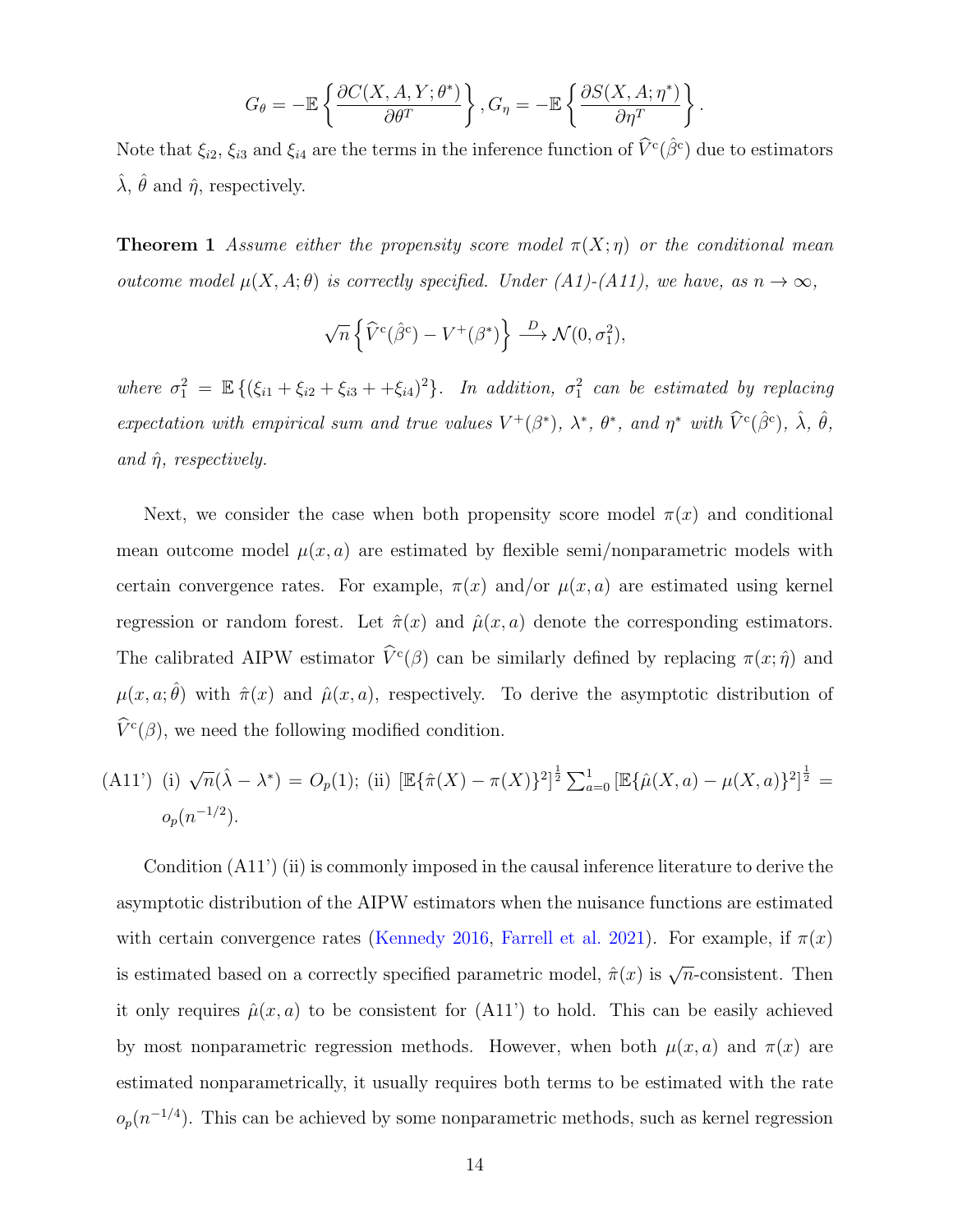or random forest under certain conditions. With Condition (A11') (ii), we can establish the  $\sqrt{n}$ -consistency of  $\hat{V}^c(\hat{\beta}^c)$ . In addition, the asymptotic variance of  $\hat{V}^c(\hat{\beta}^c)$  will not depend on the variances of estimates  $\hat{\pi}(x)$  and  $\hat{\mu}(x, a)$ . The results are summarized in the following theorem.

**Theorem 2** Under (A1)-(A10) and (A11'), we have, as  $n \to \infty$ ,

$$
\sqrt{n}\left\{\widehat{V}^c(\widehat{\beta}^c) - V^+(\beta^*)\right\} \stackrel{D}{\longrightarrow} \mathcal{N}(0, \sigma_2^2),
$$

where  $\sigma_2^2 = \mathbb{E} \{(\xi_{i1} + \xi_{i2})^2\}$ . Here,  $\xi_{i1}$  and  $\xi_{i2}$  are defined the same as in Theorem 1 but replacing  $\pi(x;\eta)$  and  $\mu(x,a;\theta)$  with  $\pi(x)$  and  $\mu(x,a)$ , respectively. In addition,  $\sigma_2^2$  can be estimated by replacing expectation with empirical sum and true values  $V^+(\beta^*)$ ,  $\lambda^*$ ,  $\pi(x)$ and  $\mu(x, a)$  with  $\widehat{V}^c(\widehat{\beta}^c)$ ,  $\widehat{\lambda}$ ,  $\widehat{\pi}(x)$  and  $\widehat{\mu}(x, a)$ , respectively.

Finally, we compare the efficiency of  $\tilde{V}^{\text{o}}(\beta)$  and  $\tilde{V}^{\text{c}}(\beta)$  when the source and target populations have the same covariate distributions, i.e.  $\mathbb{P}^s = \mathbb{P}^t$ . Under such case,  $V^+(\beta) =$  $V^{\mathfrak{t}}(\beta)$ , the value function under the ITR  $d(X;\beta)$  for the target population.

**Theorem 3** Assume (A1)-(A10) and (A11') hold. When  $\mathbb{P}^s = \mathbb{P}^t$ , we have that both  $\sqrt{n} \left\{ \widehat{V}^{\mathfrak{a}}(\beta) - V^{\mathfrak{t}}(\beta) \right\}$  and  $\sqrt{n} \left\{ \widehat{V}^{\mathfrak{c}}(\beta) - V^{\mathfrak{t}}(\beta) \right\}$  are asymptotically normal with mean zero, while the latter one has the same or smaller asymptotic variance.

Theorem 3 implies that even when the source and target populations have the same covariate distributions, the calibrated AIPW value estimator can be more efficient than the original AIPW value estimator without calibration. The efficiency gain of the calibrated estimator comes from the constraints imposed based on available summary statistics of the covariate distribution for the target population.

### 5 Simulation Studies

We have carried out extensive simulation studies to evaluate the performance of the proposed methods. To compute the calibration weights in our methods, we used both EB and EL methods. For illustration, we only considered means of all covariates as the summary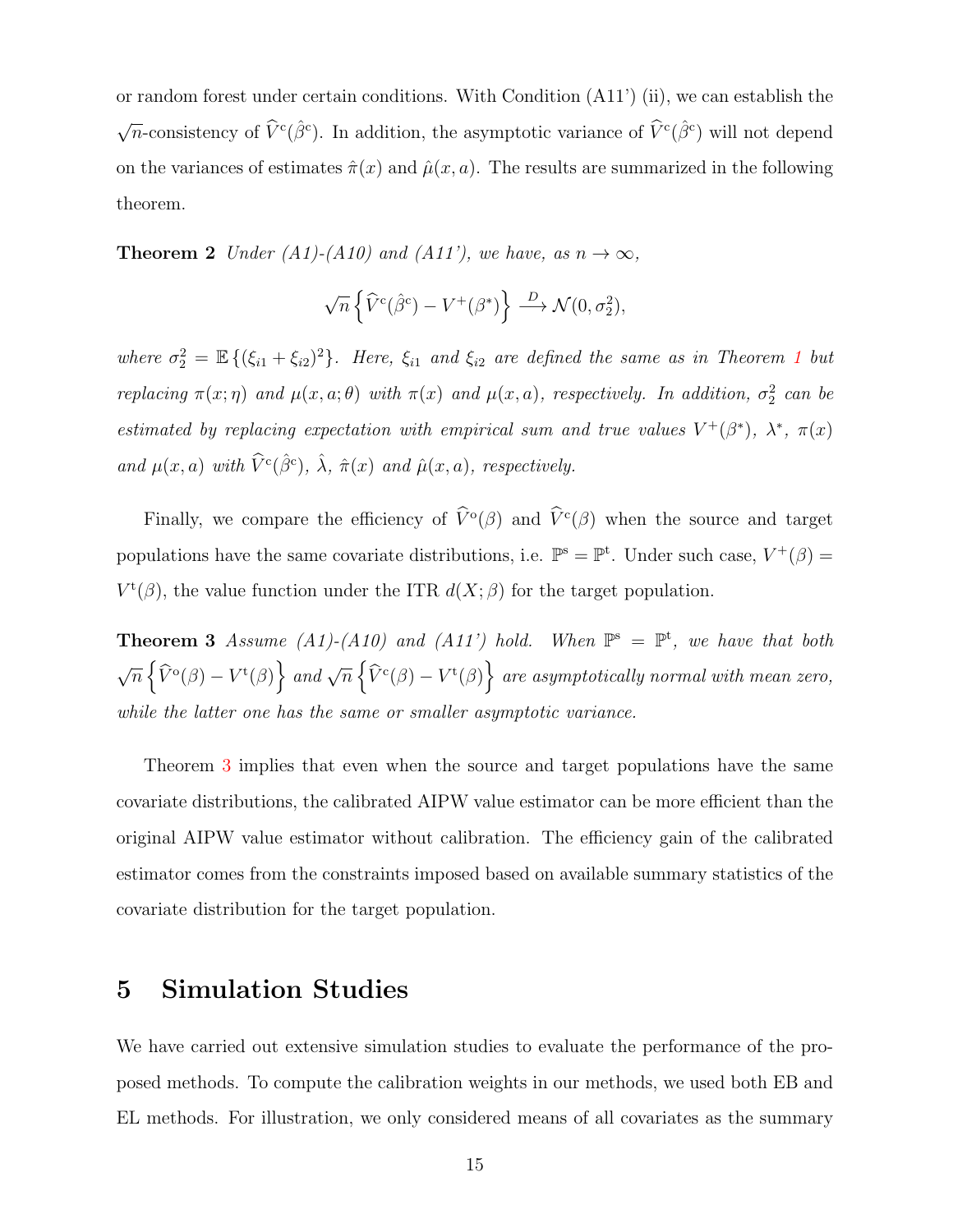statistics from the target population. The corresponding pseudo populations are denoted as  $\mathbb{P}_{EB}^+$  and  $\mathbb{P}_{EL}^+$ , respectively. Table 2(a) defines additional notation for the simulation. Since estimated value functions are non-smooth and non-convex in  $\beta$ , following Zhang et al. (2012), we used the genetic algorithm (Whitley 1994) to find  $\hat{\beta}^{\circ}$ ,  $\hat{\beta}_{EB}^{\rm c}$  and  $\hat{\beta}_{EL}^{\rm c}$ . The optimization was implemented using the function genoud in the R package rgenoud (Mebane Jr & Sekhon 2011).

For the source sample, outcomes are generated from the model  $Y = \mu(X, A) + \epsilon$ , where  $X = (X_1, X_2, X_3)^T,$ 

$$
\mu(X, A) = \exp \left\{ 2 - 0.1X_1 - 0.2X_2 + 0.2X_3 + A \frac{[2 \text{sign}(X_3 - X_2^2 + 1)]}{2 + |X_3 - X_2^2 + 1|} \right\},\,
$$

and  $\epsilon$  is generated from a normal distribution with mean 0 and variance 0.25. In addition, we considered two different propensity score models for the treatment indicator  $A: \pi(X) =$ 0.5, which represents a randomization study;  $\logit{\pi(X)} = 0.5X_1 - 0.5X_2 + 0.5X_3$ , which represents an observational study.

We considered four different scenarios of the covariate distributions for  $\mathbb{P}^s$  and  $\mathbb{P}^t$ . The covariate distributions are summarized in Table  $2(b)$ . In Scenario 1, the covariate distributions of the source and target populations are the same. We have  $\mathbb{P}^s = \mathbb{P}_{EB}^+ = \mathbb{P}_{EL}^+ = \mathbb{P}^t$ . In Scenario 2, the ratio  $f^{\rm t}(X)/f^{\rm s}(X)$  can be written as

$$
\exp{\ln(0.4) + \ln(4)X_1}
$$
 or  $\frac{1}{1 - 1.875(X_1 - 0.8)}$ .

It can be shown  $W(X; \lambda^*) \propto f^{\mathrm{t}}(X)/f^{\mathrm{s}}(X)$  for both EB and EL calibration methods. Therefore, we have  $\mathbb{P}_{EB}^+ = \mathbb{P}_{EL}^+ = \mathbb{P}^{\text{t}}$  even if we only use means of covariates as the summary statistics from the target population. This implies  $V_{EB}^{+}(\beta) = V_{EL}^{+}(\beta) = V^{+}(\beta)$ , and both  $\hat{V}_{EB}^c(\hat{\beta}_{EB}^c)$  and  $\hat{V}_{EL}^c(\hat{\beta}_{EL}^c)$  are consistent estimators of  $V^t(\beta^t)$  when either the propensity score or conditional mean outcome model is correctly specified. However, in Scenarios 3 and 4,  $W(X; \lambda^*)$  is no longer proportional to  $f^{\rm t}(X)/f^{\rm s}(X)$ . Thus,  $\widehat{V}_{EB}^{\rm c}(\hat{\beta}_{EB}^{\rm c})$  and  $\widehat{V}_{EL}^{\rm c}(\hat{\beta}_{EL}^{\rm c})$ are doubly robust estimators only for the value functions of their corresponding pseudo populations, but not for that of the target population.

We considered a source sample with size  $n = 250, 500, 1000$ . For each setting, we conducted 500 replications. In our implementation, the propensity score and conditional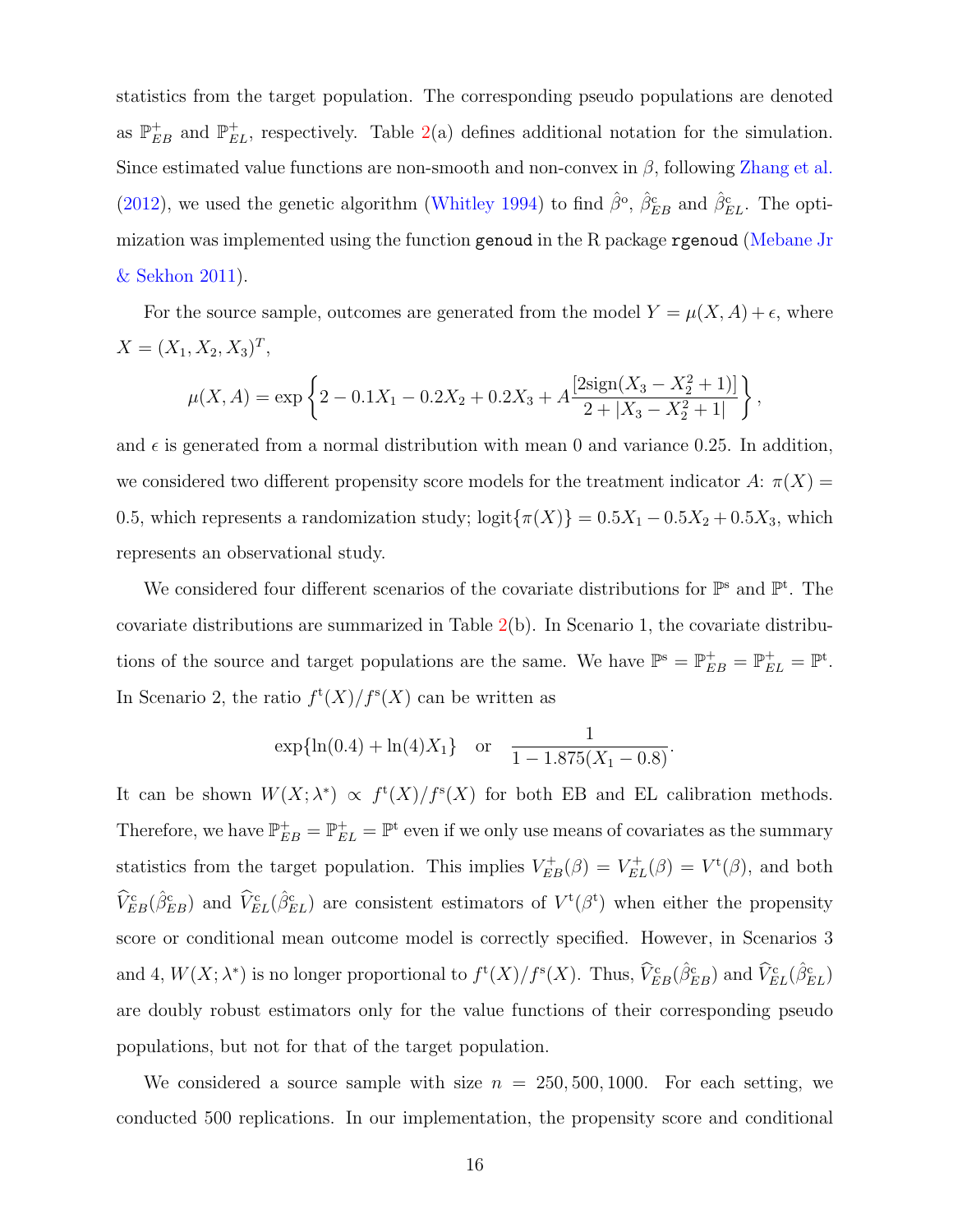Table 2: Additional notation and covariate distributions for  $\mathbb{P}^s$  and  $\mathbb{P}^t$  used in the simulation studies.

|                     |                                                | (a)                                                                                                                                                                   |  |                                                                                                                                                                            |  |  |
|---------------------|------------------------------------------------|-----------------------------------------------------------------------------------------------------------------------------------------------------------------------|--|----------------------------------------------------------------------------------------------------------------------------------------------------------------------------|--|--|
| Population          | Value                                          | Optimal ITR                                                                                                                                                           |  | Estimators                                                                                                                                                                 |  |  |
| $\mathbb{P}^t$      | $V^{\rm t}(\beta)$                             | $d(X; \beta^t); \beta^t = \operatorname{argmax}_{\beta} V^t(\beta)$                                                                                                   |  |                                                                                                                                                                            |  |  |
| $\mathbb{P}_{EB}^+$ | $V_{EB}^{+}(\beta)$                            |                                                                                                                                                                       |  | $d(X; \beta_{EB}^*)$ ; $\beta_{EB}^* = \text{argmax}_{\beta} V_{EB}^+(\beta)$ $\hat{V}_{EB}^c(\beta)$ ; $\hat{\beta}_{EB}^c = \text{argmax}_{\beta} \hat{V}_{EB}^c(\beta)$ |  |  |
| $\mathbb{P}_{EL}^+$ | $V_{EL}^{+}(\beta)$                            | $d(X; \beta_{EL}^*)$ ; $\beta_{EL}^* = \argmax_{\beta} V_{EL}^{+}(\beta)$                                                                                             |  | $\widehat{V}_{EL}^{c}(\beta); \widehat{\beta}_{EL}^{c} = \arg \max_{\beta} \widehat{V}_{EL}^{c}(\beta)$                                                                    |  |  |
|                     |                                                | (b)                                                                                                                                                                   |  |                                                                                                                                                                            |  |  |
| Scenario            |                                                | $f^s(X)$                                                                                                                                                              |  | $f^{\rm t}(X)$                                                                                                                                                             |  |  |
|                     |                                                | $X_1 \sim Bernoulli(0.5)$                                                                                                                                             |  | $X_1 \sim Bernoulli(0.5)$                                                                                                                                                  |  |  |
| $\mathbf{1}$        |                                                | $(X_2, X_3)^T \sim N((-1, 0)^T, \Sigma_1)$                                                                                                                            |  | $(X_2, X_3)^T \sim N((-1, 0)^T, \Sigma_1)$                                                                                                                                 |  |  |
|                     |                                                | $X_1 \sim Bernoulli(0.5)$                                                                                                                                             |  | $X_1 \sim Bernoulli(0.8)$                                                                                                                                                  |  |  |
| $\overline{2}$      |                                                |                                                                                                                                                                       |  | $(X_2, X_3)^T   X_1 = 1 \sim N((1, -1)^T, \Sigma_1)$ $(X_2, X_3)^T   X_1 = 1 \sim N((1, -1)^T, \Sigma_1)$                                                                  |  |  |
|                     |                                                | $(X_2, X_3)^T   X_1 = 0 \sim N((-1, 1)^T, \Sigma_2)$                                                                                                                  |  | $(X_2, X_3)^T   X_1 = 0 \sim N((-1, 1)^T, \Sigma_2)$                                                                                                                       |  |  |
|                     |                                                | $X_1 \sim Bernoulli(0.7)$                                                                                                                                             |  | $X_1 \sim Bernoulli(0.8)$                                                                                                                                                  |  |  |
| 3                   | $(X_2, X_3)^T \sim N((0.1, -0.2)^T, \Sigma_1)$ | $(X_2, X_3)^T   X_1 = 1 \sim N((1, -1)^T, \Sigma_1)$                                                                                                                  |  |                                                                                                                                                                            |  |  |
|                     |                                                |                                                                                                                                                                       |  | $(X_2, X_3)^T   X_1 = 0 \sim N((-1, 1)^T, \Sigma_2)$                                                                                                                       |  |  |
|                     |                                                | $X_1 \sim Bernoulli(0.6)$                                                                                                                                             |  | $X_1 \sim Bernoulli(0.8)$                                                                                                                                                  |  |  |
| $\overline{4}$      | $(X_2, X_3)^T \sim N((0,0)^T, \Sigma_1)$       | $(X_2, X_3)^T   X_1 = 1 \sim N((1, -1)^T, \Sigma_1)$                                                                                                                  |  |                                                                                                                                                                            |  |  |
|                     |                                                |                                                                                                                                                                       |  | $(X_2, X_3)^T   X_1 = 0 \sim N((-1, 1)^T, \Sigma_2)$                                                                                                                       |  |  |
|                     |                                                | $\Sigma_1 = \left( \begin{array}{cc} 1 & -0.25 \\ -0.25 & 1 \end{array} \right), \quad \Sigma_2 = \left( \begin{array}{cc} 1 & -0.3 \\ -0.3 & 1 \end{array} \right).$ |  |                                                                                                                                                                            |  |  |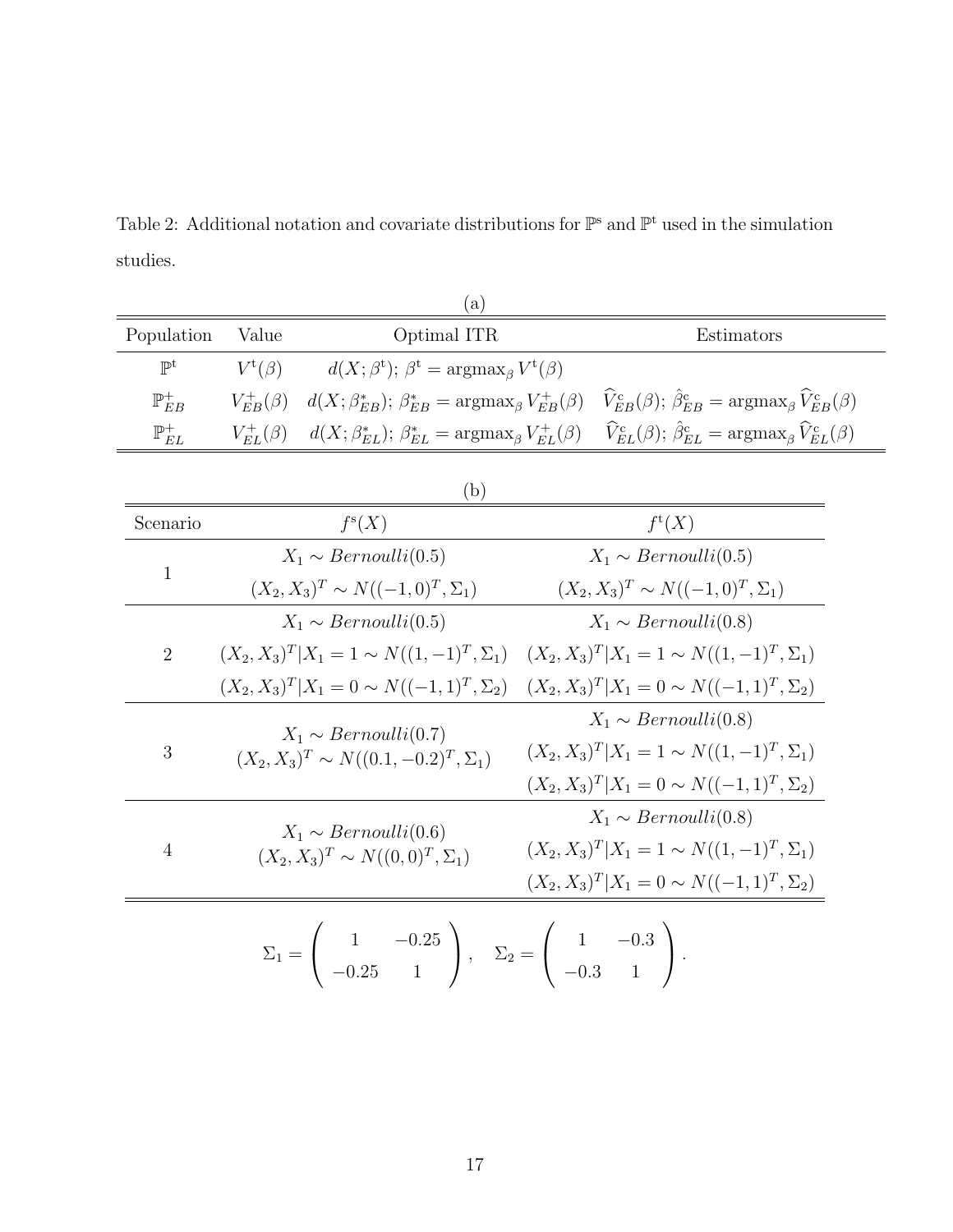mean outcome models are estimated using two methods:

- (I) Both are estimated based on posited parametric models. In particular, the propensity score is estimated using a correctly specified logistic regression model, while the conditional mean outcome is estimated using a linear model with all the covariates and covariate-treatment interactions, which is a misspecified model.
- (II) The propensity score is still estimated using a correctly specified logistic regression model, but the conditional mean outcome model  $\mu(x, a)$  is estimated nonparametrically using the random forest for  $a = 0$  and 1, separately.

To evaluate and compare the performance of estimated optimal ITRs obtained from the original AIPW estimator and proposed calibrated AIPW estimators, we compute the corresponding value functions and percentages of making correct decisions (PCD) for the target population. Specifically, we generate covariates  $X<sup>t</sup>$  for a large sample with size  $N = 10^5$  from the target population. The value function of an estimated ITR  $d(x; \hat{\beta})$ , where  $\hat{\beta} = \hat{\beta}^{\circ}$ ,  $\hat{\beta}_{EB}^{\text{c}}$  or  $\hat{\beta}_{EL}^{\text{c}}$ , is computed by

$$
V^{\rm t}(\hat{\beta}) = \frac{1}{N} \sum_{i=1}^{N} \mu \left\{ X_i^{\rm t}, d(X_i^{\rm t}; \hat{\beta}) \right\},\,
$$

and its associated PCD is  $1 - N^{-1} \sum_{i=1}^{N} |d(X_i^{\text{t}}; \hat{\beta}) - d(X_i^{\text{t}}; \beta^{\text{t}})|$ . Here, the true optimal ITR  $d(X; \beta^t)$  for the target population is obtained by maximizing  $V^t(\beta)$  over  $\beta$  using the grid-search method. We report the values and PCD results of  $d(x; \hat{\beta}^{\circ})$  (original),  $d(x; \hat{\beta}_{EB}^{\circ})$ (EB) and  $d(x;\hat{\beta}_{EL}^{c})$  (EL) for the observational study in Figure 1 (method I) and Figure 2 (method II). Similar results for the randomization study are provided in the supplementary material.

We have the following observations. In Scenario 1, all three estimated optimal ITRs (original, EB and EL) have good and comparable performance in terms of values and PCDs, which is expected since  $\mathbb{P}^s = \mathbb{P}_{EB}^+ = \mathbb{P}_{EL}^+ = \mathbb{P}^t$ . In addition, as the sample size increases, the means of value functions become closer to the true optimal value for the target population, PCDs get closer to 1, and the standard deviations of value functions and PCDs become smaller. However, in Scenarios 2-4 where  $\mathbb{P}^s \neq \mathbb{P}^t$ , the estimated optimal ITR obtained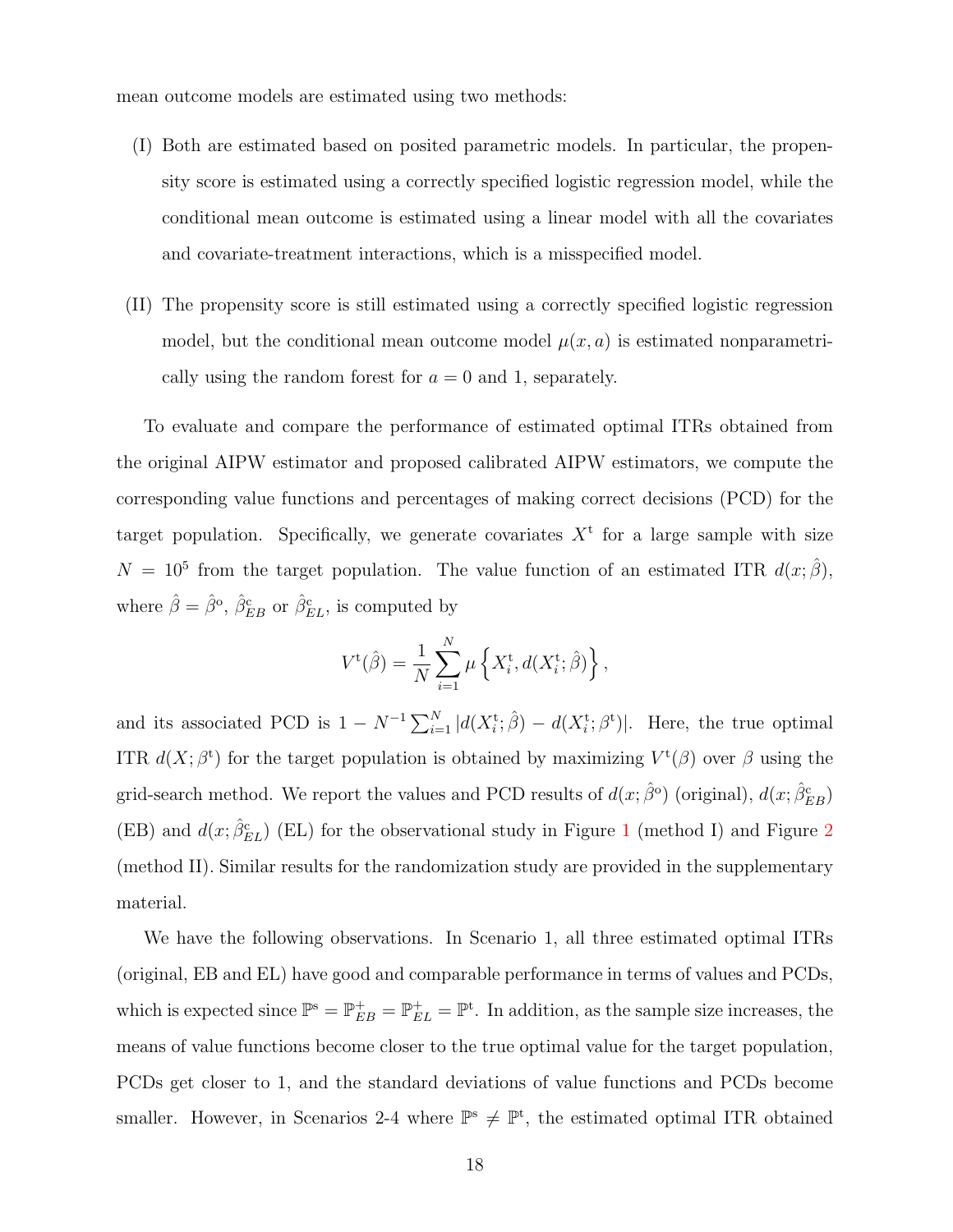

Figure 1: The value and PCD results of estimated optimal ITRs for observational study with implementation method I. The red lines are the values of the true optimal ITRs for the target population.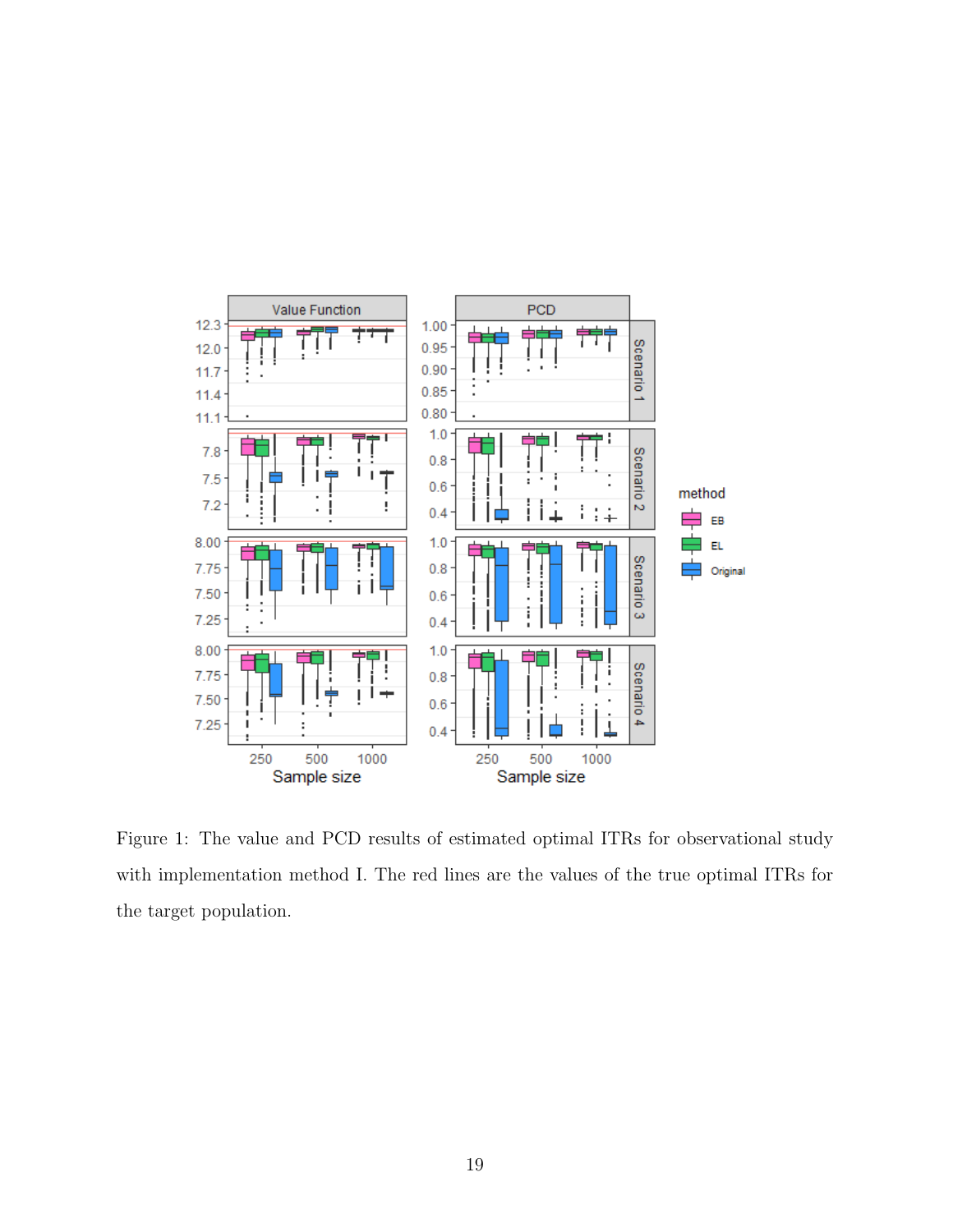

Figure 2: The value and PCD results of estimated optimal ITRs for observational study with implementation method II. The red lines are the values of the true optimal ITRs for the target population.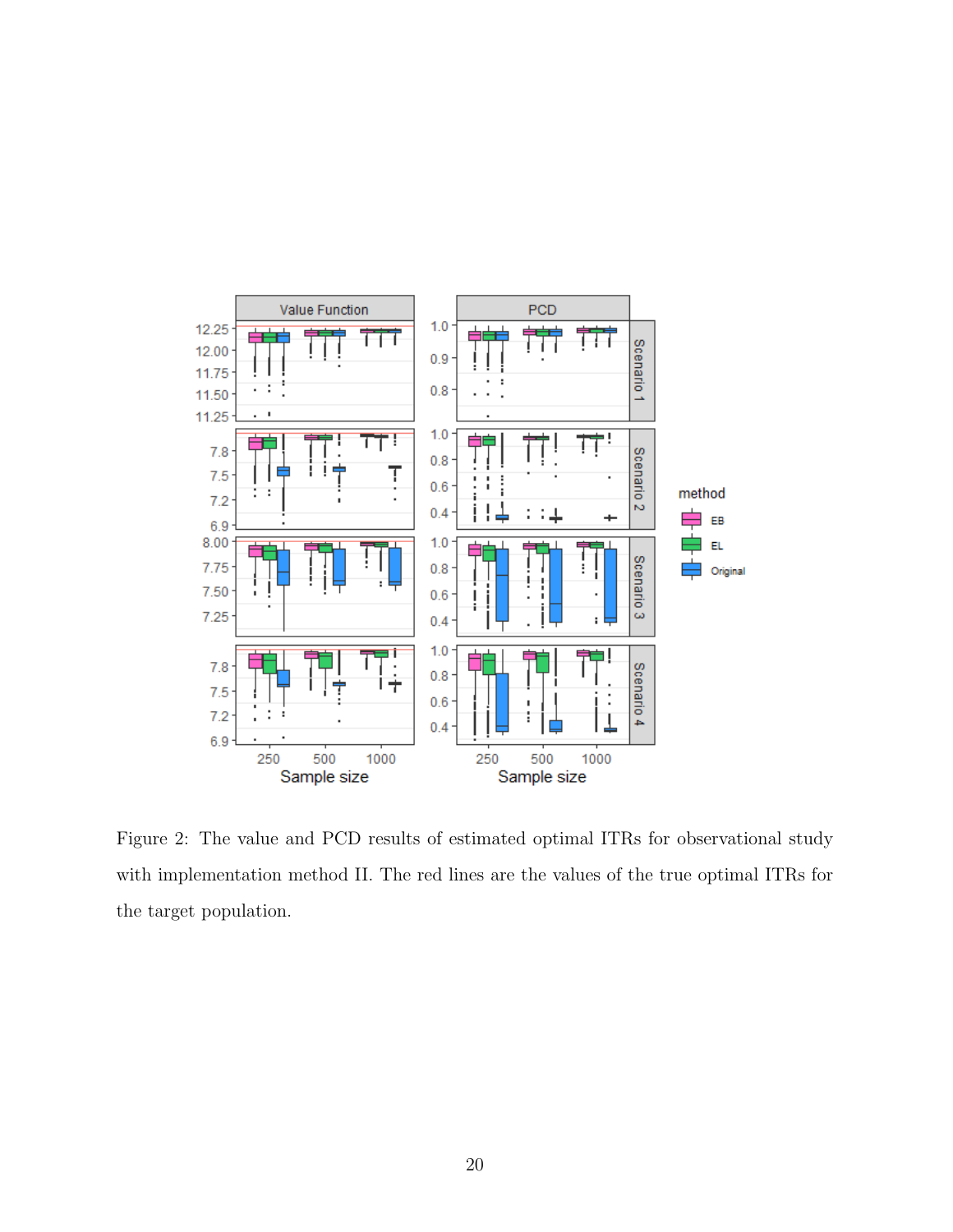using the original method has poor performance: the means of value functions are much smaller than the true optimal value for the target population and PCDs are also much smaller than 1. This implies that the estimated optimal ITR obtained using the original method may not generalize well to the target population when  $\mathbb{P}^s \neq \mathbb{P}^t$ . However, the estimated optimal ITRs obtained using the proposed calibration methods (EB and EL) still have competitive performance similar to those observed in Scenario 1. This supports that proposed calibration using summary statistics can improve the treatment decision for the target population.

Next, we study the estimation and inference results of  $\hat{V}_{EB}^c(\hat{\beta}_{EB}^c)$  and  $\hat{V}_{EL}^c(\hat{\beta}_{EL}^c)$ . For implementation method I, the asymptotic variances of  $\hat{V}_{EB}^c(\hat{\beta}_{EB}^c)$  and  $\hat{V}_{EL}^c(\hat{\beta}_{EL}^c)$  were estimated using the results established in Theorem 1, while for implementation method II, the corresponding asymptotic variances were estimated using the results established in Theorem 2 because Condition (A11') holds. In our simulations, we observed that the EL calibration method may produce a few extreme calibration weights in Scenarios 3 and 4. These extreme weights usually do not inflate the biases of  $\hat{V}_{EB}^c(\hat{\beta}_{EB}^c)$  and  $\hat{V}_{EL}^c(\hat{\beta}_{EL}^c)$ , but they do lead to overestimated standard errors due to the instability in variance estimation. To control the effects of these extreme weights, we stabilize the EL weights by reducing the large weights  $\hat{w}_i$  (>  $a_n^{-1}$ ) to  $\tilde{w}_i$  according to  $(\tilde{w}_i)^{-1} = (\hat{w}_i)^{-1} + a_n$  for  $a_n = o_p(n)$ . Such a stabilization leads all weights to be no larger than  $a_n^{-1}$ . The rationale for considering  $a_n$ to be  $o_p(n)$  is that because  $w_i \propto n^{-1}$ , the stabilization does not affect the weights asymptotically. In the simulation study, we take  $a_n = 12 \log n$ . Based on our numerical studies, such a stabilization doesn't affect the biases of  $\hat{V}_{EL}^c(\hat{\beta}_{EL}^c)$  much but can give a reasonable standard error estimate. On the other hand, the calibration weights computed using the EB method don't have any extreme values in all four scenarios. Such an observation is consistent with the findings in the literature since the EB loss tends to penalize the deviation of the estimated weights  $\hat{w}_i$ 's from  $n^{-1}$  more than the EL method. We report the mean and standard deviation of  $\hat{V}_{EB}^c(\hat{\beta}_{EB}^c)$  and  $\hat{V}_{EL}^c(\hat{\beta}_{EL}^c)$ , the mean of estimated standard errors and the empirical coverage probability (CP) of 95% Wald-type confidence intervals. The true optimal values  $V_{EB}^+(\beta_{EB}^*)$  and  $V_{EL}^+(\beta_{EL}^*)$  are computed using the grid-search method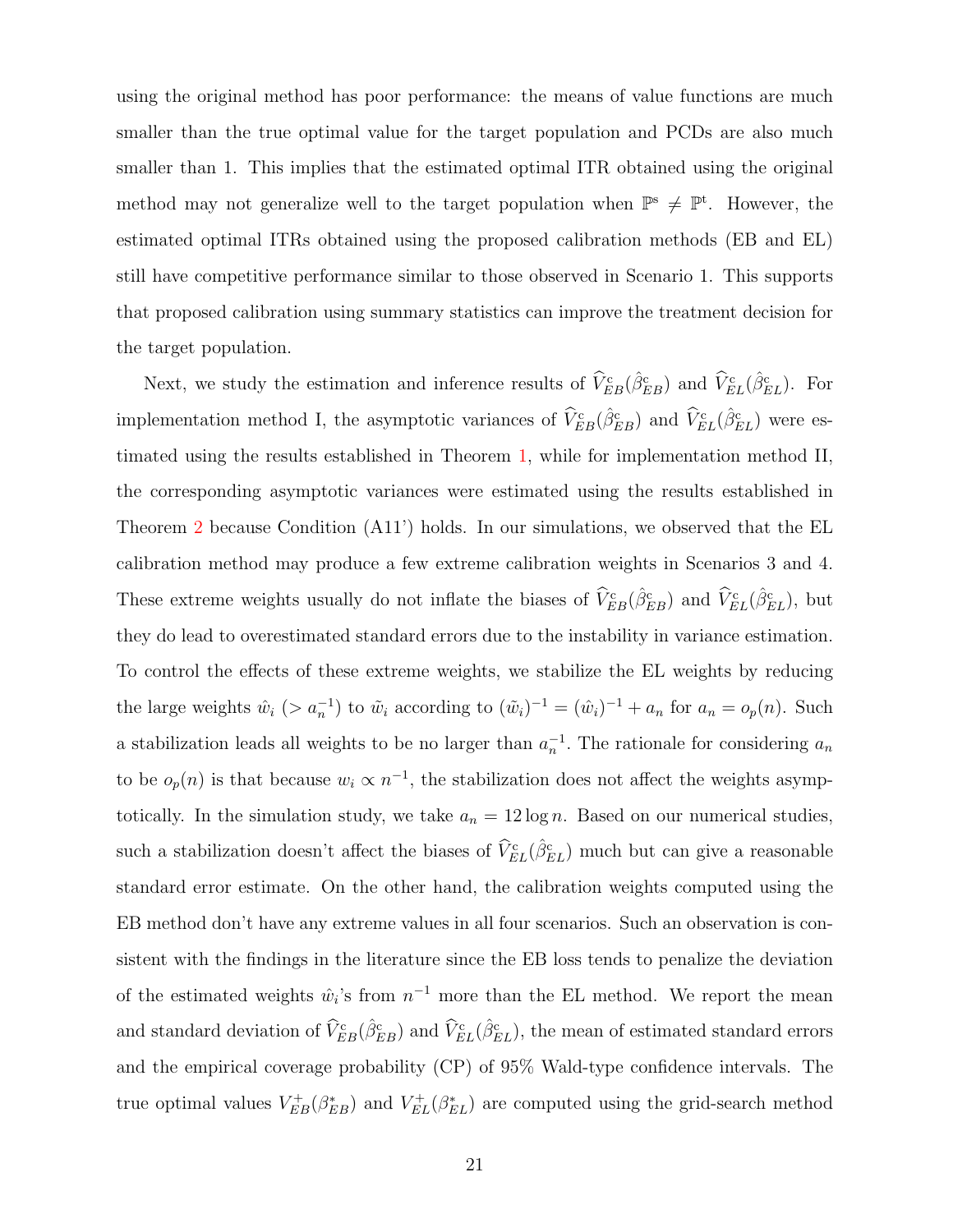based on a large dataset generated from the corresponding pseudo populations similar to the computation of  $V^{\text{t}}(\beta^{\text{t}})$ . In addition, we consider two types of CP: (1) CP for the optimal values  $V_{EB}^+(\beta_{EB}^*)$  or  $V_{EL}^+(\beta_{EL}^*)$  of the corresponding pseudo population; (2) CP for the optimal values  $V^{\rm t}(\beta^{\rm t})$  of the target population. Simulation results are summarized in Table 3 for implementation method I and Table 4 for implementation method II.

We have the following observations. In Scenarios 1 and 2, since  $\mathbb{P}_{EB}^+ = \mathbb{P}_{EL}^+ = \mathbb{P}^t$ , we have  $V_{EB}^+(\beta_{EB}^*) = V_{EL}^+(\beta_{EL}^*) = V^{\dagger}(\beta^*)$ . Both calibrated value estimators (EB and EL) are nearly unbiased. The mean of estimated standard errors is close to the standard deviation of the estimators, and the empirical coverage probability of 95% confidence intervals is close to the nominal level for almost all settings except for the EL estimator with implementation method II and small sample size of  $n = 250$  in Scenario 1. In Scenarios 3 and 4,  $V_{EB}^{+}(\beta_{EB}^{*})$ or  $V_{EL}^{+}(\beta_{EL}^{*})$  is no longer equal to  $V^{t}(\beta^{t})$ . However, we can see that both  $V_{EB}^{+}(\beta_{EB}^{*})$  and  $V_{EL}^{+}(\beta_{EL}^{*})$  are close to  $V^{t}(\beta^{t})$ . In particular, the difference between  $V_{EB}^{+}(\beta_{EB}^{*})$  and  $V^{t}(\beta^{t})$  is nearly negligible. This implies that both calibration methods gives good approximation of the target population, while the EB method is better than the EL method for the considered Scenarios 3 and 4. A possible explanation is that the probability  $Pr(S = 0 | X)$  can be well approximated by a logistic regression under Scenarios 3 and 4 so that the EB calibration method can approximate the target population very well. Moreover, the EB estimators are nearly unbiased, the mean of estimated standard errors is close to the standard deviation of the estimators, and the empirical coverage probabilities of 95% confidence intervals for both  $V_{EB}^+(\beta_{EB}^*)$  and  $V^t(\beta^*)$  are close to the nominal level for all settings. For the EL method, as *n* increases, the mean of estimators get closer to its true value  $V_{EL}^{+}(\beta_{EL}^{*})$ , the mean of estimated standard errors get closer to the standard deviation of estimators, and the empirical coverage probability of 95% confidence intervals for  $V_{EL}^{+}(\beta_{EL}^{*})$  get closer to the nominal level as expected. However, because of the difference between  $V_{EL}^{+}(\beta_{EL}^{*})$  and  $V^{\rm t}(\beta^{\rm t})$ , the empirical coverage probability of 95% confidence intervals for  $V^{\rm t}(\beta^{\rm t})$  is lower than the nominal level for some settings even when  $n$  increases to 1000. Finally, standard deviations of the estimators reported in Table 4 for implementation method II are generally smaller than the corresponding values reported in Table 3 for implementation method I.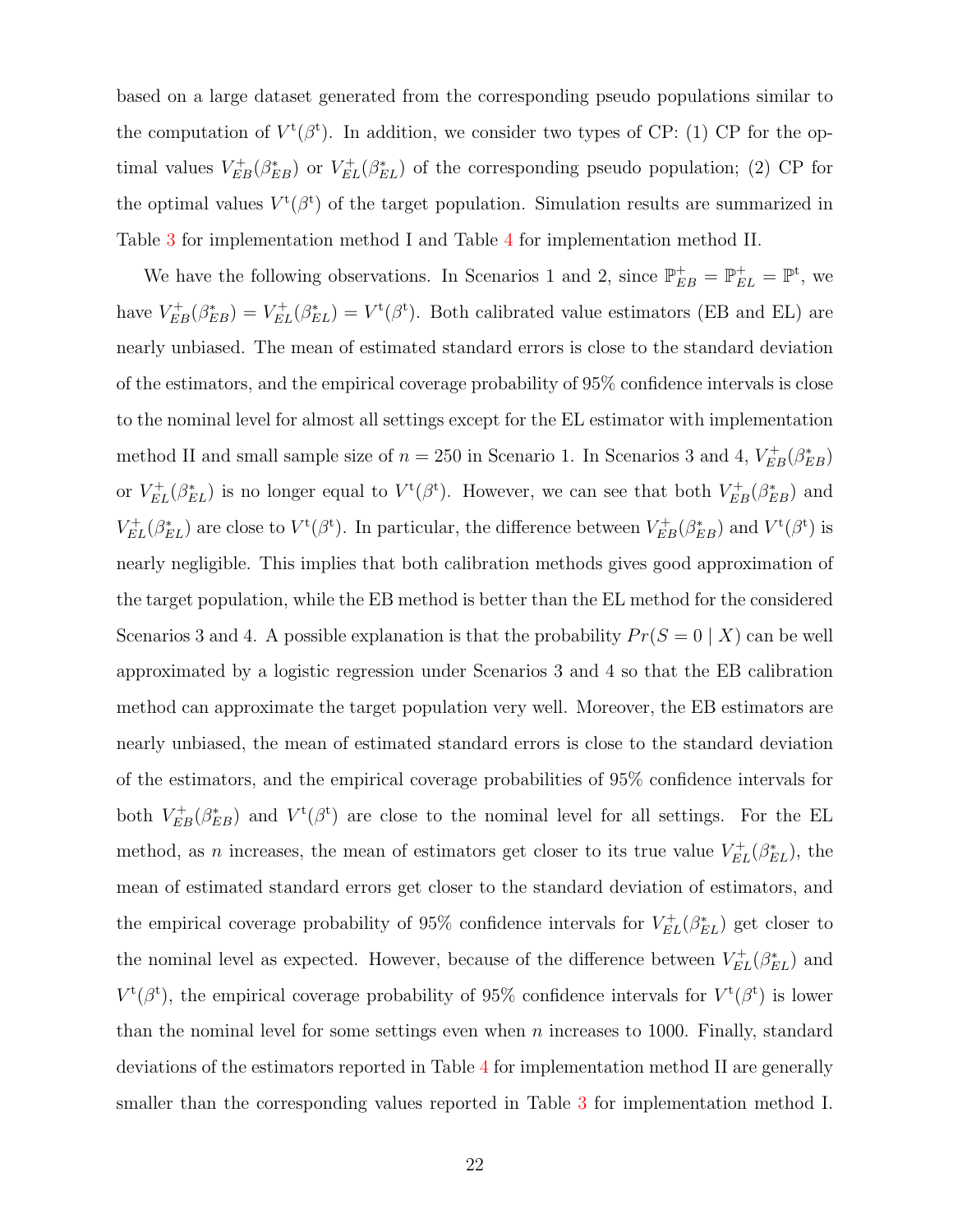Table 3: Simulation results for implementation method I: Mean, the average of estimates; SD, the empirical standard deviation of estimates; SE, the mean of estimated standard errors; CP<sup>+</sup>(%), the empirical coverage probability of a 95% confidence interval for  $V_{EB}^+(\beta_{EB}^*)$ or  $V_{EL}^{+}(\beta_{EL}^{*})$ ; CP<sup>t</sup>(%), the empirical coverage probability of a 95% confidence interval for  $V^{\rm t}(\beta^{\rm t}).$ 

| Propensity |                                       |                  |       |            | EB        |          |                 |       |          | ΕL            |       |                 |
|------------|---------------------------------------|------------------|-------|------------|-----------|----------|-----------------|-------|----------|---------------|-------|-----------------|
| Score      | Scenario                              | $\boldsymbol{n}$ | Mean  | SD         | <b>SE</b> | $CP+$    | CP <sup>t</sup> | Mean  | SD       | SE            | $CP+$ | CP <sup>t</sup> |
|            | 1. $V^{\rm t}(\beta^{\rm t}) = 12.28$ | 250              | 12.38 | 0.41       | 0.47      | 96.6     | 96.6            | 12.40 | 0.40     | 0.38          | 93.0  | 93.0            |
|            | $V_{EB}^{+}(\beta_{EB}^{*}) = 12.28$  | $500\,$          | 12.35 | 0.29       | 0.33      | 95.6     | 95.6            | 12.35 | 0.28     | 0.27          | 93.6  | 93.6            |
|            | $V_{EL}^{+}(\beta_{EL}^{*}) = 12.28$  | 1000             | 12.32 | 0.20       | 0.23      | $96.4\,$ | 96.4            | 12.30 | 0.20     | 0.19          | 93.8  | 93.8            |
|            | 2. $V^{\rm t}(\beta^{\rm t})=8.00$    | 250              | 8.13  | 0.37       | 0.41      | 94.8     | 94.8            | 8.11  | 0.34     | 0.40          | 96.4  | 96.4            |
|            | $V_{EB}^{+}(\beta_{EB}^{*}) = 8.00$   | $500\,$          | 8.07  | $0.26\,$   | 0.29      | 95.4     | 95.4            | 8.06  | $0.25\,$ | 0.28          | 98.0  | 98.0            |
|            | $V_{EL}^{+}(\beta_{EL}^{\ast})=8.00$  | $1000\,$         | 8.05  | 0.18       | 0.20      | 95.0     | 95.0            | 8.04  | 0.18     | 0.20          | 96.0  | 96.0            |
| constant   | 3. $V^{\rm t}(\beta^{\rm t})=8.00$    | $250\,$          | 8.13  | 0.32       | $0.34\,$  | 94.8     | 94.8            | 8.02  | 0.37     | 0.33          | 88.6  | $92.2\,$        |
|            | $V_{EB}^{+}(\beta_{EB}^{*}) = 7.99$   | 500              | 8.09  | 0.22       | 0.24      | 95.6     | 96.4            | 8.12  | 0.25     | 0.24          | 94.2  | 92.0            |
|            | $V_{EL}^{+}(\beta_{EL}^{*}) = 8.14$   | 1000             | 8.06  | 0.15       | 0.17      | 95.0     | 95.2            | 8.16  | 0.18     | 0.19          | 95.4  | 89.2            |
|            | 4. $V^{\rm t}(\beta^{\rm t})=8.00$    | $250\,$          | 8.14  | 0.37       | 0.40      | 95.4     | 95.8            | 7.86  | 0.43     | 0.38          | 78.0  | 85.8            |
|            | $V_{EB}^{+}(\beta_{EB}^{*}) = 7.99$   | $500\,$          | 8.11  | $0.26\,$   | 0.28      | $95.2\,$ | 95.4            | 8.06  | 0.33     | 0.31          | 88.8  | $93.2\,$        |
|            | $V_{EL}^{+}(\beta_{EL}^{*}) = 8.16$   | $1000\,$         | 8.06  | $0.18\,$   | 0.19      | 95.2     | 95.2            | 8.18  | 0.25     | 0.25          | 94.0  | $92.0\,$        |
|            | 1. $V^{\rm t}(\beta^{\rm t}) = 12.28$ | 250              | 12.34 | 0.42       | 0.47      | 96.8     | 96.8            | 12.36 | 0.41     | 0.38          | 93.6  | $93.6\,$        |
|            | $V_{EB}^{+}(\beta_{EB}^{*}) = 12.28$  | 500              | 12.35 | 0.30       | $0.34\,$  | 96.2     | 96.2            | 12.34 | 0.29     | 0.27          | 93.8  | 93.8            |
|            | $V_{EL}^{+}(\beta_{EL}^{*}) = 12.28$  | 1000             | 12.32 | 0.21       | 0.24      | 95.6     | 95.6            | 12.31 | 0.22     | 0.20          | 96.0  | 96.0            |
|            | 2. $V^{\rm t}(\beta^{\rm t})=8.00$    | 250              | 8.20  | 0.36       | 0.41      | 95.4     | 95.4            | 8.17  | 0.37     | 0.41          | 96.4  | 96.4            |
|            | $V_{EB}^{+}(\beta_{EB}^{*}) = 8.00$   | $500\,$          | 8.11  | $0.25\,$   | 0.28      | 95.6     | 95.6            | 8.11  | 0.25     | 0.28          | 96.4  | 96.4            |
| covariates | $V_{EL}^{+}(\beta_{EL}^{*}) = 8.00$   | $1000\,$         | 8.06  | 0.17       | 0.19      | 95.6     | 95.6            | 8.06  | 0.16     | 0.19          | 97.0  | 97.0            |
| dependent  | 3. $V^{\rm t}(\beta^{\rm t})=8.00$    | 250              | 8.22  | $\rm 0.31$ | $0.35\,$  | 95.0     | 95.2            | 8.09  | 0.35     | 0.32          | 92.0  | $93.2\,$        |
|            | $V_{EB}^{+}(\beta_{EB}^{*}) = 7.99$   | $500\,$          | 8.12  | 0.21       | 0.23      | 94.8     | 95.0            | 8.15  | 0.24     | 0.24          | 92.8  | $94.2\,$        |
|            | $V_{EL}^{+}(\beta_{EL}^{*}) = 8.14$   | 1000             | 8.08  | 0.16       | 0.17      | 95.2     | 96.0            | 8.19  | 0.20     | 0.20          | 96.8  | 88.4            |
|            | 4. $V^{\rm t}(\beta^{\rm t})=8.00$    | 250              | 8.24  | 0.45       | 0.43      | 94.6     | 94.8            | 7.90  | 0.43     | 0.37          | 81.2  | $87.0\,$        |
|            | $V_{EB}^{+}(\beta_{EB}^{*}) = 7.99$   | 500              | 8.14  | 0.28       | 0.29      | 94.8     | 94.8            | 8.08  | 0.32     | 0.31          | 88.8  | 93.4            |
|            | $V_{EL}^{+}(\beta_{EL}^{\ast})=8.16$  | 1000             | 8.08  | 0.17       | 0.19      | 94.8     | 96.0            | 8.22  |          | $0.26$ $0.27$ | 94.0  | 93.4            |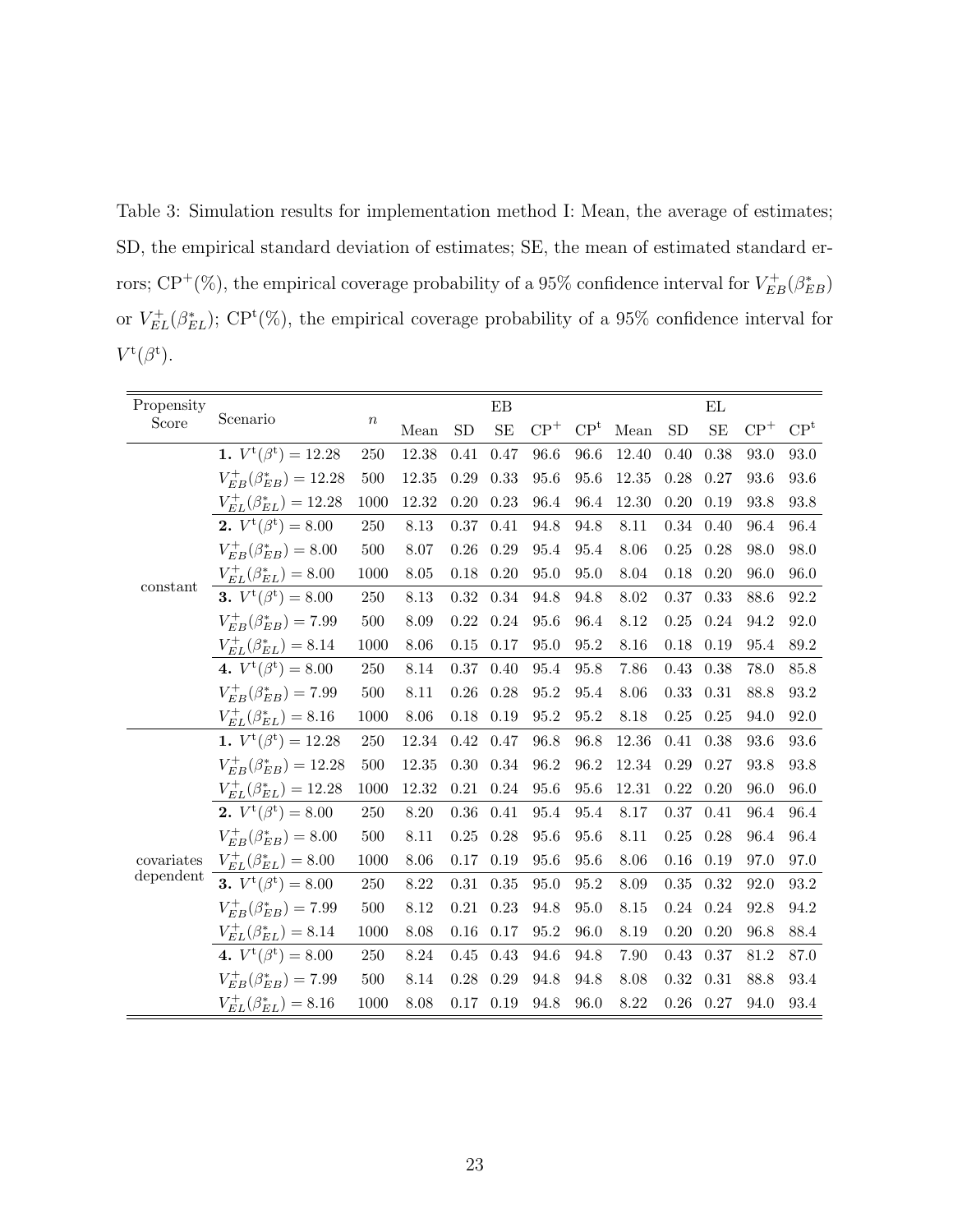Table 4: Simulation results for implementation method II: Mean, the average of estimates; SD, the empirical standard deviation of estimates; SE, the mean of estimated standard errors; CP<sup>+</sup>(%), the empirical coverage probability of a 95% confidence interval for  $V_{EB}^+(\beta_{EB}^*)$ or  $V_{EL}^{+}(\beta_{EL}^{*})$ ; CP<sup>t</sup>(%), the empirical coverage probability of a 95% confidence interval for  $V^{\rm t}(\beta^{\rm t}).$ 

| Propensity |                                       |          |          |          | EB            |          |                 |          |          | ΕL            |       |                 |
|------------|---------------------------------------|----------|----------|----------|---------------|----------|-----------------|----------|----------|---------------|-------|-----------------|
| Score      | Scenario                              | $\, n$   | Mean     | SD       | SE            | $CP+$    | CP <sup>t</sup> | Mean     | SD       | SE            | $CP+$ | CP <sup>t</sup> |
|            | 1. $V^{\rm t}(\beta^{\rm t}) = 12.28$ | 250      | 12.21    | 0.38     | 0.42          | 96.6     | 96.6            | 12.20    | 0.38     | 0.33          | 88.4  | 88.4            |
|            | $V_{EB}^{+}(\beta_{EB}^{*}) = 12.28$  | $500\,$  | 12.22    | $0.27\,$ | 0.30          | 95.6     | 95.6            | 12.23    | 0.25     | 0.24          | 93.2  | 93.2            |
|            | $V_{EL}^{+}(\beta_{EL}^{*}) = 12.28$  | 1000     | 12.22    | 0.19     | 0.21          | 95.8     | 95.8            | 12.22    | 0.18     | 0.17          | 91.4  | $91.4\,$        |
|            | $2.V^{\rm t}(\beta^{\rm t})=8.00$     | 250      | 8.05     | 0.34     | 0.36          | 95.6     | 95.6            | 8.03     | 0.31     | 0.35          | 97.0  | 97.0            |
|            | $V_{EB}^{+}(\beta_{EB}^{*}) = 8.00$   | $500\,$  | 8.01     | 0.24     | $0.25\,$      | 95.0     | 95.0            | 8.00     | 0.23     | 0.25          | 97.6  | 97.6            |
|            | $V_{EL}^{+}(\beta_{EL}^{\ast})=8.00$  | $1000\,$ | 7.99     | 0.17     | 0.19          | 95.8     | 95.8            | 8.00     | $0.16\,$ | 0.18          | 96.8  | 96.8            |
| constant   | 3. $V^{\rm t}(\beta^{\rm t})=8.00$    | $250\,$  | 8.09     | 0.28     | 0.30          | 94.6     | 94.8            | 7.98     | 0.34     | 0.28          | 83.2  | 89.4            |
|            | $V_{EB}^{+}(\beta_{EB}^{*}) = 7.99$   | 500      | 8.06     | 0.19     | 0.21          | 95.2     | 95.4            | 8.08     | 0.22     | 0.22          | 92.4  | 92.2            |
|            | $V_{EL}^{+}(\beta_{EL}^{*}) = 8.14$   | 1000     | 8.03     | 0.14     | 0.15          | 95.0     | 95.4            | 8.14     | 0.17     | 0.17          | 96.0  | $90.2\,$        |
|            | 4. $V^{\rm t}(\beta^{\rm t})=8.00$    | 250      | 8.13     | 0.33     | $0.35\,$      | 94.6     | 94.8            | 7.86     | $0.41\,$ | 0.34          | 72.6  | 83.4            |
|            | $V_{EB}^{+}(\beta_{EB}^{*}) = 7.99$   | $500\,$  | 8.08     | 0.23     | 0.24          | 94.4     | 95.0            | 8.03     | 0.29     | 0.29          | 88.0  | 93.8            |
|            | $V_{EL}^{+}(\beta_{EL}^{\ast})=8.16$  | $1000\,$ | 8.04     | 0.16     | 0.17          | 95.8     | 96.4            | 8.16     | 0.23     | 0.25          | 92.8  | 94.8            |
|            | 1. $V^{\rm t}(\beta^{\rm t}) = 12.28$ | 250      | 12.19    | 0.41     | 0.46          | 96.6     | 96.6            | 12.19    | 0.41     | 0.38          | 91.4  | 91.4            |
|            | $V_{EB}^{+}(\beta_{EB}^{*}) = 12.28$  | 500      | 12.22    | 0.31     | 0.33          | $95.4\,$ | 95.4            | 12.23    | 0.28     | 0.27          | 93.2  | $93.2\,$        |
|            | $V_{EL}^{+}(\beta_{EL}^{*}) = 12.28$  | 1000     | 12.22    | 0.21     | 0.23          | 95.8     | $95.8\,$        | 12.22    | 0.21     | 0.19          | 92.2  | 92.2            |
|            | 2. $V^{\rm t}(\beta^{\rm t})=8.00$    | 250      | 8.07     | 0.32     | 0.35          | 95.8     | 95.8            | 8.04     | 0.31     | 0.34          | 96.4  | 96.4            |
|            | $V_{EB}^{+}(\beta_{EB}^{*}) = 8.00$   | 500      | 8.04     | 0.29     | 0.31          | 95.6     | 95.6            | $8.02\,$ | 0.21     | 0.24          | 97.0  | 97.0            |
| covariates | $V_{EL}^{+}(\beta_{EL}^{\ast})=8.00$  | $1000\,$ | $8.03\,$ | 0.18     | $0.20\,$      | $95.6\,$ | 95.6            | 8.00     | 0.14     | 0.17          | 97.0  | 97.0            |
| dependent  | 3. $V^{\rm t}(\beta^{\rm t})=8.00$    | 250      | 8.14     | 0.27     | 0.29          | 94.0     | 93.8            | 8.03     | 0.33     | 0.28          | 85.6  | 89.8            |
|            | $V_{EB}^{+}(\beta_{EB}^{*}) = 7.99$   | $500\,$  | 8.07     | 0.19     | 0.20          | 95.2     | 95.4            | 8.10     | 0.22     | 0.21          | 90.0  | 91.6            |
|            | $V_{EL}^{+}(\beta_{EL}^{*}) = 8.14$   | 1000     | 8.03     | 0.14     | 0.14          | 94.6     | 95.0            | 8.14     | 0.17     | 0.16          | 93.4  | 89.6            |
|            | 4. $V^{\rm t}(\beta^{\rm t})=8.00$    | 250      | 8.20     | 0.34     | $0.35\,$      | 93.6     | 93.8            | 7.89     | 0.42     | 0.34          | 74.0  | 84.0            |
|            | $V_{EB}^{+}(\beta_{EB}^{*}) = 7.99$   | 500      | $8.09\,$ | 0.22     | 0.24          | $95.2\,$ | 95.6            | 8.04     | 0.30     | 0.29          | 86.8  | $92.0\,$        |
|            | $V_{EL}^{+}(\beta_{EL}^{*}) = 8.16$   | 1000     | 8.04     |          | $0.15$ $0.16$ | 95.4     | 95.2            | 8.17     |          | $0.23$ $0.24$ | 93.4  | 95.2            |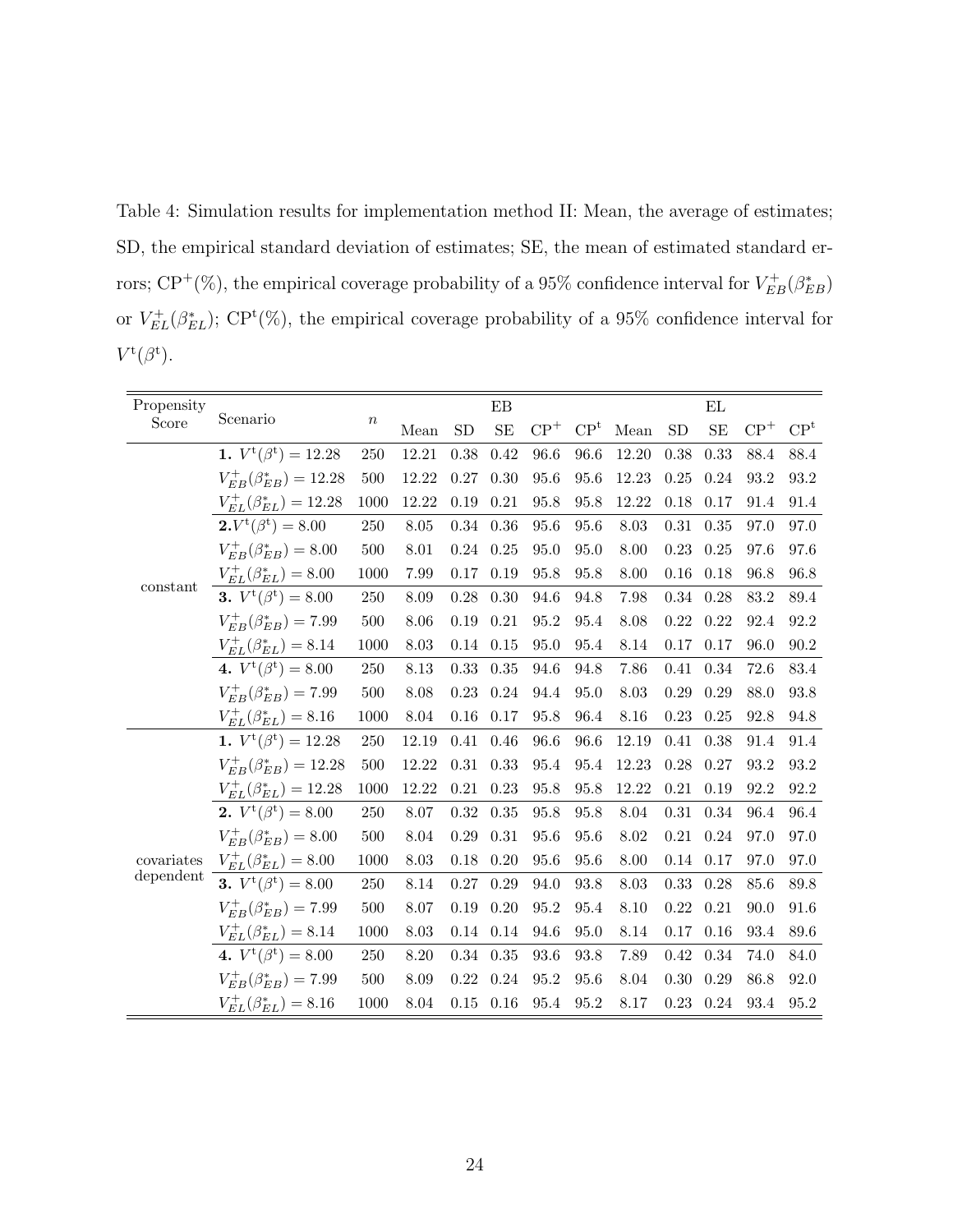Such efficiency gains are mainly due to the nonparametric fit of the conditional mean outcome model in implementation method II compared with the misspecified parametric conditional mean outcome model used in implementation method I.

We also compared the original AIPW estimator without calibration with the proposed AIPW estimators with the EB and EL calibration under Scenario 1, where the source and target populations are identical. As expected, all three estimators are consistent for the optimal value of the target population. The standard deviations of the original AIPW estimator are  $0.46, 0.32, 0.23$  for  $n = 250, 500, 1000$  in the randomization study, and  $0.50, 0.36, 0.25$  for  $n = 250, 500, 1000$  in the observational study. These values are all larger than the corresponding values of calibrated estimators in Table 4, which supports the results established in Theorem 3.

# 6 Real Data Analysis

We illustrate the proposed method using an application to data from the eICU collaborative research database (eICU-CRD) (Goldberger et al. 2000, Pollard et al. 2018, 2019) and the MIMIC-III clinical database (Goldberger et al. 2000, Johnson et al. 2016, 2019). Specifically, we use the eICU dataset as the source population, while treating the MIMIC-III dataset as the target population. Both MIMIC-III and eICU data consist of patients who suffered from sepsis. The eICU-CRD is a multi-center ICU database comprising deidentified health-related data associated with over 200,000 admissions to ICUs across the US between 2014-2015. The MIMIC-III database is a single-center ICU database comprising de-identified health-related data associated with over 40,000 patients who stayed in critical care units of the Beth Israel Deaconess Medical Center between 2001 and 2012. It is likely that the populations in the two databases have some heterogeneity.

Both eICU and MIMIC-III data collected information from ICU patients with sepsis disease, and thus contain common baseline covariates and treatment. In our study, we consider  $p = 7$  baseline covariates in both samples: age (years), admission weights (kg), admission temperature (Celsius), glucose level (mg/dL), blood urea nitrogen (BUN) amount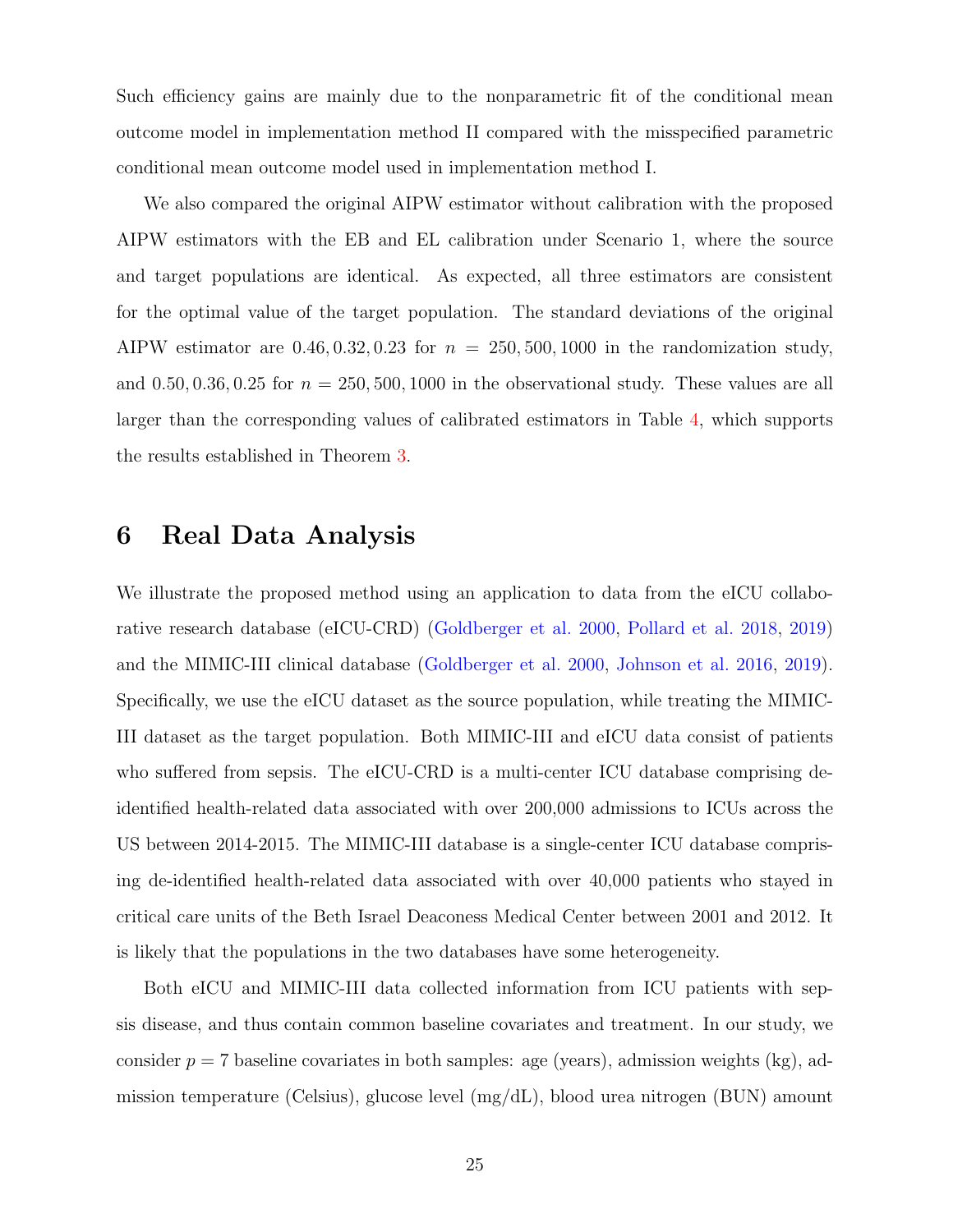$(mg/dL)$ , creatinine amount  $(mg/dL)$ , white blood cell (WBC) count  $(K/uL)$ . Here, treatment is coded as 1 if receiving the vasopressor, and 0 if receiving other medical supervisions such as IV fluid resuscitation. We consider the cumulative balance (mL) as the outcome of interest. A positive cumulative balance indicates that a patient's fluid input is higher than their output. The condition describing excess fluid is known as hypervolaemia or fluid overload. In critically ill patients, fluid overload is related to increased mortality and also leads to several complications like pulmonary edema, cardiac failure, tissue breakdown, and impaired bowel function (Claure-Del Granado & Mehta 2016). A negative cumulative balance indicates that a patient's fluid output is higher than their input. The condition describing inadequate fluid is known as hypovolaemia. Patients with severe hypovolemia can develop ischemic injury of vital organs, leading to multi-system organ failure (Taghavi & Askari 2021). We use  $Y = -|\text{cumulative balance}|$  as the outcome, so a larger value of the outcome is better. After removing abnormal values, the MIMIC-III dataset consists of 10746 subjects, among which 2242 patients were treated with the vasopressor, while the rest were treated with other medical supervisions. The MIMIC-III data is treated as the target population. We sample  $n = 1000$  subjects from the eICU dataset as the source sample, among which 271 patients were treated with the vasopressor, while the rest were treated with other medical supervisions. Table 5 summarizes the mean and standard deviation of the outcome and covariates in the source and target samples. We can see some differences in the means of some covariates, such as glucose level, blood urea nitrogen amount and WBC count.

We used the means of all seven covariates of the target population as the summary statistics to estimate the calibration weights by the EB and EL methods. We computed three optimal linear ITRs,  $d(x;\hat{\beta}_0^c)$ ,  $d(x;\hat{\beta}_{EB}^c)$  and  $d(x;\hat{\beta}_{EL}^c)$  by maximizing the original and calibrated AIPW value function estimators based on the source sample. In our implementation, the propensity score model was estimated using a logistic regression with all covariates and the conditional mean outcome model was estimated using random forest for treatment 0 and 1 separately. To assess the performance of these three estimated optimal ITRs for treatment decision in the target population, we apply them to random samples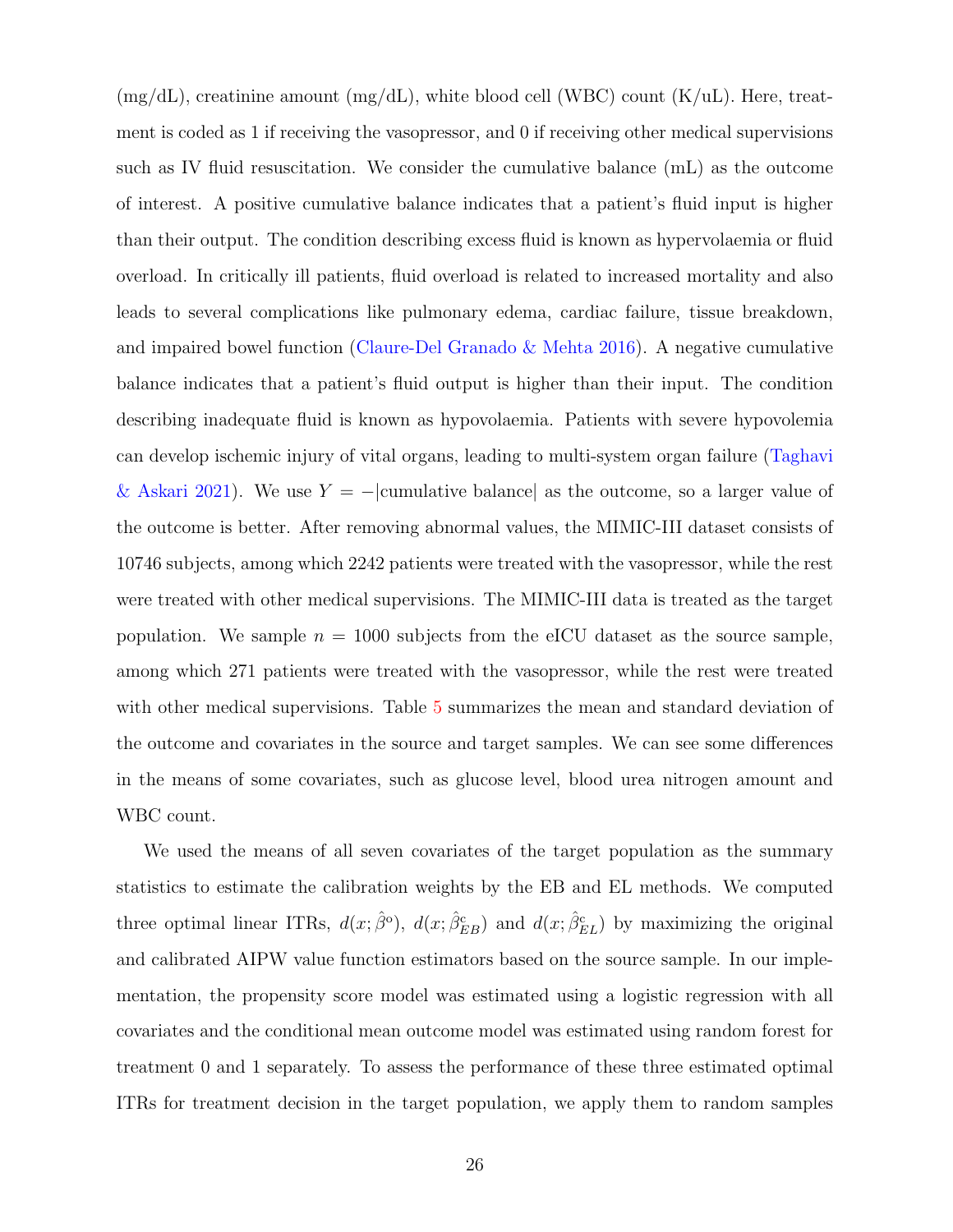|                               | Source             | Target            |
|-------------------------------|--------------------|-------------------|
| $-$ Cumulative Balance $(Y)$  | $-1746.6$ (1561.3) | $-1785.0(1246.6)$ |
| Age $(X_1)$                   | 65.7(15.1)         | 66.5 $(16.5)$     |
| Admission Weights $(X_2)$     | 80.0(22.9)         | 79.7(20.7)        |
| Admission Temperature $(X_3)$ | 36.5(1.1)          | 36.8(0.8)         |
| Glucose $(X_4)$               | 158.6 (102.7)      | 145.6 (72.4)      |
| BUN $(X_5)$                   | 31.7(20.3)         | 27.9(18.4)        |
| Creatinine $(X_6)$            | 1.8(1.5)           | 1.5(1.4)          |
| WBC $(X_7)$                   | 14.4 $(8.4)$       | 12.0(6.5)         |

Table 5: Mean and standard deviations (in parenthesis) of baseline characteristics in the source and target datasets

drawn from the target population. Specifically, we randomly sample  $N = 1000$  subjects from the MIMIC-III data as the target sample and repeat this sampling procedure 100 times. Note that we have individual-level data from the target population, which can be used as the benchmark for evaluation. For a given ITR  $d(x;\beta)$ , we computed the AIPW estimator of its value function based on the target sample by

$$
\hat{V}^{t}(\beta) = \frac{1}{N} \sum_{i=1}^{N} \left[ \frac{I\{A_{i}^{t} = d(X_{i}^{t}; \beta)\}}{\varrho^{t}(A_{i}^{t} | X_{i}^{t}; \hat{\eta})} \{Y_{i}^{t} - \hat{\mu}_{d}^{t}(X_{i}^{t}; \beta)\} + \hat{\mu}_{d}^{t}(X_{i}^{t}; \beta) \right],
$$

where  $\varrho^t(A_i^t | X_i^t; \hat{\eta}) = \pi^t(X_i^t; \hat{\eta}) A_i^t + \{1 - \pi^t(X_i^t; \hat{\eta})\}(1 - A_i^t), \hat{\mu}_d^t(X_i^t; \beta) = \hat{\mu}^t(X_i^t, 1) I\{d(X_i^t; \beta) = \hat{\mu}^t(X_i^t; \beta)$  $1\} + \hat{\mu}^{\rm t}(X_i^{\rm t},0)I\{d(X_i^{\rm t};\beta) = 0\}$ , the propensity score  $\pi^{\rm t}(X_i^{\rm t};\hat{\eta})$  was estimated using a logistic regression model, and the conditional mean outcome models  $\hat{\mu}^{\text{t}}(X_i^{\text{t}}, a)$ ,  $a = 0, 1$ , were estimated using random forest.

Let  $\hat{\beta}^{\text{oracle}} = \arg \max_{\beta} \hat{V}^{t}(\beta)$ . Then,  $d(x; \hat{\beta}^{\text{oracle}})$  is the optimal linear ITR for the target sample and  $\hat{V}^{\text{t}}(\hat{\beta}^{\text{oracle}})$  is the associated optimal value, which can serve as the benchmark. We also computed the estimated values of three estimated ITRs  $d(x; \hat{\beta}^{\circ})$ ,  $d(x; \hat{\beta}_{EB}^{\circ})$  and  $d(x;\hat{\beta}_{EL}^{c})$  by  $\hat{V}^{t}(\hat{\beta}_{O}^{c}), \hat{V}^{t}(\hat{\beta}_{EB}^{c})$  and  $\hat{V}^{t}(\hat{\beta}_{EL}^{c}),$  respectively, and their associated PCD, defined as  $1 - N^{-1} \sum_{i=1}^{N} |d(X_i^{\text{t}}; \hat{\beta}) - d(X_i^{\text{t}}; \hat{\beta}^{\text{oracle}})|$  for an estimated ITR  $d(x; \hat{\beta})$ . Table 6 summarize the means and standard deviations of the value estimators and PCDs over 100 replications. We can see that the ITRs obtained using the proposed calibration methods have much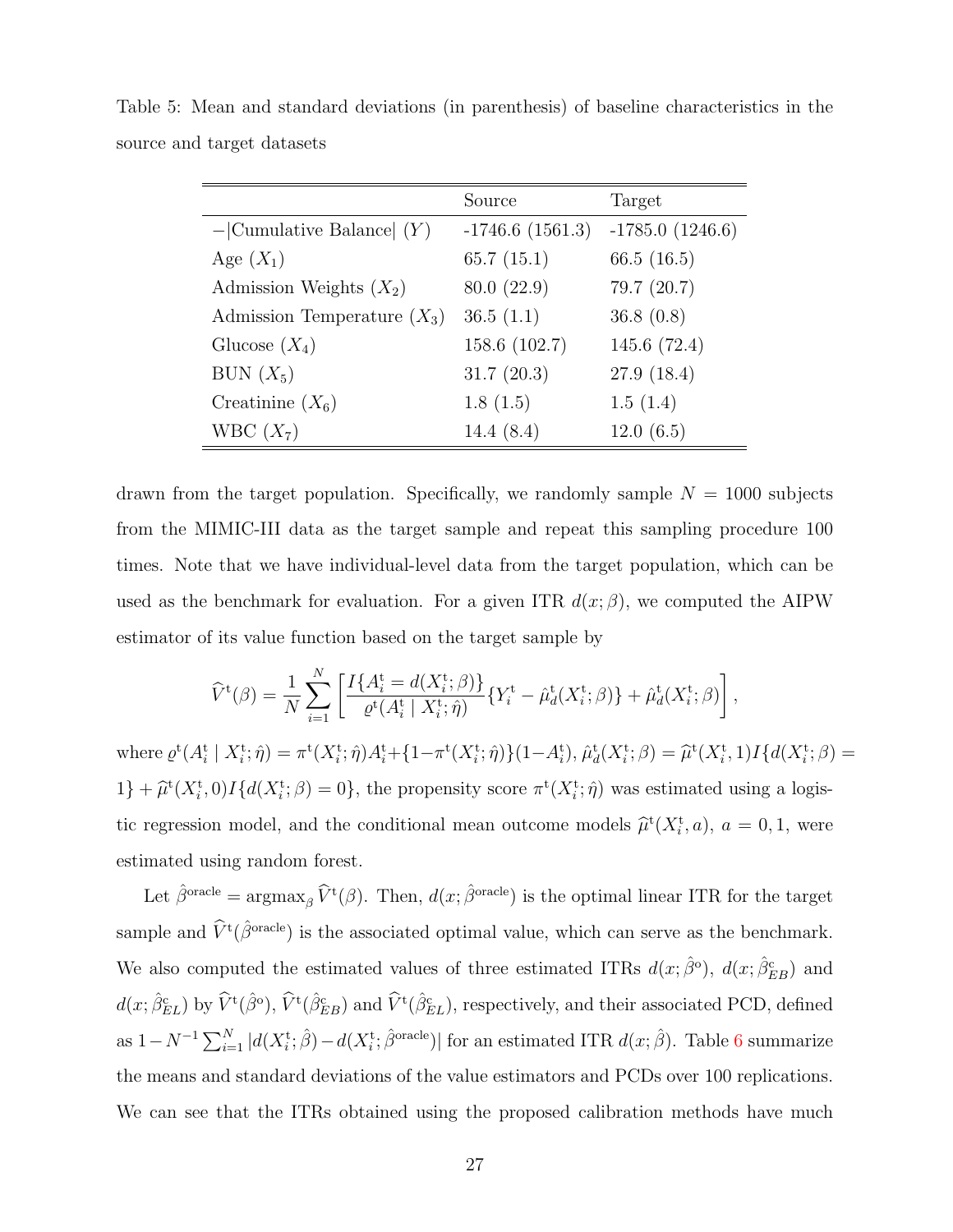better performance than the original AIPW estimator without calibration. Their estimated values are much closer to the optimal value computed using the target samples and the associated PCDs are much closer to 1. Moreover, the ITR obtained using the EB calibration method has slightly better performance than the one obtained using the EL calibration method in terms of both value and PCD.

Table 6: Mean and standard deviations (in parenthesis) of the value estimators and PCDs.

|            | Oracle | EB.       | EL                                                                        | Original  |  |  |
|------------|--------|-----------|---------------------------------------------------------------------------|-----------|--|--|
|            |        |           | Value $-1674.1$ (47.2) $-1752.0$ (49.5) $-1773.8$ (49.3) $-1945.3$ (75.6) |           |  |  |
| <b>PCD</b> |        | 0.80(0.1) | 0.76(0.1)                                                                 | 0.31(0.1) |  |  |

# 7 Discussion

In this paper, we propose a general calibrated estimation framework for learning the optimal treatment regime for a target population where only summary statistics are available. The proposed calibration uses the Cressie and Read family of discrepancies, which include two popular choices, empirical likelihood and entropy balancing, as special cases. We establish the asymptotic properties of the proposed calibrated AIPW value estimators when the propensity score and conditional mean outcome are estimated based on some posited parametric models or estimated with certain convergence rates using some parametric/nonparametric regression methods. Our numerical studies demonstrate that the proposed calibrated ITRs can yield much improved treatment decisions for the target population compared with the ITR without calibration. In addition, empirical evidence shows that the EB calibration method generally has better performance than the EL calibration method since it tends to give more stable weight estimates.

There are some extensions we consider in the future work. First, the current paper focuses on linear ITRs. This can be generalized to other classes of ITRs, such as finite-depth decision trees (Athey & Wager 2017). Second, we only consider a single stage treatment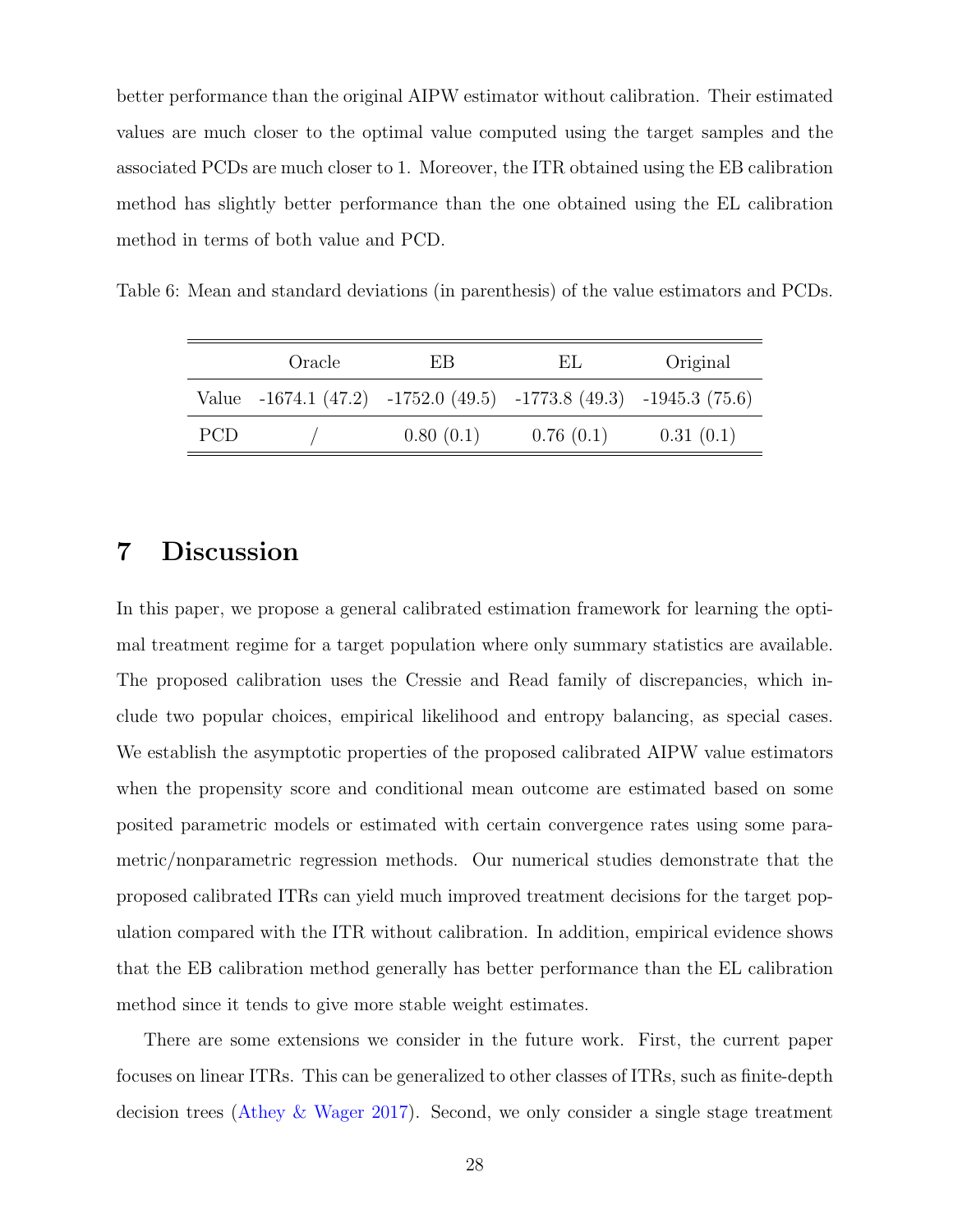decision with two treatment options. This can be generalized to multi-stage treatment decisions with multiple treatment options.

# References

.

- Athey, S. & Wager, S. (2017), 'Efficient policy learning', arXiv preprint arXiv:1702.02896
- Buchanan, A. L., Hudgens, M. G., Cole, S. R., Mollan, K. R., Sax, P. E., Daar, E. S., Adimora, A. A., Eron, J. J. & Mugavero, M. J. (2018), 'Generalizing evidence from randomized trials using inverse probability of sampling weights', Journal of the Royal Statistical Society: Series A (Statistics in Society) 181(4), 1193–1209.
- Chen, Z., Ning, J., Shen, Y. & Qin, J. (2021), 'Combining primary cohort data with external aggregate information without assuming comparability', Biometrics 77(3), 1024–1036.
- Claure-Del Granado, R. & Mehta, R. L. (2016), 'Fluid overload in the icu: evaluation and management', *BMC Nephrology* **17**(1), 109.
- Cole, S. R. & Stuart, E. A. (2010), 'Generalizing evidence from randomized clinical trials to target populations: the actg 320 trial', American Journal of Epidemiology  $172(1)$ ,  $107-$ 115.
- Cressie, N. & Read, T. R. (1984), 'Multinomial goodness-of-fit tests', Journal of the Royal Statistical Society: Series B (Methodological) 46(3), 440–464.
- Dahabreh, I. J. & Hernán, M. A. (2019), 'Extending inferences from a randomized trial to a target population', European Journal of Epidemiology 34(8), 719–722.
- Dahabreh, I. J., Robertson, S. E., Tchetgen, E. J., Stuart, E. A. & Hernán, M. A. (2019), 'Generalizing causal inferences from individuals in randomized trials to all trial-eligible individuals', *Biometrics*  $75(2)$ , 685–694.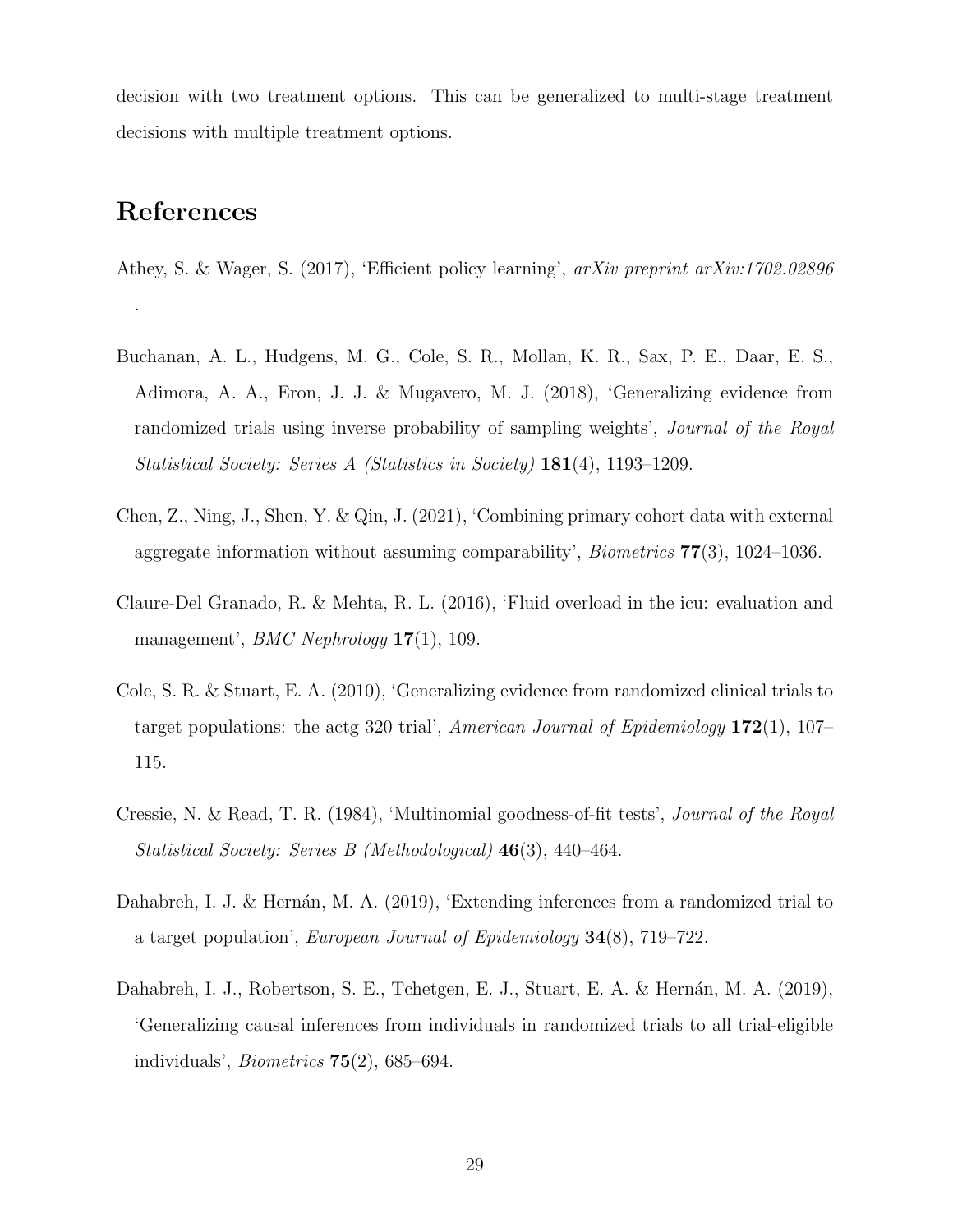- Farrell, M. H., Liang, T. & Misra, S. (2021), 'Deep neural networks for estimation and inference', Econometrica 89(1), 181–213.
- Goldberger, A. L., Amaral, L. A., Glass, L., Hausdorff, J. M., Ivanov, P. C., Mark, R. G., Mietus, J. E., Moody, G. B., Peng, C.-K. & Stanley, H. E. (2000), 'Physiobank, physiotoolkit, and physionet: components of a new research resource for complex physiologic signals', *Circulation*  $101(23)$ , e215–e220.
- Hainmueller, J. (2012), 'Entropy balancing for causal effects: A multivariate reweighting method to produce balanced samples in observational studies', Political Analysis  $20(1), 25-46.$
- Hartman, E., Grieve, R., Ramsahai, R. & Sekhon, J. S. (2015), 'From sample average treatment effect to population average treatment effect on the treated: combining experimental with observational studies to estimate population treatment effects', Journal of the Royal Statistical Society: Series A (Statistics in Society) 178(3), 757–778.
- Huang, C.-Y. & Qin, J. (2020), 'A unified approach for synthesizing population-level covariate effect information in semiparametric estimation with survival data', Statistics in Medicine 39(10), 1573–1590.
- Jameson, J. L. & Longo, D. L. (2015), 'Precision medicine—personalized, problematic, and promising', Obstetrical & Gynecological Survey  $70(10)$ , 612–614.
- Johnson, A. E., Pollard, T. J., Shen, L., Li-Wei, H. L., Feng, M., Ghassemi, M., Moody, B., Szolovits, P., Celi, L. A. & Mark, R. G. (2016), 'Mimic-iii, a freely accessible critical care database', *Scientific Data*  $3(1)$ , 1–9.
- Johnson, A., Pollard, T. & Mark, R. (2019), 'Mimic-iii clinical database demo (version 1.4)', PhysioNet . Available at: https://doi.org/10.13026/C2HM2Q.
- Kennedy, E. H. (2016), Semiparametric theory and empirical processes in causal inference,  $in$  'Statistical causal inferences and their applications in public health research', Springer, pp. 141–167.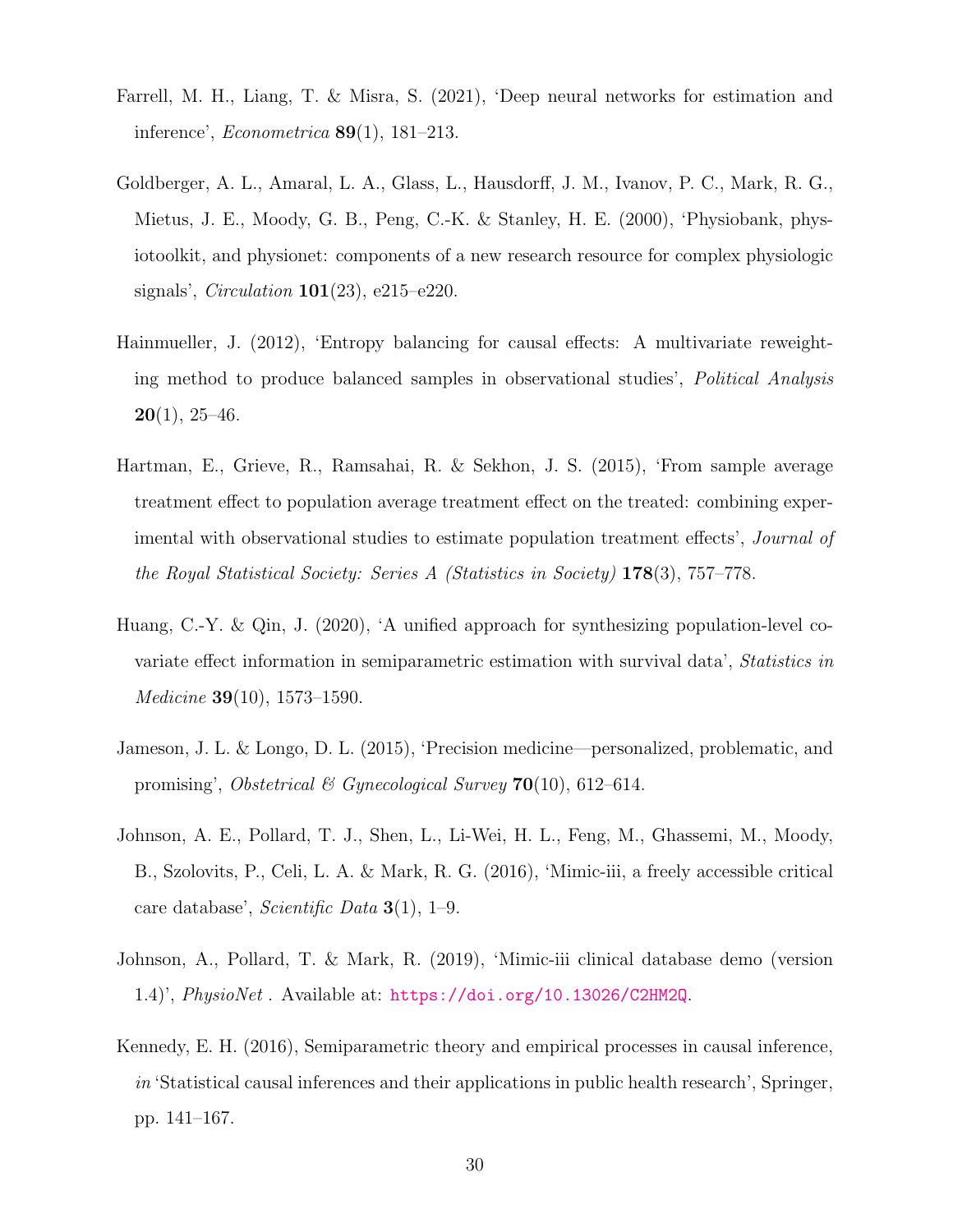- Kim, J. K., Kwon, Y. & Paik, M. C. (2016), 'Calibrated propensity score method for survey nonresponse in cluster sampling', Biometrika 103(2), 461–473.
- Kube, A., Das, S. & Fowler, P. J. (2019), 'Allocating interventions based on predicted outcomes: A case study on homelessness services', Proceedings of the AAAI Conference on Artificial Intelligence 33(01), 622–629.
- Lee, D., Yang, S., Dong, L., Wang, X., Zeng, D. & Cai, J. (2021), 'Improving trial generalizability using observational studies', Biometrics . Available at: https://doi.org/10. 1111/biom.13609.
- Luedtke, A. R. & Van Der Laan, M. J. (2016), 'Statistical inference for the mean outcome under a possibly non-unique optimal treatment strategy', The Annals of Statistics 44(2), 713–742.
- Mebane Jr, W. R. & Sekhon, J. S. (2011), 'Genetic optimization using derivatives: the rgenoud package for r', *Journal of Statistical Software*  $42(1)$ , 1–26.
- Mo, W., Qi, Z. & Liu, Y. (2021), 'Learning optimal distributionally robust individualized treatment rules', Journal of the American Statistical Association 116(534), 659–674.
- Murphy, S. A. (2003), 'Optimal dynamic treatment regimes', Journal of the Royal Statistical Society: Series B (Statistical Methodology) 65(2), 331–355.
- Newey, W. K. & Smith, R. J. (2004), 'Higher order properties of gmm and generalized empirical likelihood estimators', Econometrica 72(1), 219–255.
- Pearl, J. & Bareinboim, E. (2014), 'External validity: From do-calculus to transportability across populations', Statistical Science 29(4), 579–595.
- Pollard, T. J., Johnson, A. E., Raffa, J. D., Celi, L. A., Mark, R. G. & Badawi, O. (2018), 'The eicu collaborative research database, a freely available multi-center database for critical care research', *Scientific Data*  $5(1)$ , 1–13.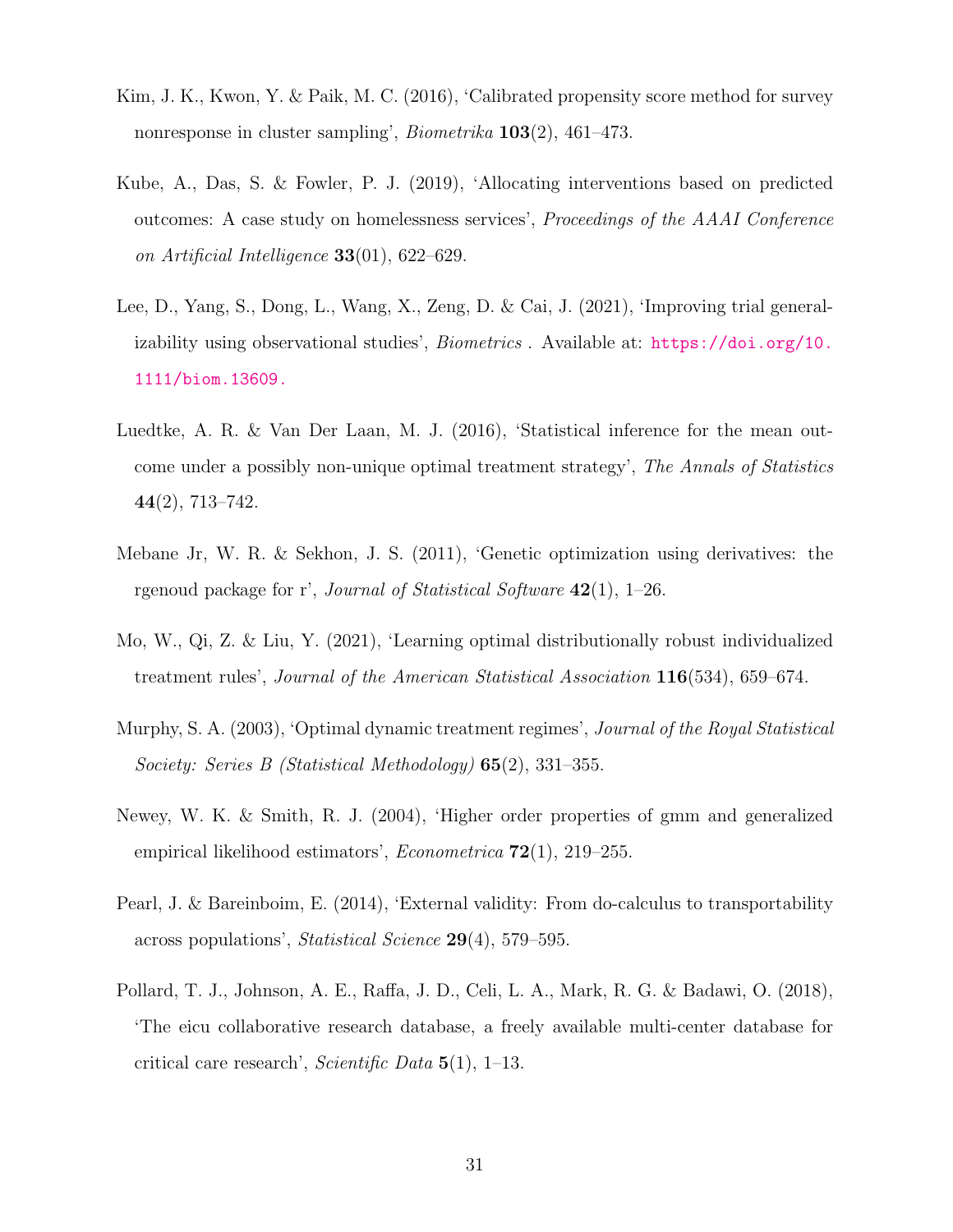- Pollard, T., Johnson, A., Raffa, J., Celi, L., Badawi, O. & Mark, R. (2019), 'Icu collaborative research database (version 2.0)', PhysioNet . Available at: https://doi.org/10. 13026/C2WM1R.
- Qian, M. & Murphy, S. A. (2011), 'Performance guarantees for individualized treatment rules', The Annals of Statistics  $39(2)$ , 1180–1210.
- Qin, J. & Zhang, B. (2007), 'Empirical-likelihood-based inference in missing response problems and its application in observational studies', Journal of the Royal Statistical Society: Series B (Statistical Methodology)  $69(1)$ , 101–122.
- Rubin, D. B. (1978), 'Bayesian inference for causal effects: The role of randomization', The Annals of Statistics 6, 34–58.
- Schennach, S. M. (2007), 'Point estimation with exponentially tilted empirical likelihood', The Annals of Statistics  $35(2)$ , 634–672.
- Shi, C., Fan, A., Song, R. & Lu, W. (2018), 'High-dimensional a-learning for optimal dynamic treatment regimes', The Annals of Statistics 46(3), 925–957.
- Sugiyama, M. & Kawanabe, M. (2012), Machine learning in non-stationary environments: Introduction to covariate shift adaptation, MIT Press.
- Taghavi, S. & Askari, R. (2021), 'Hypovolemic shock', StatPearls [Internet] .
- Tang, X., Chen, Y., Li, X., Liu, J. & Ying, Z. (2019), 'A reinforcement learning approach to personalized learning recommendation systems', British Journal of Mathematical and Statistical Psychology 72(1), 108–135.
- Turvey, R. (2017), Optimal pricing and investment in electricity supply: an essay in applied welfare economics, Routledge.
- Uehara, M., Kato, M. & Yasui, S. (2020), 'Off-policy evaluation and learning for external validity under a covariate shift', Advances in Neural Information Processing Systems 33, 49–61.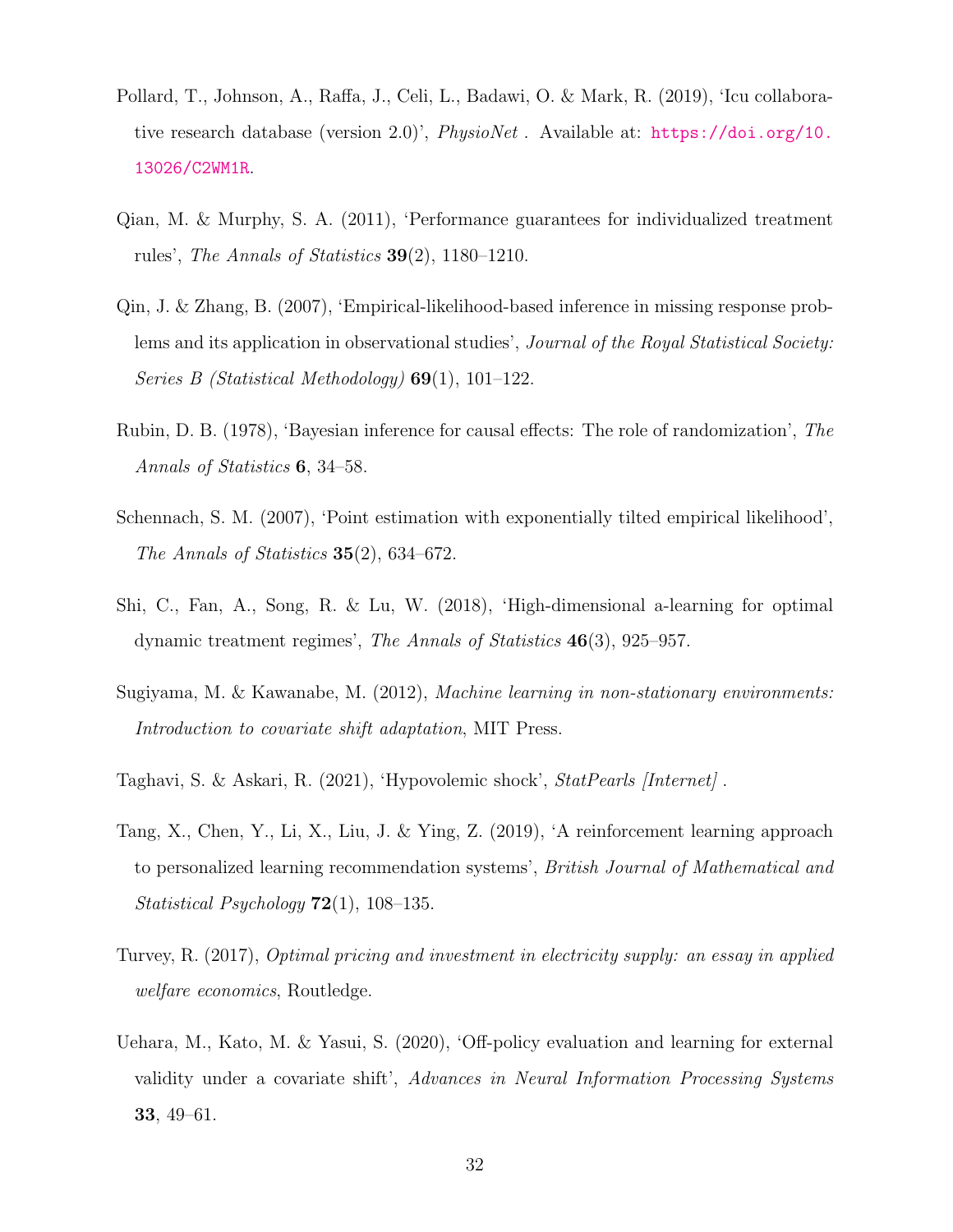Watkins, C. J. & Dayan, P. (1992), 'Q-learning', Machine Learning 8(3-4), 279–292.

Whitley, D. (1994), 'A genetic algorithm tutorial', *Statistics and Computing* 4(2), 65–85.

- Wu, C. & Sitter, R. R. (2001), 'A model-calibration approach to using complete auxiliary information from survey data', Journal of the American Statistical Association 96(453), 185–193.
- Zhang, B., Tsiatis, A. A., Laber, E. B. & Davidian, M. (2012), 'A robust method for estimating optimal treatment regimes', Biometrics 68(4), 1010–1018.
- Zhang, B., Tsiatis, A. A., Laber, E. B. & Davidian, M. (2013), 'Robust estimation of optimal dynamic treatment regimes for sequential treatment decisions', Biometrika 100(3), 681–694.
- Zhao, Q. & Percival, D. (2017), 'Entropy balancing is doubly robust', Journal of Causal Inference  $5(1)$ .
- Zhao, Y., Kosorok, M. R. & Zeng, D. (2009), 'Reinforcement learning design for cancer clinical trials', Statistics in Medicine 28(26), 3294–3315.
- Zhao, Y.-Q., Zeng, D., Tangen, C. M. & Leblanc, M. L. (2019), 'Robustifying trialderived optimal treatment rules for a target population', *Electronic Journal of Statistics* 13(1), 1717–1743.
- Zubizarreta, J. R. (2015), 'Stable weights that balance covariates for estimation with incomplete outcome data', Journal of the American Statistical Association 110(511), 910–922.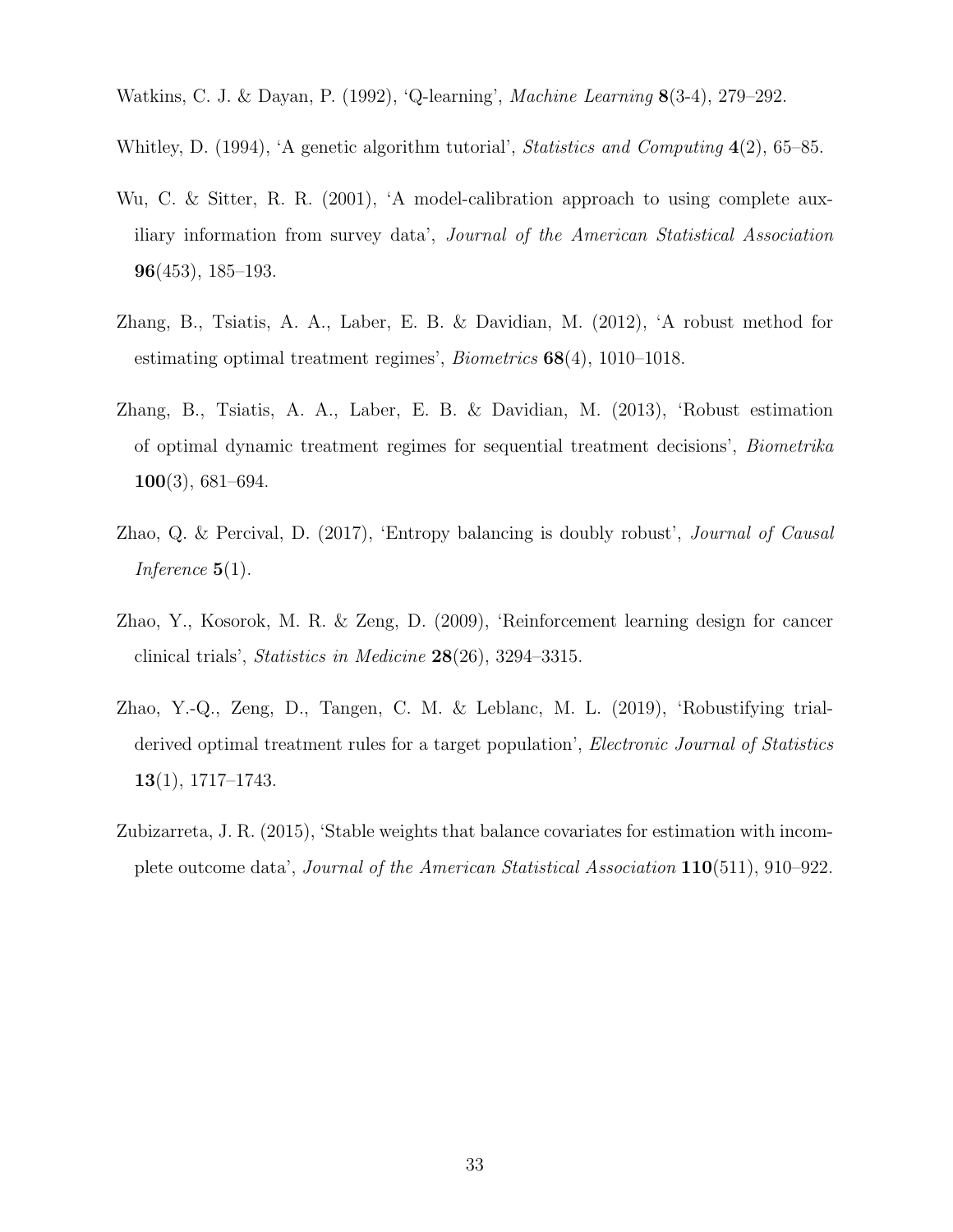# Supplementary material for "Targeted Optimal Treatment Regime Learning Using Summary Statistic"

Jianing Chu, Wenbin Lu, and Shu Yang Department of Statistics, North Carolina State University

# S1. Proof of Theorems

# S1.1. Proof of Theorem 1

The proof of Theorem 1 consists of three steps as follows.

**Step 1:** We show that  $\hat{V}^c(\beta) = V^+(\beta) + o_p(1)$ . Let

$$
\psi(Y, A, X; \beta, \theta, \eta) = \frac{\mathbb{I}\{A = d(X; \beta)\}}{\pi(X; \eta)A + \{1 - \pi(X; \eta)\}(1 - A)} \{Y - \mu_d(X; \beta, \theta)\} + \mu_d(X; \beta, \theta).
$$

By the definition of  $V^+(\beta)$ ,

$$
V^{+}(\beta) = \mathbb{E}^{+} \{ \psi(Y, A, X; \beta, \theta^{*}, \eta^{*}) \}
$$
\n(S1)  
\n
$$
= \mathbb{E}^{+} \left[ \mathbb{E} \{ \psi(Y, A, X; \beta, \theta^{*}, \eta^{*}) \mid X \} \right]
$$
\n
$$
= \int \mathbb{E} \{ \psi(Y, A, X; \beta, \theta^{*}, \eta^{*}) \mid X \} \{ W^{*}(X, \lambda^{*}) f^{s}(X) \} dX
$$
\n
$$
= \mathbb{E} \left[ W^{*}(X, \lambda^{*}) \mathbb{E} \{ \psi(Y, A, X; \beta, \theta^{*}, \eta^{*}) \mid X \} \right]
$$
\n
$$
= \mathbb{E} \left[ \mathbb{E} \left\{ W^{*}(X; \lambda^{*}) \psi(Y, A, X; \beta, \theta^{*}, \eta^{*}) \mid X \} \right\} \right]
$$
\n
$$
= \mathbb{E} \left\{ W^{*}(X; \lambda^{*}) \psi(Y, A, X; \beta, \theta^{*}, \eta^{*}) \right\},
$$
\n(S1)

where  $\mathbb{E}^+$  denotes the expectation of the pseudo population  $\mathbb{P}^+$ , and (S1) follows from the double robustness property of the original AIPW estimator. By the strong law of large numbers and uniform consistency, we have  $\hat{V}^c(\beta) = V^+(\beta) + o_p(1)$ .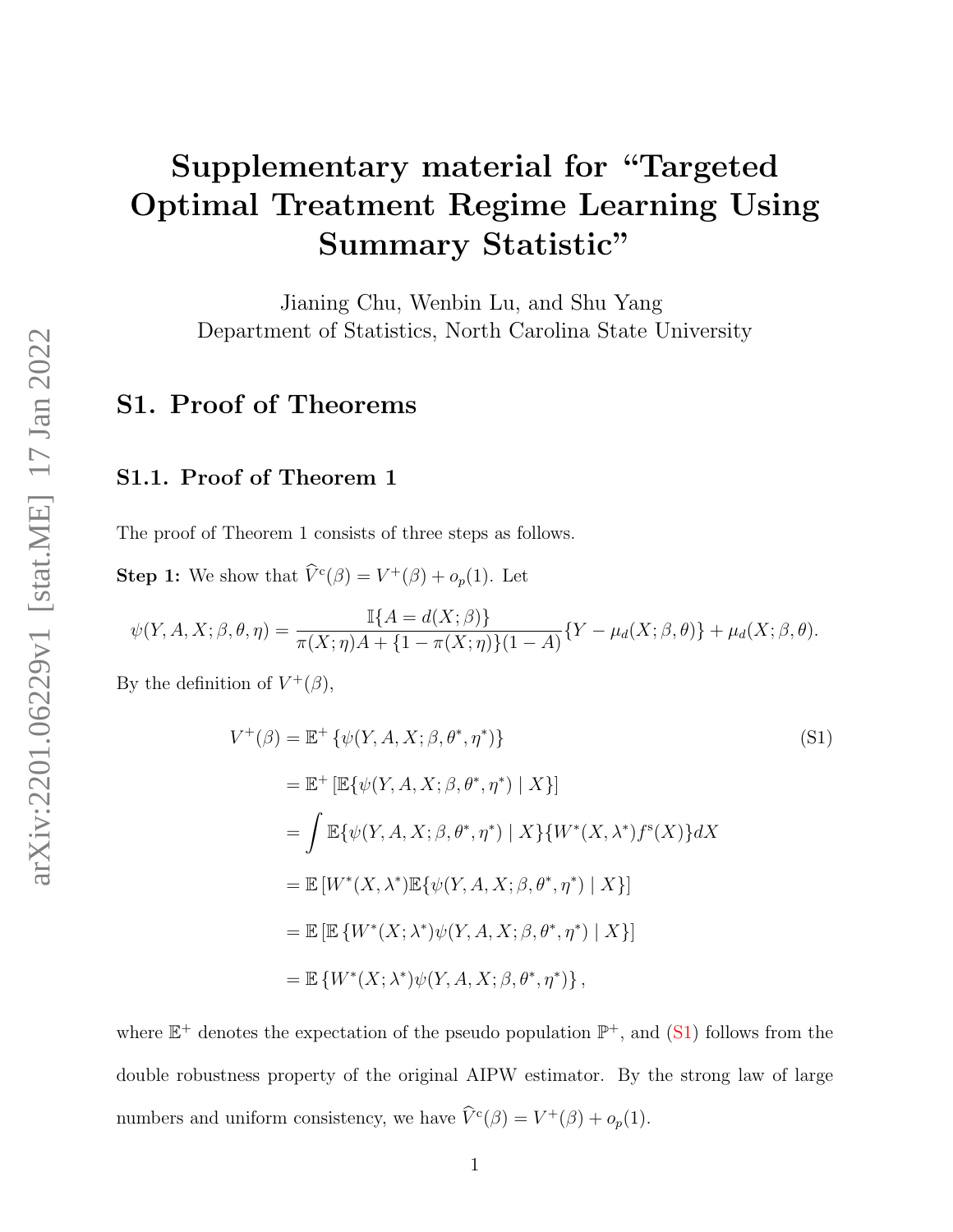**Step 2:** We show that  $n^{1/3} \|\hat{\beta}^c - \beta^*\|_2 = O_p(1)$ , where  $\|\cdot\|_2$  is  $L_2$  norm.

(A.) First, we show that  $\hat{\beta}^c$  converges in probability to  $\beta^*$  as  $n \to \infty$ , by checking three conditions for the Argmax Theorem:

(a1.) By (A9), the true value function  $V^+(\beta)$  has twice continuously differentiable at an inner point of maximum  $\beta^*$ .

(a2.) In Step 1, we have shown that for  $\forall \beta$ ,

$$
\widehat{V}^c(\beta) = V^+(\beta) + o_p(1).
$$

(a3.) Since  $\hat{\beta} = \text{argmax}$  $\max_{\beta} \widehat{V}^c(\beta)$ , we have the estimated ITR as  $d(X, \widehat{\beta}^c) = \mathbb{I}(\widehat{X}^T \widehat{\beta}^c > 0)$ and the corresponding value function  $\widehat{V}^c(\widehat{\beta}^c)$  such that

$$
\widehat{V}^{\mathbf{c}}(\widehat{\beta}^{\mathbf{c}}) \ge \sup_{\beta \in B} \widehat{V}^{\mathbf{c}}(\beta).
$$

Thus we have  $\hat{\beta}^c \stackrel{p}{\longrightarrow} \beta^*$  as  $n \to \infty$ .

(B.) Next, we show that the convergence rate of  $\hat{\beta}^c$  is  $n^{1/3}$ , i.e.,  $n^{1/3} \|\hat{\beta}^c - \beta^*\|_2 = O_p(1)$ , where  $\|\cdot\|_2$  is  $L_2$  norm. We check three conditions of the Theorem 14.4: Rate of convergence in Kosorok (2008):

(b1.) For every  $\beta$  in a neighborhood of  $\beta^*$ , i.e.,  $\|\beta - \beta^*\|_2 < \delta$ , by (A9), we take the second order Taylor expansion on  $V^+(\beta)$  at  $\beta = \beta^*$ ,

$$
V^+(\beta) - V^+(\beta^*) = (V^+)'(\beta^*) \|\beta - \beta^*\|_2 + \frac{1}{2}(V^+)''(\beta^*) \|\beta - \beta^*\|_2^2 + o\left(\|\beta - \beta^*\|_2^2\right)
$$
  
=  $\frac{1}{2}(V^+)''(\beta^*) \|\beta - \beta^*\|_2^2 + o\left(\|\beta - \beta^*\|_2^2\right)$  (by  $(V^+)'(\beta^*) = 0$ ).

Since  $(V^+)^{\prime\prime}(\beta^*)$  < 0, there exists  $c_0 = -\frac{1}{2}$  $\frac{1}{2}(V^+)^{\prime\prime}(\beta^*)$  > 0 such that  $V^+(\beta) - V^+(\beta^*)$  <  $c_0 ||\beta - \beta^*||_2^2$  holds.

(b2.) Define

$$
V_n^*(\beta) = \frac{1}{n} \sum_{i=1}^n W(\lambda^*; X_i) \left\{ \frac{\mathbb{I}\{A = d(X; \beta)\}}{\pi(X; \eta^*)A + \{1 - \pi(X; \eta^*)\}(1 - A)} \{Y - \mu_d(X; \beta, \theta^*)\} + \mu_d(X; \beta, \theta^*) \right\}.
$$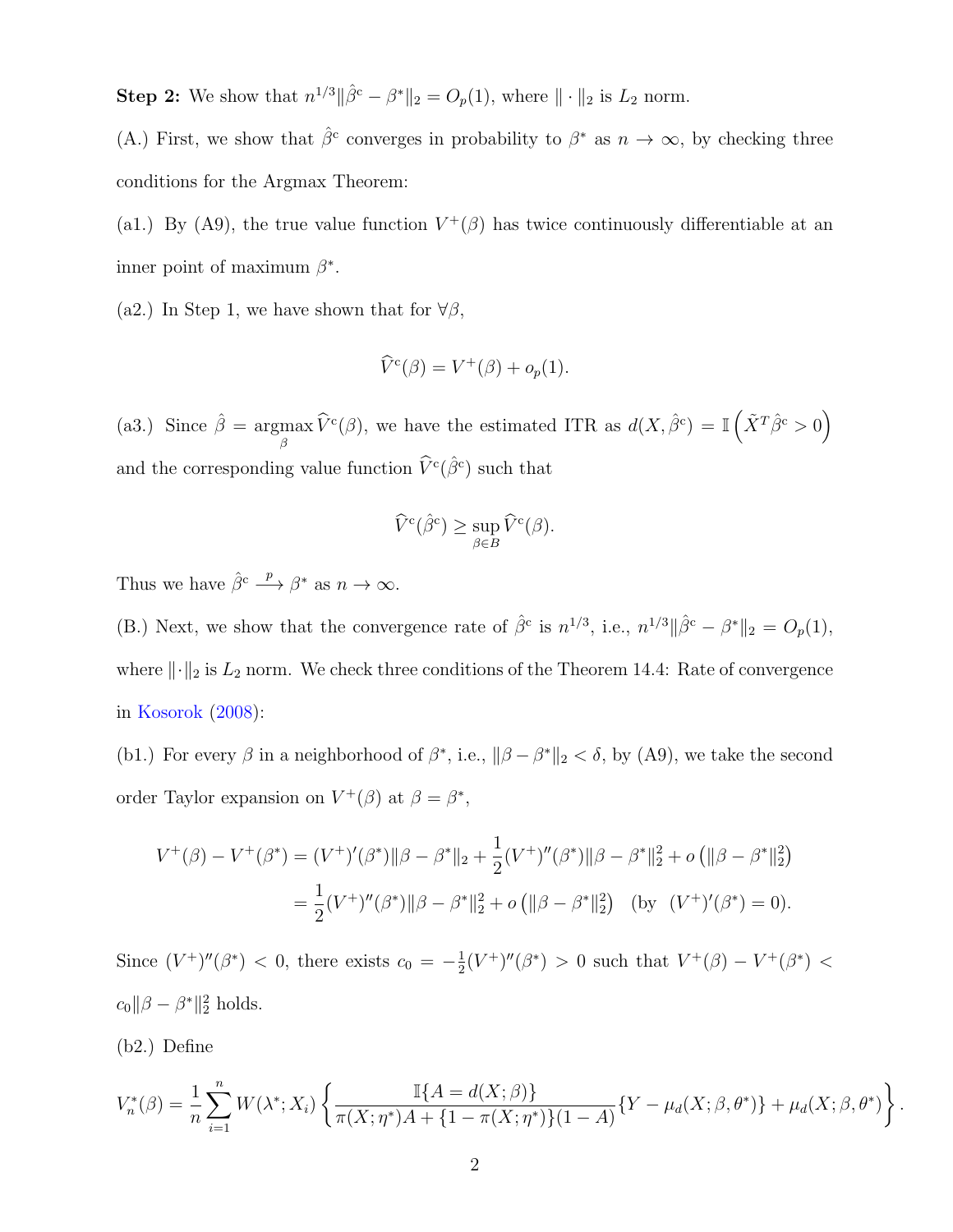For all n large enough and sufficiently small  $\delta$ , the centered process  $\hat{V}^c - V^+$  satisfies

$$
\mathbb{E}\left[n^{1/2}\sup_{\|\beta-\beta^*\|_2<\delta}\left|\hat{V}^c(\beta)-V^+(\beta)-\{\hat{V}^c(\beta^*)-V^+(\beta^*)\}\right|\right]
$$
\n
$$
=\mathbb{E}\left[n^{1/2}\sup_{\|\beta-\beta^*\|_2<\delta}\left|\hat{V}^c(\beta)-V_n^*(\beta)+V_n^*(\beta)-V^+(\beta)-\{\hat{V}^c(\beta^*)-V_n^*(\beta^*)+V_n^*(\beta^*)-V^+(\beta^*)\}\right|\right]
$$
\n
$$
\leq \mathbb{E}\left[n^{1/2}\sup_{\|\beta-\beta^*\|_2<\delta}\left|\hat{V}^c(\beta)-V_n^*(\beta)-\{\hat{V}^c(\beta^*)-V_n^*(\beta^*)\}\right|\right]
$$
\n
$$
+\mathbb{E}\left[n^{1/2}\sup_{\|\beta-\beta^*\|_2<\delta}\left|V_n^*(\beta)-V^+(\beta)-\{V_n^*(\beta^*)-V^+(\beta^*)\}\right|\right].
$$
\n(S2)

We first derive two results (b2.1) and (b2.2) to bound  $\tau_1$  and  $\tau_2$ , respectively, and then we are able to show that the second condition of Theorem 14.4 is satisfied.

(b2.1) With the fact that

$$
\mathbb{I}\{A = d(X;\beta)\} - \mathbb{I}\{A = d(X;\beta^*)\} = (2A - 1)\left\{\mathbb{I}\left(\tilde{X}^T\beta > 0\right) - \mathbb{I}\left(\tilde{X}^T\beta^* > 0\right)\right\},
$$
\n
$$
\mu_d(X;\beta,\theta^*) - \mu_d(X;\theta^*,\beta^*) = \left\{\mu(X,1;\theta^*) - \mu(X,0;\theta^*)\right\}\left\{\mathbb{I}\left(\tilde{X}^T\beta > 0\right) - \mathbb{I}\left(\tilde{X}^T\beta^* > 0\right)\right\},
$$
\n
$$
\mu_d(X;\beta,\theta^*)\mathbb{I}\{A = d(X;\beta)\} - \mu_d(X;\beta^*,\theta^*)\mathbb{I}\{A = d(X;\beta^*)\}
$$
\n
$$
= \left\{\mu(X,1;\theta^*)A - \mu(X,0;\theta^*)(1-A)\right\}\left\{\mathbb{I}\left(\tilde{X}^T\beta > 0\right) - \mathbb{I}\left(\tilde{X}^T\beta^* > 0\right)\right\},
$$

we have

$$
V_n^*(\beta) - V_n^*(\beta^*)
$$
  
\n
$$
= \frac{1}{n} \sum_{i=1}^n W(\lambda^*; X_i) \left[ \frac{\mathbb{I}\{A = d(X_i; \beta)\}}{\pi(X_i; \eta^*)A_i + \{1 - \pi(X_i; \eta^*)\}(1 - A_i)} \{Y - \mu_d(X_i; \beta, \theta^*)\} + \mu_d(X_i; \beta, \theta^*) - \frac{\mathbb{I}\{A = d(X_i; \beta^*)\}}{\pi(X_i; \eta^*)A_i + \{1 - \pi(X_i; \eta^*)\}(1 - A_i)} \{Y - \mu_d(X_i; \beta^*, \theta^*)\} - \mu_d(X_i; \beta^*, \theta^*) \right]
$$
  
\n
$$
= \frac{1}{n} \sum_{i=1}^n W(\lambda^*; X_i) \left[ \frac{(2A_i - 1)Y_i - \mu(X_i, 1; \theta^*)A_i + \mu(X_i, 0; \theta^*)(1 - A_i)}{\pi(X_i; \eta^*)A_i + \{1 - \pi(X_i; \eta^*)\}(1 - A_i)} + \mu(X_i, 1; \theta^*) - \mu(X_i, 0; \theta^*) \right]
$$
  
\n
$$
\left\{ \mathbb{I}\left(\tilde{X}_i^T \beta > 0\right) - \mathbb{I}\left(\tilde{X}_i^T \beta^* > 0\right) \right\}.
$$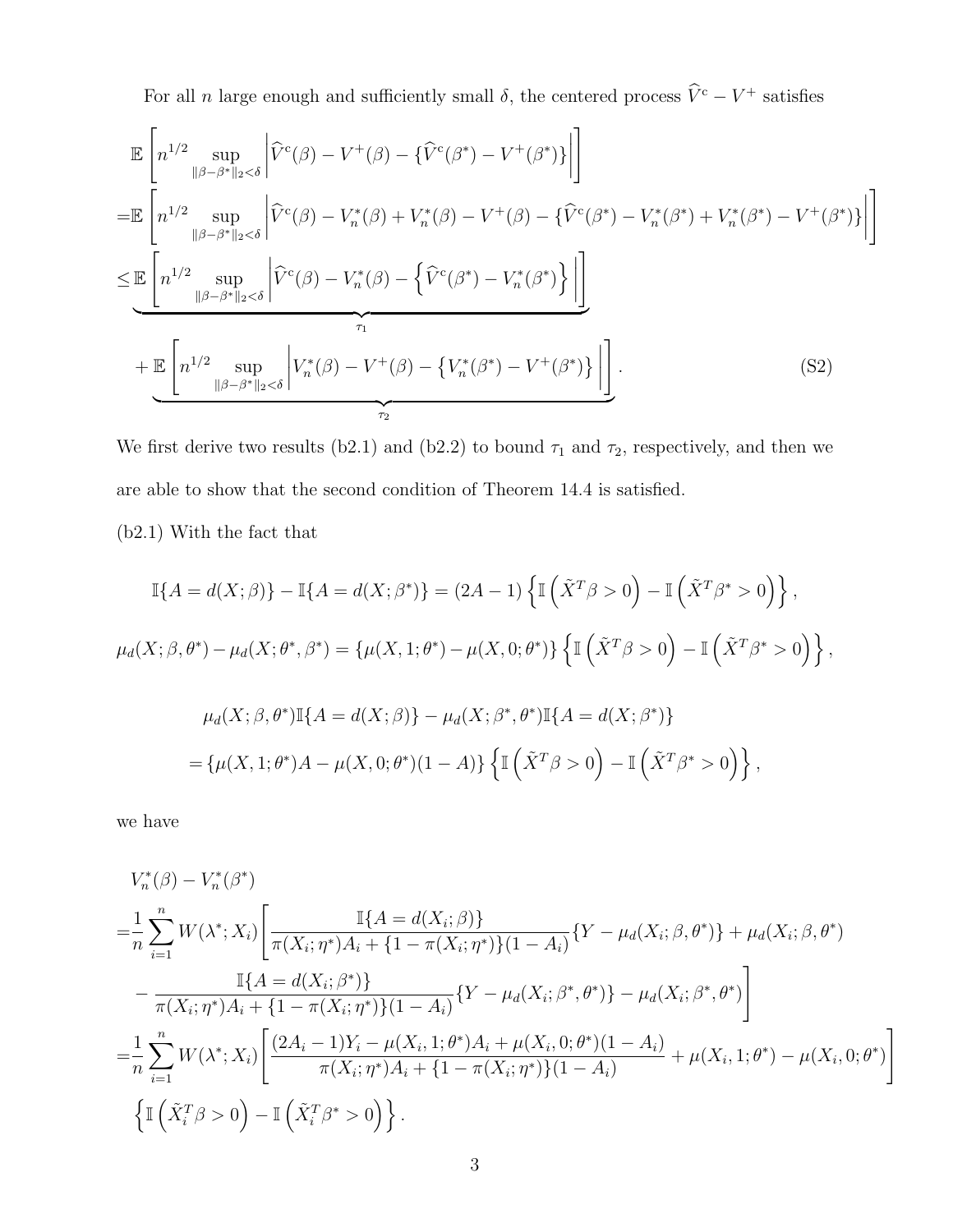We define a class of functions

$$
\mathcal{F}^1_{\beta}(y, a, x) = \left\{ W(\lambda^*; x) \left[ \frac{(2a - 1)y - \mu(x, 1; \theta^*)a + \mu(x, 0; \theta^*)(1 - a)}{\pi(x; \eta^*)a + \{1 - \pi(x; \eta^*)\}(1 - a)} + \mu(x, 1; \theta^*) - \mu(x, 0; \theta^*) \right] \right\}
$$

$$
\left\{ \mathbb{I} \left( \tilde{x}^T \beta > 0 \right) - \mathbb{I} \left( \tilde{x}^T \beta^* > 0 \right) \right\} : ||\beta - \beta^*||_2 < \delta \right\},
$$

where  $\tilde{x} = (1, x^T)^T$ .

Let 
$$
M_1 = \sup |W(\lambda^*; x)| \left[\frac{(2a-1)y-\mu(x,1;\theta^*)a+\mu(x,0;\theta^*) (1-a)}{\pi(x,\eta^*)a+11-\pi(x,\eta^*) (1-a)} + \mu(x,1;\theta^*) - \mu(x,0;\theta^*)\right]|
$$
. By (A6), (A8) and (A11), we have  $M_1 < \infty$ . And by (A6), there exists a constant  $0 < k_0 < \infty$  s.t.  $|\tilde{x}(\beta - \beta^*)| < k_0\delta$  when  $\|\beta - \beta^*\|_2 < \delta$ . For the indicator function  $\mathbb{I}(-k_0\delta \leq \tilde{x}^T\beta^* \leq k_0\delta)$ , (i) when  $-k_0\delta \leq \tilde{x}^T\beta^* \leq k_0\delta$ ,  $\mathbb{I}(-k_0\delta \leq \tilde{x}^T\beta^* \leq k_0\delta) = 1 \geq |\mathbb{I}(\tilde{x}(\beta - \beta)) - \mathbb{I}(\tilde{x}(\beta - \beta^*))|$ ; (ii) when  $\tilde{x}(\beta^*) > k_0\delta$ ,  $\tilde{x}(\beta - \beta^*) + \tilde{x}(\beta^*) > -k_0\delta + k_0\delta > 0$ ,  $\mathbb{I}(-k_0\delta \leq \tilde{x}(\beta^*) \leq k_0\delta) = 0 = |\mathbb{I}(\tilde{x}(\beta - \beta)) - \mathbb{I}(\tilde{x}(\beta^*) \geq 0)|$ ; (iii) when  $\tilde{x}(\beta^*) < -k_0\delta$ ,  $\tilde{x}(\beta - \beta^*) + \tilde{x}(\beta^*) < -k_0\delta + k_0\delta > 0$ ,  $\mathbb{I}(-k_0\delta \leq \tilde{x}(\beta^*) \leq k_0\delta) = 0 = |\mathbb{I}(\tilde{x}(\beta - \beta)) - \mathbb{I}(\tilde{x}(\beta - \beta^*) + \tilde{x}(\beta^*) \geq k_0\delta)|$ . (iii) when  $\tilde{x}(\beta^*) < -k_0\delta$ , <

We then define the envelope of  $\mathcal{F}_{\beta}^1(y, a, x)$  as  $F_1 = M_1 \mathbb{I}(-k_0 \delta \leq \tilde{x}^T \beta^* \leq k_0 \delta)$ . By (A10), there exits a positive constant  $k_1$  such that

$$
||F_1||_{P,2} = M_1 \sqrt{Pr(-k_0 \delta \leq \tilde{x}^T \beta^* \leq k_0 \delta)} \leq M_1 \sqrt{k_1 \cdot 2k_0 \delta} = M_1 \sqrt{2k_0 k_1} \delta^{1/2} < \infty.
$$

Since  $\mathcal{F}^1_\beta$  is a class of indicate functions, by the conclusion of Lemma 9.6 and Lemma 9.9 in Kosorok (2008),  $\mathcal{F}_{\beta}^1$  is a VC class of functions. Thus, the entropy of  $\mathcal{F}_{\beta}^1$ , denoted as  $J_{[]}^{*}(1,\mathcal{F}^{1}),$  is finite, i.e.,  $J_{[]}^{*}(1,\mathcal{F}^{1}) < \infty$ . Next, we consider the following empirical process indexed by  $\beta$ ,

$$
\mathbb{G}_n \mathcal{F}_{\beta}^1 = n^{-1/2} \sum_{i=1}^n \left[ \mathcal{F}_{\beta}^1 \left( Y_i, A_i, X_i \right) - \mathbb{E} \left\{ \mathcal{F}_{\beta}^1 \left( Y_i, A_i, X_i \right) \right\} \right].
$$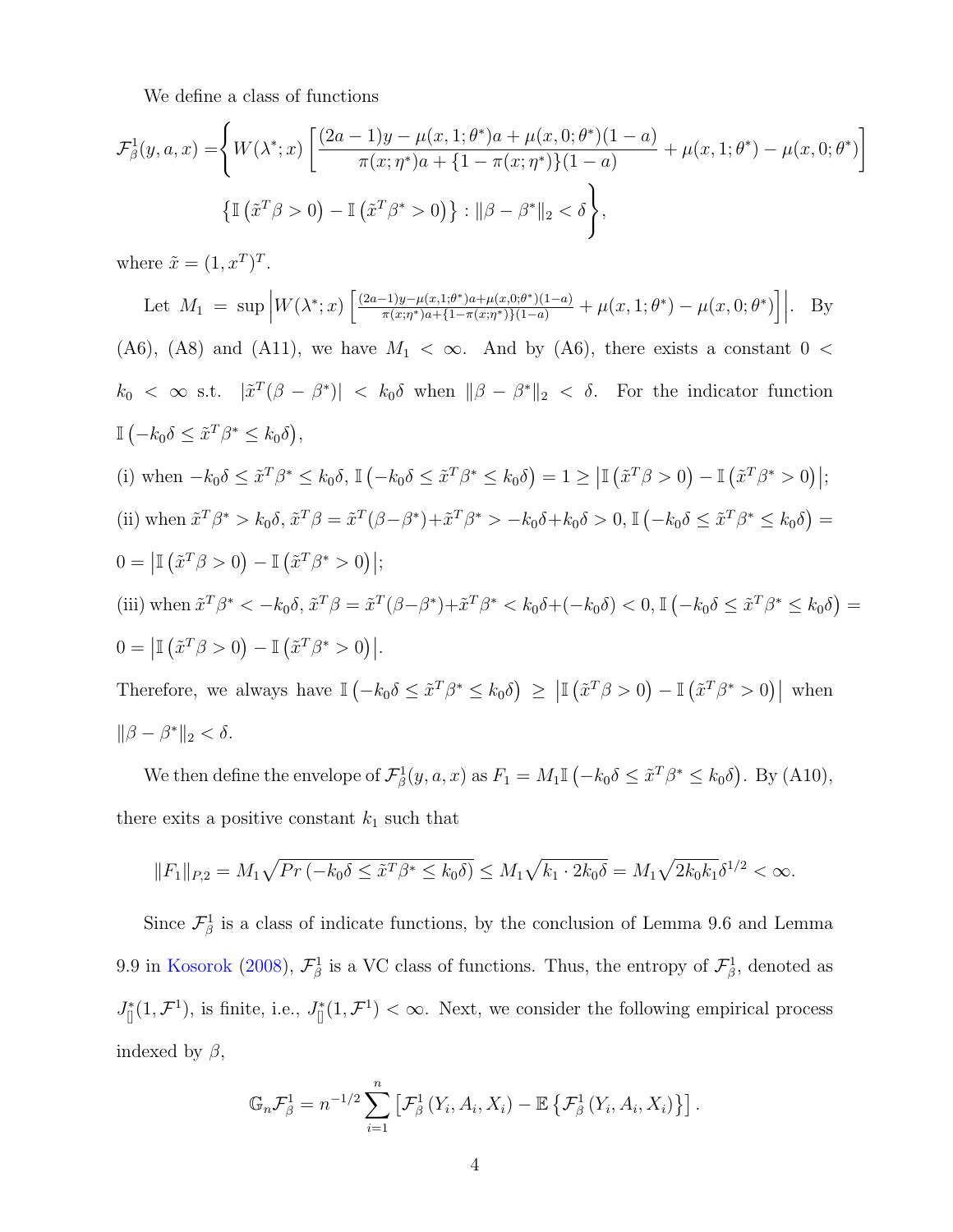Note that  $\mathbb{G}_n \mathcal{F}_{\beta}^1 = n^{1/2} \left[ V_n^*(\beta) - V_n^*(\beta^*) - \left\{ V^+(\beta) - V^+(\beta^*) \right\} \right]$ . By applying Theorem 11.2 in Kosorok (2008), we have

$$
\tau_2 = \mathbb{E}\left[n^{1/2} \sup_{\|\beta-\beta^*\|_2 < \delta} \left| V_n^*(\beta) - V^+(\beta) - \left\{V_n^*(\beta^*) - V^+(\beta^*)\right\} \right|\right]
$$
  
= 
$$
\mathbb{E}\left(\sup_{\|\beta-\beta^*\|_2 < \delta} |\mathbb{G}_n \mathcal{F}_\beta^1| \right) \leq c_1 J_{\parallel}^*(1, \mathcal{F}^1) \|F_1\|_{P,2} \leq c_1 J_{\parallel}^*(1, \mathcal{F}^1) M_1 \sqrt{2k_0 k_1} \delta^{1/2}
$$

where  $c_1$  is a finite constant.

Let  $C_1^* \equiv c_1 J_{[]}^*(1, \mathcal{F}^1) M_1 \sqrt{2k_0k_1}$ , since  $c_1, J_{[]}^*(1, \mathcal{F}^1)$ ,  $M_1$ ,  $k_0$  and  $k_1$  are bounded, we have  $C_1^* < \infty$ , i.e.,

$$
\tau_2 \le C_1^* \delta^{1/2}.\tag{S3}
$$

(b2.2) We rewrite the form of  $\widehat{V}^c(\beta) - V_n^*(\beta) - \left\{\widehat{V}^c(\beta^*) - V_n^*(\beta^*)\right\}$  as

$$
\widehat{V}^{c}(\beta) - V_{n}^{*}(\beta) - \left\{\widehat{V}^{c}(\beta^{*}) - V_{n}^{*}(\beta^{*})\right\} = \widehat{V}^{c}(\beta) - \widehat{V}^{c}(\beta^{*}) - \left\{V_{n}^{*}(\beta) - V_{n}^{*}(\beta^{*})\right\}
$$
\n
$$
= \frac{1}{n} \sum_{i=1}^{n} \left(W(\widehat{\lambda}; X_{i}) \left[ \frac{(2A_{i} - 1)Y_{i} - \mu(X_{i}, 1; \widehat{\theta})A_{i} + \mu(X_{i}, 0; \widehat{\theta})(1 - A_{i})}{\pi(X_{i}; \widehat{\eta})A_{i} + \{1 - \pi(X_{i}; \widehat{\eta})\}(1 - A_{i})} + \mu(X_{i}, 1; \widehat{\theta}) - \mu(X_{i}, 0; \widehat{\theta})\right] - W(\lambda^{*}; X_{i}) \left[ \frac{(2A_{i} - 1)Y_{i} - \mu(X_{i}, 1; \theta^{*})A_{i} + \mu(X_{i}, 0; \theta^{*})(1 - A_{i})}{\pi(X_{i}; \eta^{*})A_{i} + \{1 - \pi(X_{i}; \eta^{*})\}(1 - A_{i})} + \mu(X_{i}, 1; \theta^{*}) - \mu(X_{i}, 0; \theta^{*})\right] \right)
$$
\n
$$
\left\{\mathbb{I}\left(\tilde{X}_{i}^{T}\beta > 0\right) - \mathbb{I}\left(\tilde{X}_{i}^{T}\beta^{*} > 0\right)\right\}.
$$

We take the Taylor expansion on the above equation at  $(\lambda^*, \theta^*, \eta^*),$ 

$$
\hat{V}^{c}(\beta) - V_{n}^{*}(\beta) - \left\{ \hat{V}^{c}(\beta^{*}) - V_{n}^{*}(\beta^{*}) \right\}
$$
\n
$$
= \frac{1}{n} \sum_{i=1}^{n} \left( \left[ \frac{(2A_{i} - 1)Y_{i} - \mu(X_{i}, 1; \theta^{*})A_{i} + \mu(X_{i}, 0; \theta^{*})(1 - A_{i})}{\pi(X_{i}; \eta^{*})A_{i} + \{1 - \pi(X_{i}; \eta^{*})\}(1 - A_{i})} + \mu(X_{i}, 1; \theta^{*}) - \mu(X_{i}, 0; \theta^{*}) \right] \right.
$$
\n
$$
\left\{ \frac{\partial W(X_{i}; \lambda^{*})}{\partial \lambda} \right\}^{T} (\hat{\lambda} - \lambda^{*})
$$
\n
$$
+ W(\lambda^{*}; X_{i}) \left[ \frac{-\{\partial \mu(X_{i}, 1; \theta^{*})/\partial \theta\}^{T} A_{i} + \{\partial \mu(X_{i}, 0; \theta^{*})/\partial \theta\}^{T} (1 - A_{i})}{\pi(X_{i}; \eta^{*})A_{i} + \{1 - \pi(X_{i}; \eta^{*})\}(1 - A_{i})} + \left\{ \frac{\partial \mu(X_{i}, 1; \theta^{*})}{\partial \theta} \right\}^{T} - \left\{ \frac{\partial \mu(X_{i}, 0; \theta^{*})}{\partial \theta} \right\}^{T} \left[ \left(\hat{\theta} - \theta^{*}\right) \right]
$$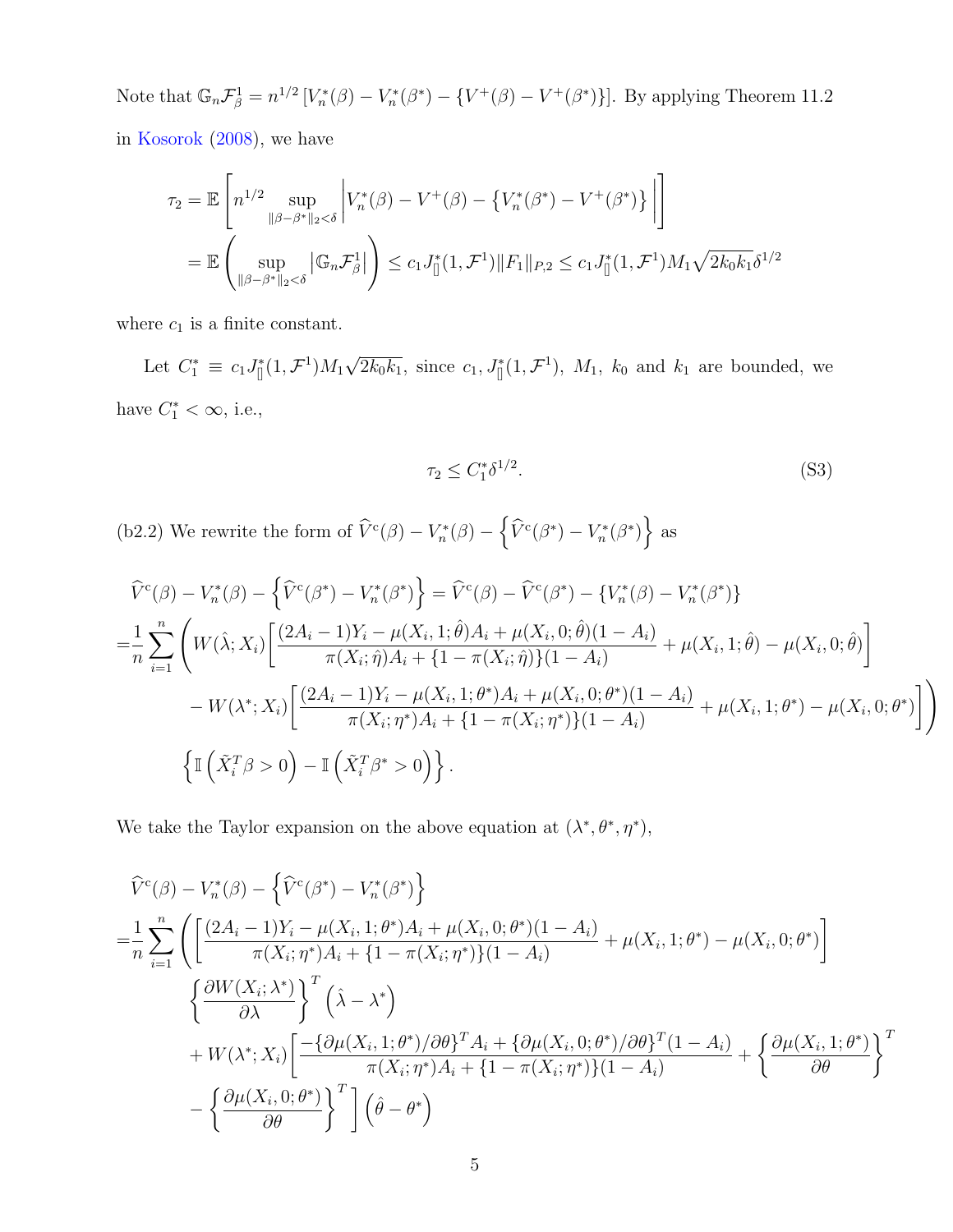$$
- W(\lambda^*; X_i)(2A_i - 1) \frac{(2A_i - 1)Y_i - \mu(X_i, 1; \theta^*)A_i + \mu(X_i, 0; \theta^*)(1 - A_i)}{[\pi(X_i; \eta^*)A_i + \{1 - \pi(X_i; \eta^*)\}(1 - A_i)]^2} \left\{ \frac{\partial \pi(X_i; \eta^*)}{\partial \eta} \right\}^T
$$

$$
(\hat{\eta} - \eta^*) \left\{ \mathbb{I} \left( \tilde{X}_i^T \beta > 0 \right) - \mathbb{I} \left( \tilde{X}_i^T \beta^* > 0 \right) \right\} + o_p(n^{-1/2}).
$$

Next, we define three classes of functions,

$$
\mathcal{F}_{\beta}^{2}(y, a, x) = \left\{ \left[ \frac{(2a - 1)y - \mu(x, 1; \theta^{*})a + \mu(x, 0; \theta^{*})(1 - a)}{\pi(x; \eta^{*})a + \{1 - \pi(x; \eta^{*})\}(1 - a)} + \mu(x, 1; \theta^{*}) - \mu(x, 0; \theta^{*}) \right] \right\}
$$

$$
\left\{ \frac{\partial W(x; \lambda^{*})}{\partial \lambda} \right\}^{T} \left\{ \mathbb{I} \left( \tilde{x}^{T} \beta > 0 \right) - \mathbb{I} \left( \tilde{x}^{T} \beta^{*} > 0 \right) \right\} : ||\beta - \beta^{*}||_{2} < \delta \right\},
$$

$$
\mathcal{F}_{\beta}^{3}(a,x) = \left\{ W(\lambda^{*};x) \left[ \frac{-\{\partial \mu(x,1;\theta^{*})/\partial \theta\}^{T}a + \{\partial \mu(x,0;\theta^{*})/\partial \theta\}^{T}(1-a)}{\pi(x;\eta^{*})a + \{1-\pi(x;\eta^{*})\}(1-a)} + \left\{ \frac{\partial \mu(x,1;\theta^{*})}{\partial \theta} \right\}^{T} - \left\{ \frac{\partial \mu(x,0;\theta^{*})}{\partial \theta} \right\}^{T} \right] \left\{ \mathbb{I} \left( \tilde{x}^{T}\beta > 0 \right) - \mathbb{I} \left( \tilde{x}^{T}\beta^{*} > 0 \right) \right\} : \|\beta - \beta^{*}\|_{2} < \delta \right\},
$$

$$
\mathcal{F}^4_{\beta}(y, a, x) = \left\{ -W(\lambda^*; x)(2a - 1)\frac{(2a - 1)y - \mu(x, 1; \theta^*)a + \mu(x, 0; \theta^*)(1 - a)}{[\pi(x; \eta^*)a + \{1 - \pi(x; \eta^*)\}(1 - a)]^2} \left\{ \frac{\partial \pi(x; \eta^*)}{\partial \eta} \right\}^T \right\}
$$

$$
\left\{ \mathbb{I}\left(\tilde{x}^T \beta > 0\right) - \mathbb{I}\left(\tilde{x}^T \beta^* > 0\right) \right\} : \|\beta - \beta^*\|_2 < \delta \right\}.
$$

Let

$$
M_2 = \sup \left| \left[ \frac{(2a-1)y - \mu(x, 1; \theta^*)a + \mu(x, 0; \theta^*)(1-a)}{\pi(x; \eta^*)a + \{1 - \pi(x; \eta^*)\}(1-a)} + \mu(x, 1; \theta^*) - \mu(x, 0; \theta^*) \right] \left\{ \frac{\partial W(x; \lambda^*)}{\partial \lambda} \right\}^T \right|,
$$
  

$$
M_3 = \sup \left| W(\lambda^*; x) \left[ \frac{-\{\partial \mu(x, 1; \theta^*)/\partial \theta\}^T a + \{\partial \mu(x, 0; \theta^*)/\partial \theta\}^T (1-a)}{\pi(x; \eta^*)a + \{1 - \pi(x; \eta^*)\}(1-a)} + \left\{ \frac{\partial \mu(x, 1; \theta^*)}{\partial \theta} \right\}^T \right] - \left\{ \frac{\partial \mu(x, 0; \theta^*)}{\partial \theta} \right\}^T \right|,
$$

$$
M_4 = \sup \left| -W(\lambda^*; x)(2a-1) \frac{(2a-1)y - \mu(x, 1; \theta^*) a + \mu(x, 0; \theta^*)(1-a)}{[\pi(x; \eta^*)]a + \{1 - \pi(x; \eta^*)\}(1-a)]^2} \left\{ \frac{\partial \pi(x; \eta^*)}{\partial \eta} \right\}^T \right|.
$$

By (A6), (A8) and (A11),  $M_2, M_3, M_4 < \infty$ . Define the envelop of  $\mathcal{F}_{\beta}^j$  $E_{\beta}^{j}$  as  $F_{j} = M_{j} \mathbb{I} \left( -k_{0} \delta \leq \tilde{x}^{T} \beta^{*} \leq k_{0} \delta \right),$ for  $j = 2, 3, 4$ . Similarly to  $(b2.1)$ , we have

$$
||F_j||_{P,2} = M_j \sqrt{2k_0 k_1} \delta^{1/2} < \infty,
$$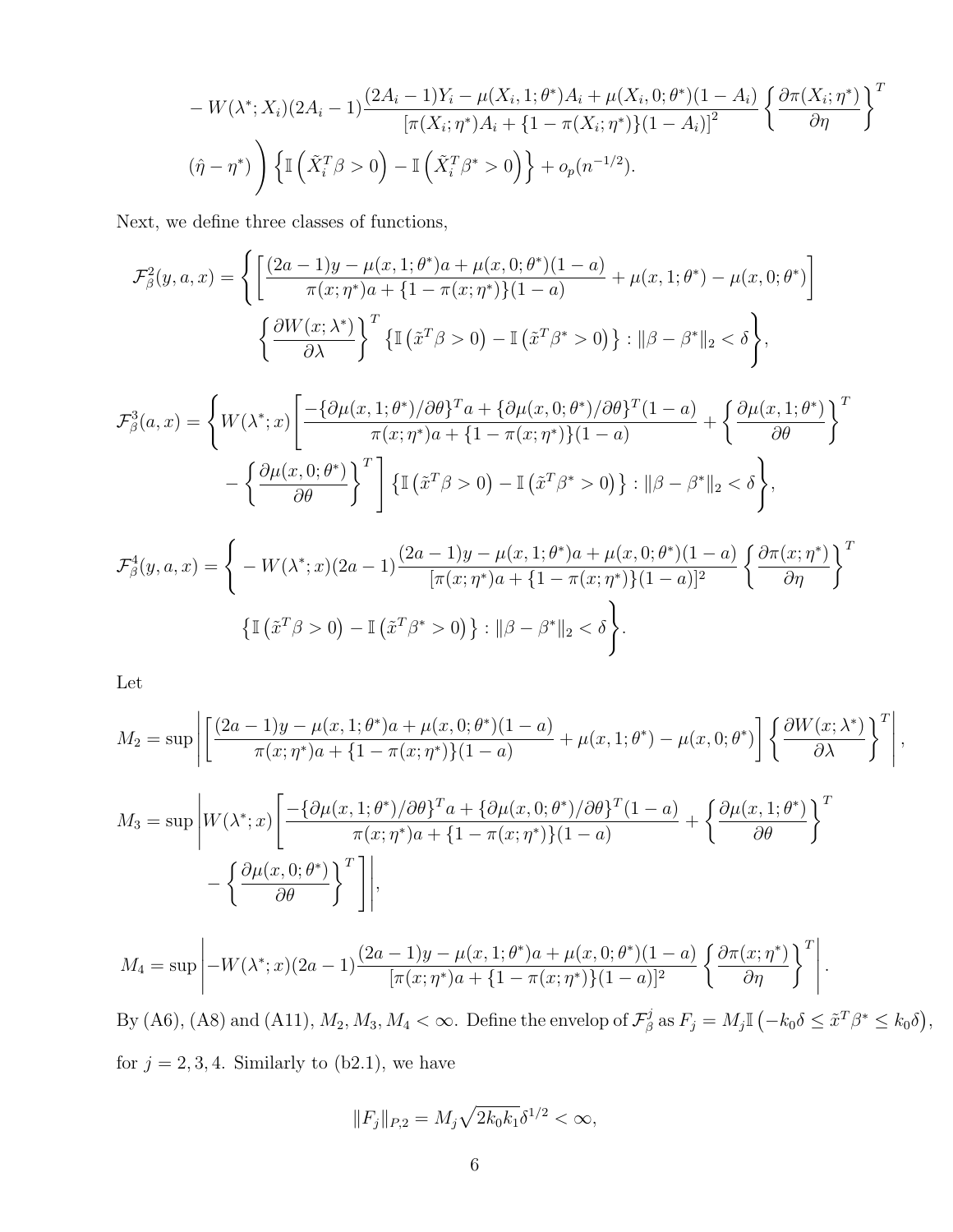and  $\mathcal{F}_{\beta}^{j}$  $\mathcal{F}_{\beta}^{j}$  is a VC class of functions. Thus, the entropy of  $\mathcal{F}_{\beta}^{j}$ <sup>*j*</sup>, denoted as  $J_{[]}^{*}(1, \mathcal{F}^{j}),$  is finite, i.e.,  $J_{\parallel}^*(1,\mathcal{F}^j) < \infty$ , for  $j = 2,3,4$ . We construct three empirical processes indexed by  $\beta$ ,

$$
\mathbb{G}_n \mathcal{F}_{\beta}^j = n^{-1/2} \sum_{i=1}^n \left[ \mathcal{F}_{\beta}^j \left( Y_i, A_i, X_i \right) - \mathbb{E} \left\{ \mathcal{F}_{\beta}^j \left( Y_i, A_i, X_i \right) \right\} \right].
$$

By applying Theorem 11.2 in Kosorok (2008), we have

$$
\mathbb{E}\left(\sup_{\|\beta-\beta^*\|_2<\delta}\left|\mathbb{G}_n\mathcal{F}_\beta^j\right|\right)\leq c_jJ^*_\mathbb{I}(1,\mathcal{F}^j)\|F_j\|_{P,2},\quad j=2,3,4,
$$

where  $c_2$ ,  $c_3$  and  $c_4$  are finite constants. By Theorem 2.14.5 in Van Der Vaart & Wellner (1996),

$$
\left\{\mathbb{E}\left(\sup_{\|\beta-\beta^*\|_2<\delta} \left|\mathbb{G}_n\mathcal{F}_{\beta}^j\right|^2\right)\right\}^{1/2} \le l_j \left\{\mathbb{E}\left(\sup_{\|\beta-\beta^*\|_2<\delta} \left|\mathbb{G}_n\mathcal{F}_{\beta}^j\right|\right) + \|F_j\|_{P,2}\right\}
$$
  

$$
\le l_j \left\{c_j J_{\parallel}^*(1,\mathcal{F}^j) + 1\right\} \|F_j\|_{P,2}
$$
  

$$
= l_j \left\{c_j J_{\parallel}^*(1,\mathcal{F}^j) + 1\right\} M_j \sqrt{2k_0k_1} \delta^{1/2}.
$$

where  $l_2$ ,  $l_3$  and  $l_4$  are finite constants. Let

$$
C_j^* \equiv l_j \left\{ c_j J_{\parallel}^*(1, \mathcal{F}^j) + 1 \right\} M_j \sqrt{2k_0 k_1} < \infty,
$$

and we have

$$
\left\{\mathbb{E}\left(\sup_{\|\beta-\beta^*\|_2<\delta} \left|\mathbb{G}_n\mathcal{F}_{\beta}^j\right|^2\right)\right\}^{1/2} \leq C_j\delta^{1/2}, \qquad j=2,3,4.
$$

Notice that

$$
\tau_1 = \mathbb{E}\left[n^{1/2} \sup_{\|\beta-\beta^*\|_2 < \delta} \left|\widehat{V}^c(\beta) - V_n^*(\beta) - \left\{\widehat{V}^c(\beta^*) - V_n^*(\beta^*)\right\}\right|\right]
$$
  
\n
$$
= \mathbb{E}\left\{\sup_{\|\beta-\beta^*\|_2 < \delta} (\widehat{\lambda} - \lambda^*) \left|\mathbb{G}_n \mathcal{F}_{\beta}^2\right| + (\widehat{\theta} - \theta^*) \left|\mathbb{G}_n \mathcal{F}_{\beta}^3\right| + (\widehat{\eta} - \eta^*) \left|\mathbb{G}_n \mathcal{F}_{\beta}^4\right| + o_p(1)\right\}
$$
  
\n
$$
\leq n^{-1/2} \left[\mathbb{E}\left\{\sup_{\|\beta-\beta^*\|_2 < \delta} \left|n^{1/2}(\widehat{\lambda} - \lambda^*)\right| \left|\mathbb{G}_n \mathcal{F}_{\beta}^2\right|\right\} + \mathbb{E}\left\{\sup_{\|\beta-\beta^*\|_2 < \delta} \left|n^{1/2}(\widehat{\theta} - \theta^*)\right| \left|\mathbb{G}_n \mathcal{F}_{\beta}^3\right|\right\}
$$
  
\n
$$
+ \mathbb{E}\left\{\sup_{\|\beta-\beta^*\|_2 < \delta} \left|n^{1/2}(\widehat{\eta} - \eta^*)\right| \left|\mathbb{G}_n \mathcal{F}_{\beta}^4\right|\right\} \right].
$$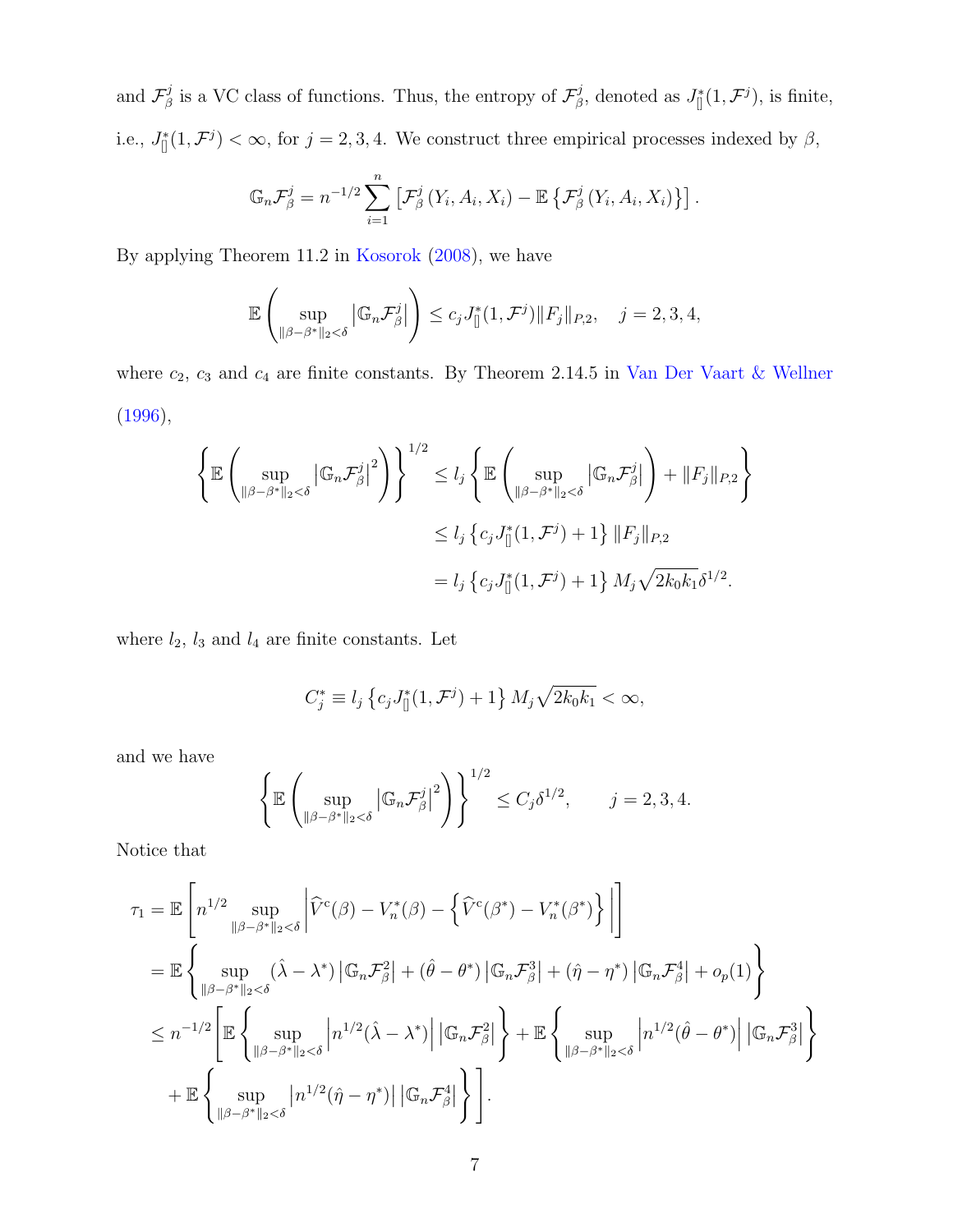By the Cauchy-Schwarz Inequality, we have

$$
\tau_1 \leq n^{-1/2} \left[ \mathbb{E} \left\{ n(\hat{\lambda} - \lambda^*)^2 \right\} \right]^{1/2} \left\{ \mathbb{E} \left( \sup_{\|\beta - \beta^*\|_2 < \delta} |\mathbb{G}_n \mathcal{F}_{\beta}^2|^2 \right) \right\}^{1/2} + n^{-1/2} \left[ \mathbb{E} \left\{ n(\hat{\theta} - \theta^*)^2 \right\} \right]^{1/2} \left\{ \mathbb{E} \left( \sup_{\|\beta - \beta^*\|_2 < \delta} |\mathbb{G}_n \mathcal{F}_{\beta}^3|^2 \right) \right\}^{1/2} + n^{-1/2} \left[ \mathbb{E} \left\{ n(\hat{\eta} - \eta^*)^2 \right\} \right]^{1/2} \left\{ \mathbb{E} \left( \sup_{\|\beta - \beta^*\|_2 < \delta} |\mathbb{G}_n \mathcal{F}_{\beta}^4|^2 \right) \right\}^{1/2} .
$$

By (A11) that  $\sqrt{n}(\hat{\lambda} - \lambda^*) = O_p(1)$ ,  $\sqrt{n}(\hat{\theta} - \theta^*) = O_p(1)$  and  $\sqrt{n}(\hat{\eta} - \eta^*) = O_p(1)$ , we have  $M_{\lambda} \equiv \left[ \mathbb{E} \left\{ n(\hat{\lambda} - \lambda^*)^2 \right\} \right]^{1/2} < \infty$ ,  $M_{\theta} \equiv \left[ \mathbb{E} \left\{ n(\hat{\theta} - \theta^*)^2 \right\} \right]^{1/2} < \infty$ , and  $M_{\eta} \equiv$  $[\mathbb{E} \{ n(\hat{\eta} - \eta^*)^2 \}]^{1/2} < \infty$ , then

$$
\tau_1 \le n^{-1/2} \left( M_\lambda C_2^* + M_\theta C_3^* + M_\eta C_4^* \right) \delta^{1/2}.
$$
 (S4)

By (S2), (S3) and (S4), we have the centered process  $\hat{V}^c - V^+$  satisfies

$$
\mathbb{E}\left[n^{1/2}\sup_{\|\beta-\beta^*\|_2 < \delta}\left|\widehat{V}^c(\beta) - V^+(\beta) - \{\widehat{V}^c(\beta^*) - V^+(\beta^*)\}\right|\right]
$$
  

$$
\leq \tau_1 + \tau_2 \leq C_1^*\delta^{1/2} + n^{-1/2}\left(M_\lambda C_2^* + M_\theta C_3^* + M_\eta C_4^*\right)\delta^{1/2}.
$$

Let  $n$  goes infinite, we have

$$
\mathbb{E}\left[n^{1/2}\sup_{\|\beta-\beta^*\|_2<\delta}\left|\widehat{V}^c(\beta)-V^+(\beta)-\left\{\widehat{V}^c(\beta^*)-V^+(\beta^*)\right\}\right|\right]\leq C_1^*\delta^{1/2}.\tag{S5}
$$

Let  $\phi_n(\delta) = \delta^{1/2}$ , and  $\alpha = \frac{3}{2} < 2$ , check  $\frac{\phi_n(\delta)}{\delta^{\alpha}} = \delta^{-1}$  is decreasing not depending on *n*.

Therefore, the second condition holds.

(b3.) By  $\hat{\beta}^c \longrightarrow \beta^*$  as  $n \to \infty$ , and  $\widehat{V}^c(\hat{\beta}^c) \ge \sup_{\beta \in B} \widehat{V}(\beta)$  shown previously, choose  $r_n = n^{1/3}$ , then  $r_n$  satisfies

$$
r_n^2 \phi_n(r_n^{-1}) = n^{2/3} \phi_n(n^{-1/3})
$$

$$
= n^{2/3} (n^{-1/3})^{1/2} = n^{1/2}.
$$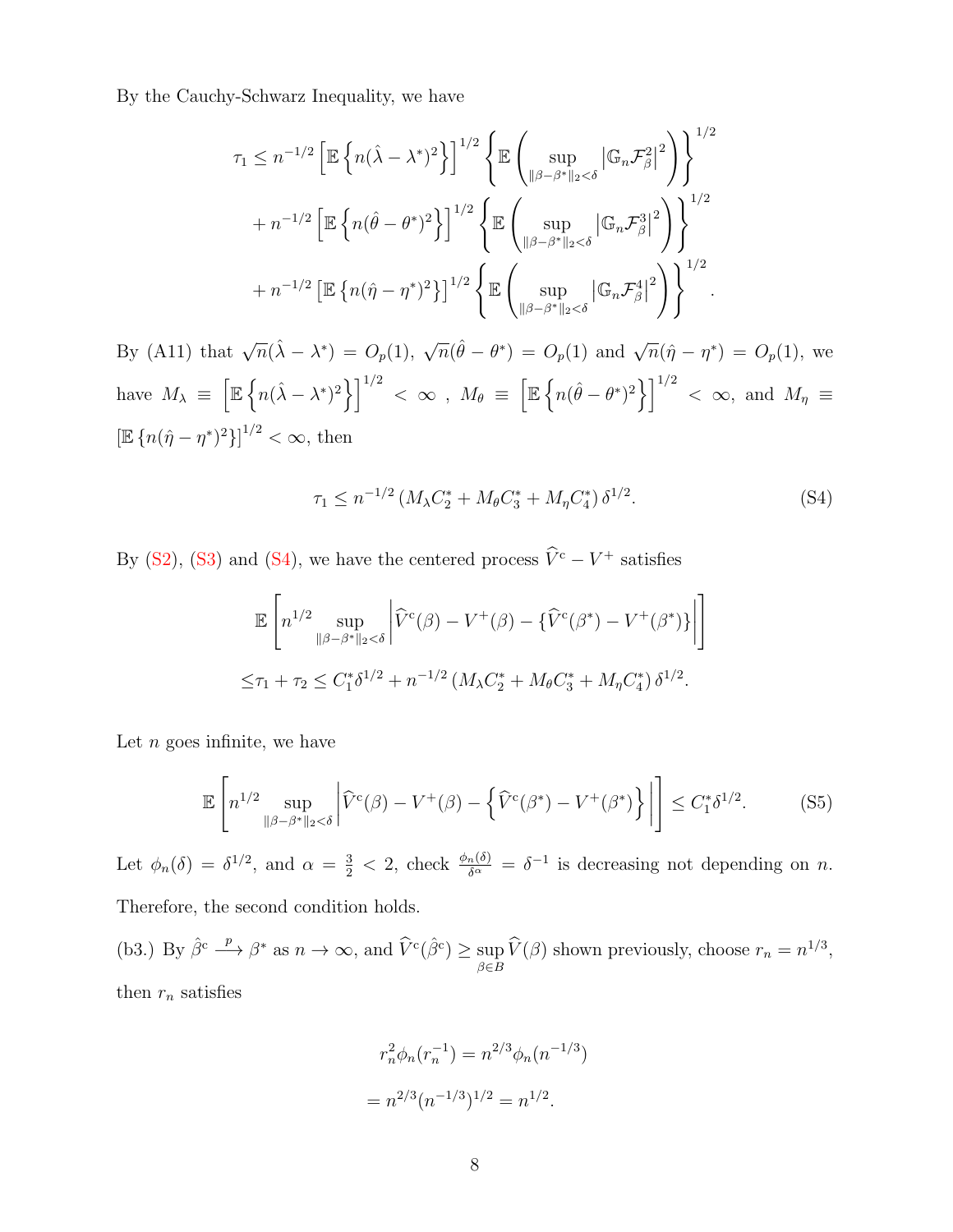Thus, the third condition holds.

By the Theorem 14.4 in (Kosorok 2008), we have  $n^{1/3} || \hat{\beta}^c - \beta^* ||_2 = O_p(1)$ .

**Step 3:** We derive the asymptotic distribution of  $\hat{V}^c(\hat{\beta}^c)$  in this step. We break the following expression  $\sqrt{n} \left\{ \widehat{V}^c(\hat{\beta}^c) - V^+(\beta^*) \right\}$  into two parts,

$$
\sqrt{n}\left\{\widehat{V}^c(\widehat{\beta}^c) - V^+(\beta^*)\right\} = \sqrt{n}\left\{\widehat{V}^c(\widehat{\beta}^c) - \widehat{V}^c(\beta^*) + \widehat{V}^c(\beta^*) - V^+(\beta^*)\right\}
$$

$$
= \sqrt{n}\left\{\widehat{V}^c(\widehat{\beta}^c) - \widehat{V}^c(\beta^*)\right\} + \sqrt{n}\left\{\widehat{V}^c(\beta^*) - V^+(\beta^*)\right\}.
$$

(C.) First, we show

$$
\sqrt{n}\left\{\widehat{V}^c(\widehat{\beta}^c) - \widehat{V}^c(\beta^*)\right\} = o_p(1),
$$

which is sufficient to show  $\sqrt{n}\left[\left\{\widehat{V}^c(\hat{\beta}^c) - \widehat{V}^c(\beta^*)\right\}\right]$ −  $\left\{V^+(\hat{\beta}^c) - V^+(\beta^*)\right\}$  =  $o_p(1)$  and  $\sqrt{n}\left\{V^+(\hat{\beta}^c) - V^+(\beta^*)\right\} = o_p(1).$ (c1.) First, by  $n^{1/3} \|\hat{\beta} - \beta^*\|_2 = O_p(1)$  and (A10), we take the Taylor expansion on  $V^+(\hat{\beta}^c)$ 

at 
$$
\beta^*
$$
,

$$
\sqrt{n} \left\{ V^{+}(\hat{\beta}^{c}) - V^{+}(\beta^{*}) \right\} = \sqrt{n} \left\{ (V^{+})'(\beta^{*}) \|\hat{\beta}^{c} - \beta^{*}\|_{2} + \frac{1}{2} (V^{+})''(\beta^{*}) \|\hat{\beta}^{c} - \beta^{*}\|_{2}^{2} + o \left( \|\hat{\beta}^{c} - \beta^{*}\|_{2}^{2} \right) \right\}
$$
  
\n
$$
= \sqrt{n} \left\{ \frac{1}{2} (V^{+})''(\beta^{*}) \|\hat{\beta}^{c} - \beta^{*}\|_{2}^{2} + o \left( \|\hat{\beta}^{c} - \beta^{*}\|_{2}^{2} \right) \right\} \text{ (by } (V^{+})'(\beta^{*}) = 0)
$$
  
\n
$$
= \sqrt{n} \left\{ \frac{1}{2} (V^{+})''(\beta^{*}) O_{p}(n^{-2/3}) + o_{p}(n^{-2/3}) \right\}
$$
  
\n
$$
= \frac{1}{2} (V^{+})''(\beta^{*}) O_{p}(n^{-1/6}) = o_{p}(1).
$$
 (S6)

(c2.) Next, recall the result (S5) that

$$
\mathbb{E}\left[n^{1/2}\sup_{\|\beta-\beta^*\|_2<\delta}\left|\widehat{V}^c(\beta)-V^+(\beta)-\left\{\widehat{V}^c(\beta^*)-V^+(\beta^*)\right\}\right|\right]\leq C_1^*\delta^{1/2},
$$

where  $C_1^*$  is a finite constant. Since  $\|\hat{\beta}^c - \beta^*\|_2 = O_p(n^{-1/3}),$  i.e.,  $\|\hat{\beta}^c - \beta^*\|_2 = c_5 n^{-1/3},$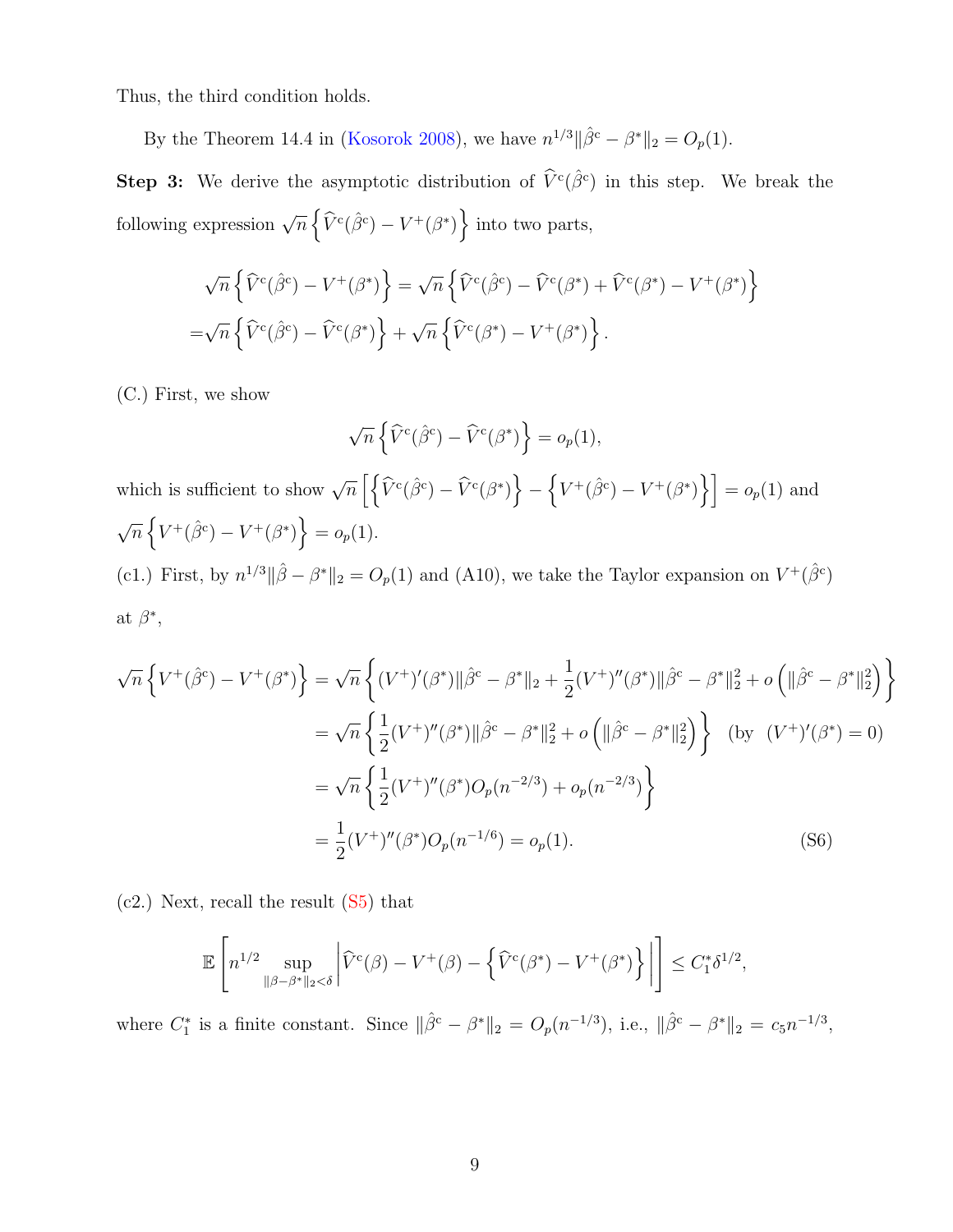where  $c_5$  is a finite constant. We have

$$
\sqrt{n}\left[\left\{\hat{V}^c(\hat{\beta}^c) - \hat{V}^c(\beta^*)\right\} - \left\{V^+(\hat{\beta}^c) - V^+(\beta^*)\right\}\right]
$$
  

$$
\leq \mathbb{E}\left[n^{1/2}\sup_{\|\beta-\beta^*\|_2 < c_5 n^{-1/3}} \left|\hat{V}^c(\beta) - V^+(\beta) - \left\{\hat{V}^c(\beta^*) - V^+(\beta^*)\right\}\right|\right]
$$
  

$$
\leq C_1^* \sqrt{c_5 n^{-1/3}} = C_1^* \sqrt{c_5 n^{-1/6}} = o_p(1).
$$
 (S7)

 $(c3.)$  By  $(S6)$  and  $(S7)$ , we have

$$
\sqrt{n}\left\{\hat{V}^c(\hat{\beta}^c) - \hat{V}^c(\beta^*)\right\}
$$
  
= $\sqrt{n}\left[\left\{\hat{V}^c(\hat{\beta}^c) - \hat{V}^c(\beta^*)\right\} - \left\{V^+(\hat{\beta}^c) - V^+(\beta^*)\right\}\right] + \sqrt{n}\left\{V^+(\hat{\beta}^c) - V^+(\beta^*)\right\}$   
= $o_p(1) + o_p(1) = o_p(1).$  (S8)

(D.) Next, we only need to show the asymptotic distribution of  $\sqrt{n} \left\{ \widehat{V}^c(\beta^*) - V^+(\beta^*) \right\}$ . By taking the Taylor expansion on  $\hat{V}^c(\beta^*)$  at  $(\lambda^*, \theta^*, \eta^*)$ , we have

$$
\widehat{V}^c(\beta^*) = V_n^*(\beta^*) + H_\lambda^T(\widehat{\lambda} - \lambda^*) + H_\theta^T(\widehat{\theta} - \theta^*) + H_\eta^T(\widehat{\eta} - \eta^*) + o_p(n^{-1/2}),
$$

where

$$
H_{\lambda} = \lim_{n \to \infty} \frac{1}{n} \sum_{i=1}^{n} \left\{ \frac{\partial W(X_i; \lambda^*)}{\partial \lambda} \right\} \psi(Y_i, A_i, X_i; \beta^*, \theta^*, \eta^*),
$$
  
\n
$$
H_{\theta} = \lim_{n \to \infty} \frac{1}{n} \sum_{i=1}^{n} W(X_i; \lambda^*) \frac{\partial \psi(Y_i, A_i, X_i; \beta^*, \theta^*, \eta^*)}{\partial \theta},
$$
  
\n
$$
H_{\eta} = \lim_{n \to \infty} \frac{1}{n} \sum_{i=1}^{n} W(X_i; \lambda^*) \frac{\partial \psi(Y_i, A_i, X_i; \beta^*, \theta^*, \eta^*)}{\partial \eta}.
$$

The estimating equations for the parameters  $\lambda,\,\theta,\,\eta$ 

$$
\frac{1}{n} \sum_{i=1}^{n} \left( \begin{array}{c} \rho' \left[ \lambda^T \{ g(X_i) - \mu_{g0} \} \right] \{ g(X_i) - \mu_{g0} \} \\ C(X_i, A_i, Y_i; \theta) \\ S(X_i, A_i; \eta) \end{array} \right) = 0.
$$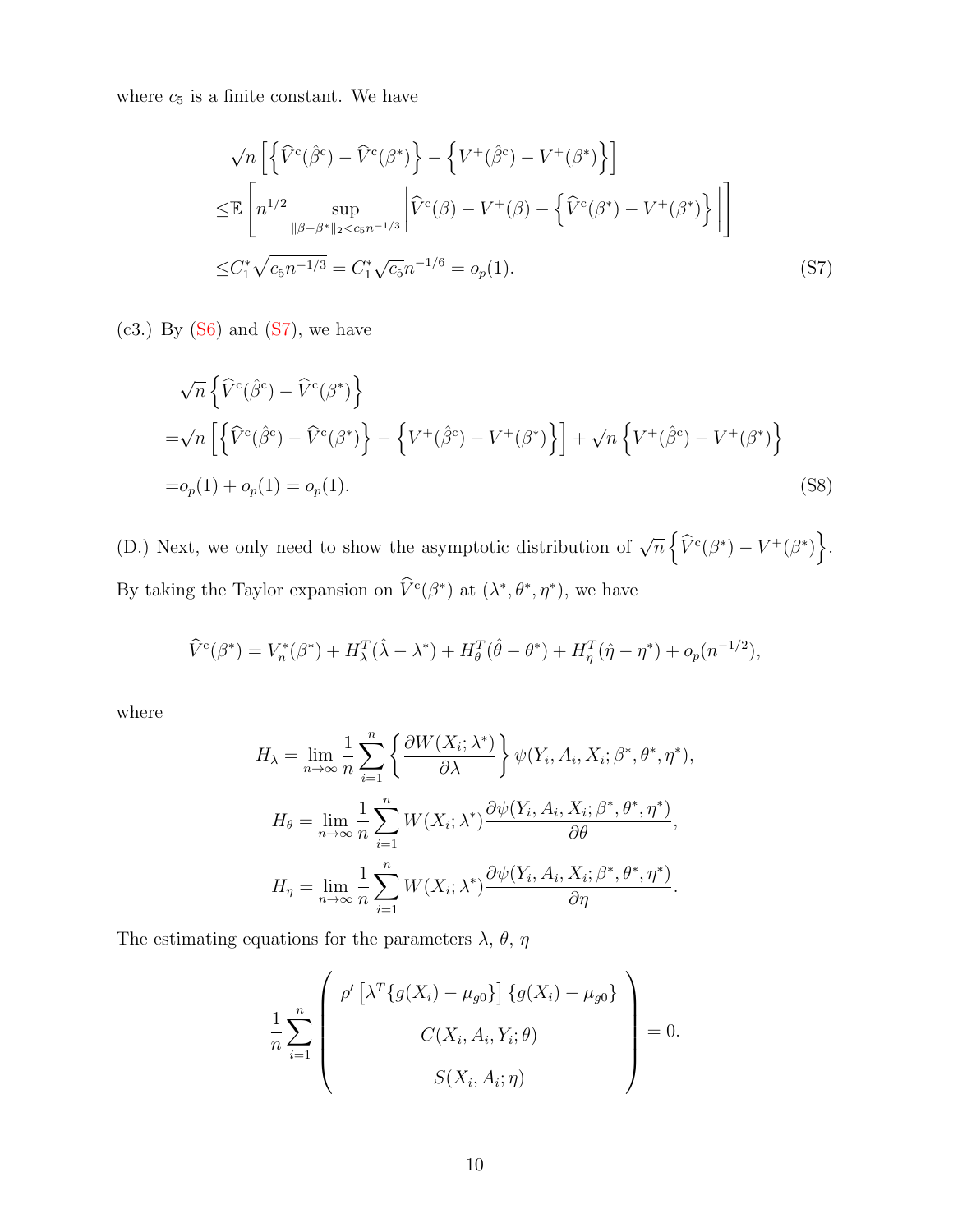By taking the Taylor expansion on these estimating equations at  $\lambda^*, \theta^*, \eta^*$ , respectively, we have

$$
\sqrt{n}(\hat{\lambda} - \lambda^*) = G_{\lambda}^{-1} \frac{1}{\sqrt{n}} \sum_{i=1}^n \rho' \left[ (\lambda^*)^T \{ g(X) - \mu_{g0} \} \right] \{ g(X) - \mu_{g0} \} + o_p(1),
$$
  

$$
\sqrt{n}(\hat{\theta} - \theta^*) = G_{\theta}^{-1} \frac{1}{\sqrt{n}} \sum_{i=1}^n C(X_i, A_i, Y_i; \theta^*) + o_p(1),
$$
  

$$
\sqrt{n}(\hat{\eta} - \eta^*) = G_{\eta}^{-1} \frac{1}{\sqrt{n}} \sum_{i=1}^n S(X_i, A_i; \eta^*) + o_p(1),
$$

where

$$
G_{\lambda} = -\mathbb{E}\left(\rho''\left[(\lambda^*)^T\{g(X) - \mu_{g0}\}\right]\{g(X) - \mu_{g0}\}\{g(X) - \mu_{g0}\}^T\right),
$$

$$
G_{\theta} = -\mathbb{E}\left\{\frac{\partial C(X, A, Y; \theta^*)}{\partial \theta^T}\right\},
$$

$$
G_{\eta} = -\mathbb{E}\left\{\frac{\partial S(X, A; \eta^*)}{\partial \eta^T}\right\}.
$$

Thus,

$$
\sqrt{n}\left\{\widehat{V}^c(\beta^*) - V^+(\beta^*)\right\} = \frac{1}{\sqrt{n}}\sum_{i=1}^n\left(\xi_{i1} + \xi_{i2} + \xi_{i3} + \xi_{i4}\right) + o_p(1),
$$

where

$$
\xi_{i1} = W(X_i; \lambda^*) \psi(Y_i, A_i, X_i; \beta^*, \theta^*, \eta^*) - V^+(\beta^*),
$$
  
\n
$$
\xi_{i2} = H_{\lambda}^T G_{\lambda}^{-1} \rho' \left[ (\lambda^*)^T \{ g(X_i) - \mu_{g0} \} \right] \{ g(X_i) - \mu_{g0} \},
$$
  
\n
$$
\xi_{i3} = H_{\theta}^T G_{\theta}^{-1} C(X_i, A_i, Y_i; \theta^*),
$$
  
\n
$$
\xi_{i4} = H_{\eta}^T G_{\eta}^{-1} S(X_i, A_i; \eta^*).
$$

 $\xi_{i1}, \xi_{i2}, \, \xi_{i3}$  and  $\xi_{i4}$  are i.i.d. mean zero variables. Thus,

$$
\sqrt{n}\left\{\widehat{V}^c(\beta^*) - V^+(\beta^*)\right\} \stackrel{D}{\longrightarrow} \mathcal{N}(0, \sigma_1^2),\tag{S9}
$$

where  $\sigma_1^2 = \mathbb{E}(\xi_{i1} + \xi_{i2} + \xi_{i3} + \xi_{i4})^2$ .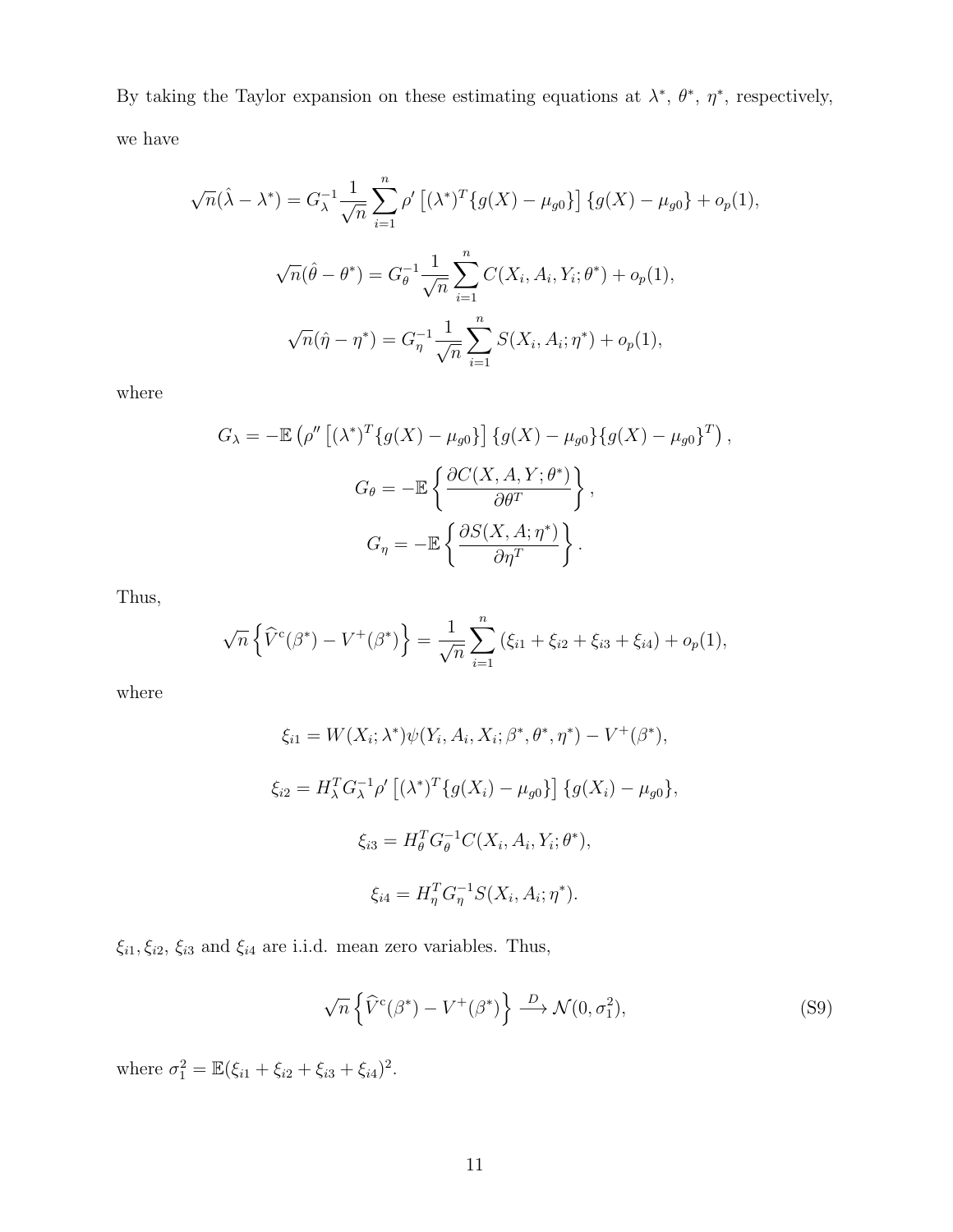By  $(S8)$  and  $(S9)$ , we have

$$
\sqrt{n}\left\{\hat{V}^c(\hat{\beta}^c) - V^+(\beta^*)\right\} = \sqrt{n}\left\{\hat{V}^c(\hat{\beta}^c) - \hat{V}^c(\beta^*) + \hat{V}^c(\beta^*) - V^+(\beta^*)\right\}
$$

$$
= \sqrt{n}\left\{\hat{V}^c(\hat{\beta}^c) - \hat{V}^c(\beta^*)\right\} + \sqrt{n}\left\{\hat{V}^c(\beta^*) - V^+(\beta^*)\right\}
$$

$$
= o_p(1) + \sqrt{n}\left\{\hat{V}^c(\beta^*) - V^+(\beta^*)\right\} \xrightarrow{D} \mathcal{N}(0, \sigma_1^2).
$$

# S1.2. Proof of Theorem 2

The proof of Theorem 2 consists of three steps as follows.

Step 1: We show

$$
\widehat{V}^c(\beta) = \widetilde{V}_n^*(\beta) + o_p(n^{-1/2}), \qquad \forall \beta,
$$

where

$$
\tilde{V}_n^*(\beta) = \frac{1}{n} \sum_{i=1}^n W(X_i; \hat{\lambda}) \left[ \frac{\mathbb{I}\{A_i = d(X_i; \beta)\}}{\pi(X_i)A_i + \{1 - \pi(X_i)\}(1 - A_i)} \{Y_i - \mu_d(X_i; \beta)\} + \mu_d(X_i; \beta) \right].
$$

We define a middle term as

$$
\nu_n(\beta) = \frac{1}{n} \sum_{i=1}^n W(X_i; \hat{\lambda}) \left[ \frac{\mathbb{I}\{A_i = d(X_i; \beta)\}}{\pi(X_i)A_i + \{1 - \pi(X_i)\}(1 - A_i)} \{Y_i - \hat{\mu}_d(X_i; \beta)\} + \hat{\mu}_d(X_i; \beta) \right].
$$
  
Thus, it suffices to show  $\hat{V}^{c(\beta)} = \nu_n(\beta) + \rho_n(\pi^{-1/2})$  and  $\nu_n(\beta) = \tilde{V}^{*(\beta)} + \rho_n(\pi^{-1/2})$ . Let

Thus, it suffices to show  $\hat{V}^c(\beta) = \nu_n(\beta) + o_p(n^{-1/2})$  and  $\nu_n(\beta) = \tilde{V}^*_n(\beta) + o_p(n^{-1/2})$ . Let

$$
\varrho(A_i \mid X_i) = \pi(X_i)A_i + \{1 - \pi(X_i)\}(1 - A_i),
$$
  

$$
\hat{\varrho}(A_i \mid X_i) = \hat{\pi}(X_i)A_i + \{1 - \hat{\pi}(X_i)\}(1 - A_i).
$$

First, we have

$$
\hat{V}^{c}(\beta) - \nu_{n}(\beta) = \frac{1}{n} \sum_{i=1}^{n} W(X_{i}; \hat{\lambda}) \left( \left[ \frac{\mathbb{I}\{A_{i} = d(X_{i}; \beta)\}}{\hat{\varrho}(A_{i} \mid X_{i})} - \frac{\mathbb{I}\{A_{i} = d(X_{i}; \beta)\}}{\varrho(A_{i} \mid X_{i})} \right] \{Y_{i} - \hat{\mu}_{d}(X_{i}; \beta)\} \right)
$$
\n
$$
= \frac{1}{n} \sum_{i=1}^{n} W(X_{i}; \hat{\lambda}) \{ \varrho(A_{i} \mid X_{i}) - \hat{\varrho}(A_{i} \mid X_{i}) \} \left[ \frac{\mathbb{I}\{A_{i} = d(X_{i}; \beta)\}}{\hat{\varrho}(A_{i} \mid X_{i})\varrho(A_{i} \mid X_{i})} \{Y_{i} - \hat{\mu}_{d}(X_{i}; \beta)\} \right]
$$
\n
$$
= \frac{1}{n} \sum_{i=1}^{n} W(X_{i}; \hat{\lambda}) (2A_{i} - 1) \{ \pi(X_{i}) - \hat{\pi}(X_{i}) \} \left[ \frac{\mathbb{I}\{A_{i} = d(X_{i}; \beta)\}}{\hat{\varrho}(A_{i} \mid X_{i})\varrho(A_{i} \mid X_{i})} \{Y_{i} - \hat{\mu}_{d}(X_{i}; \beta)\} \right].
$$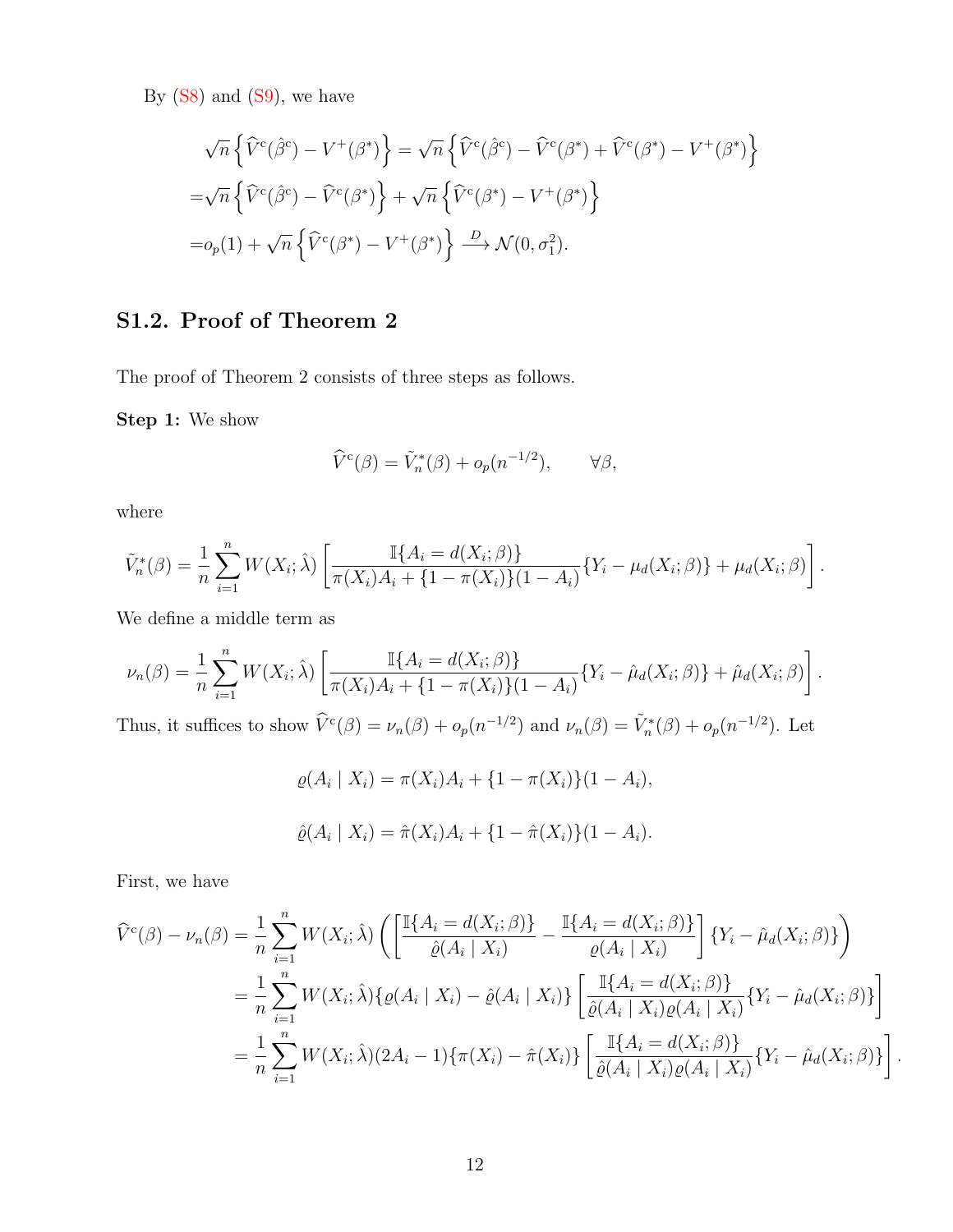We further decompose it by

$$
\hat{V}^{c}(\beta) - \nu_{n}(\beta)
$$
\n
$$
= \frac{1}{n} \sum_{i=1}^{n} W(X_{i}; \hat{\lambda})(2A_{i} - 1) \{\pi(X_{i}) - \hat{\pi}(X_{i})\}
$$
\n
$$
\left[ \frac{\mathbb{I}\{A_{i} = d(X_{i}; \beta)\}}{\hat{\varrho}(A_{i} | X_{i})\varrho(A_{i} | X_{i})} \{Y_{i} - \hat{\mu}_{d}(X_{i}; \beta)\} + \mu_{d}(X_{i}; \beta) - \mu_{d}(X_{i}, \beta) \right]
$$
\n
$$
= \frac{1}{n} \sum_{i=1}^{n} W(X_{i}; \hat{\lambda})(2A_{i} - 1) \{\pi(X_{i}) - \hat{\pi}(X_{i})\} \left[ \frac{\mathbb{I}\{A_{i} = d(X_{i}; \beta)\}}{\hat{\varrho}(A_{i} | X_{i})\varrho(A_{i} | X_{i})} \{Y_{i} - \mu_{d}(X_{i}, \beta)\} + \frac{1}{n} \sum_{i=1}^{n} W(X_{i}; \hat{\lambda})(2A_{i} - 1) \{\pi(X_{i}) - \hat{\pi}(X_{i})\} \left[ \frac{\mathbb{I}\{A_{i} = d(X_{i}; \beta)\}}{\hat{\varrho}(A_{i} | X_{i})\varrho(A_{i} | X_{i})} \{\mu_{d}(X_{i}; \beta) - \hat{\mu}_{d}(X_{i}; \beta)\} \right].
$$

Here the first term is 0 under the empirical process, since we have

$$
\mathbb{E}\left\{\mathbb{I}\{A_i = d(X_i; \beta)\}\{Y_i - \mu_d(X_i, \beta)\}\right\} = 0.
$$

And the second term is  $o_p(n^{-1/2})$  given (A11'). Therefore, we have

$$
\widehat{V}^c(\beta) = \nu_n(\beta) + o_p(n^{-1/2}).\tag{S10}
$$

Similarly we can show that

$$
\nu_n(\beta) - \tilde{V}_n^*(\beta) = \frac{1}{n} \sum_{i=1}^n W(X_i; \hat{\lambda}) \left[ \frac{\mathbb{I}\{A_i = d(X_i; \beta)\}}{\varrho(A_i \mid X_i)} - 1 \right] \{ \mu_d(X_i; \beta) - \hat{\mu}_d(X_i; \beta) \},
$$

is 0 under the empirical process since

$$
\mathbb{E}\left[\frac{\mathbb{I}\{A_i = d(X_i; \beta)\}}{\varrho(A_i \mid X_i)}\right] = 1.
$$

Therefore,  $\nu_n(\beta) = \tilde{V}_n^*(\beta) + o_p(n^{-1/2})$ . With (S10), we have, for  $\forall \beta$ ,

$$
\widehat{V}^{c}(\beta) = \nu_n(\beta) + o_p(n^{-1/2}) = \left\{ \widetilde{V}_n^*(\beta) + o_p(n^{-1/2}) \right\} + o_p(n^{-1/2}) = \widetilde{V}_n^*(\beta) + o_p(n^{-1/2}).
$$
\n(S11)

**Step 2:** We show that  $n^{1/3} \|\hat{\beta}^c - \beta^*\|_2 = O_p(1)$ , where  $\|\cdot\|_2$  is  $L_2$  norm.

(A.) First, we show that  $\hat{\beta}^c$  converges in probability to  $\beta^*$  as  $n \to \infty$ , by checking three conditions for the Argmax Theorem: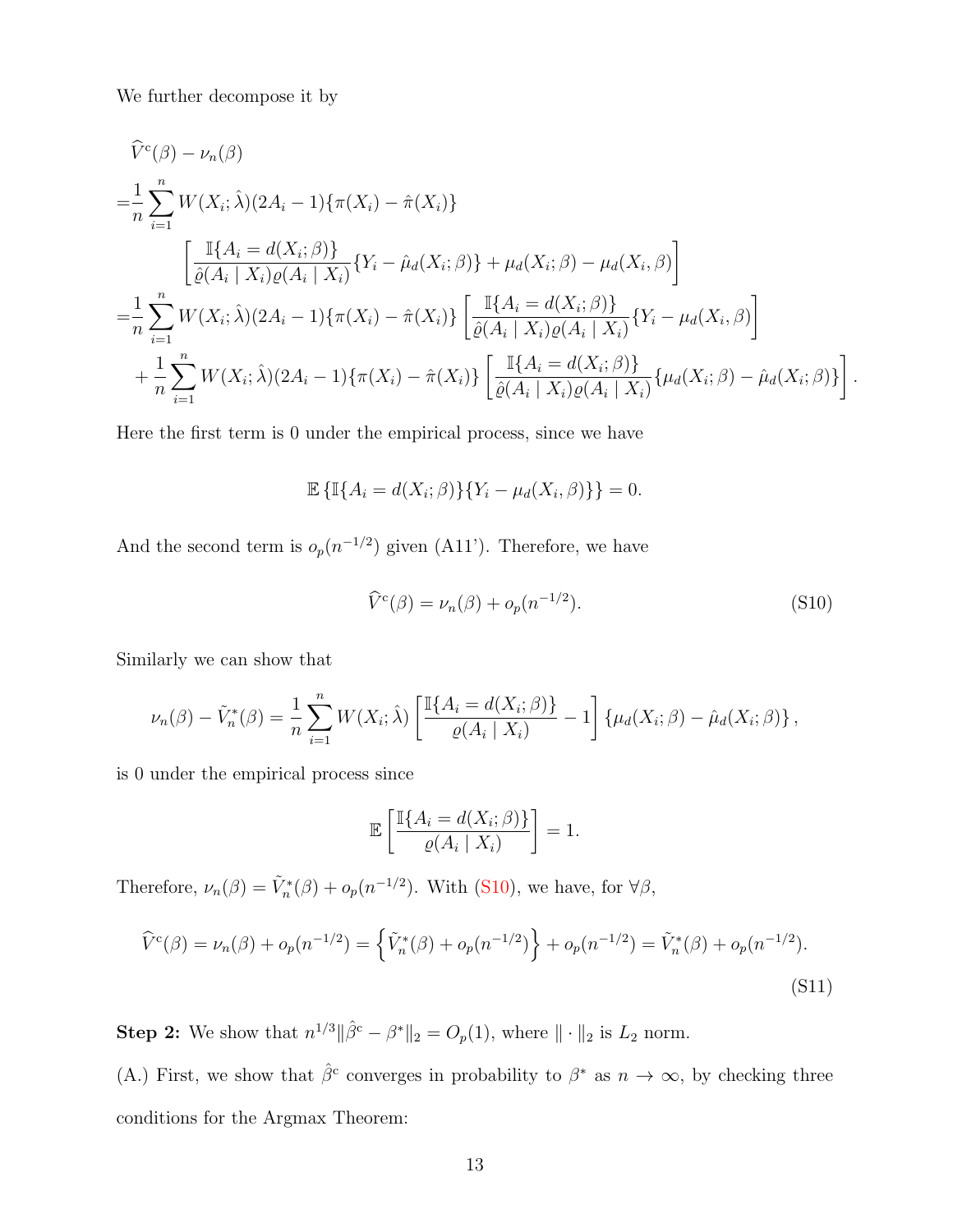(a1.) By (A9), the true value function  $V^+(\beta)$  has twice continuously differentiable at an inner point of maximum  $\beta^*$ .

(a2.) By (A11'), it can be easily shown

$$
\widehat{V}^{\mathbf{c}}(\beta) = V^+(\beta) + o_p(1).
$$

(a3.) Since  $\hat{\beta} = \text{argmax}$  $\max_{\beta} \widehat{V}^c(\beta)$ , we have the estimated ITR as  $d(X, \widehat{\beta}^c) = \mathbb{I}(\widehat{X}^T \widehat{\beta}^c > 0)$ and the corresponding value function  $\widehat{V}^c(\widehat{\beta}^c)$  such that

$$
\widehat{V}^{\mathrm{c}}(\widehat{\beta}^{\mathrm{c}}) \geq \sup_{\beta \in B} \widehat{V}^{\mathrm{c}}(\beta).
$$

Thus we have  $\hat{\beta}^c \stackrel{p}{\longrightarrow} \beta^*$  as  $n \to \infty$ .

(B). Next, we show that the convergence rate of  $\hat{\beta}^c$  is  $n^{1/3}$ , i.e.,  $n^{1/3} \|\hat{\beta} - \beta^*\|_2 = O_p(1)$ , where  $\|\cdot\|_2$  is  $L_2$  norm. We check three conditions of the Theorem 14.4: Rate of convergence in Kosorok (2008):

(b1.) For every  $\beta$  in a neighborhood of  $\beta^*$ , i.e.,  $\|\beta - \beta^*\|_2 < \delta$ , by (A9), we take the second order Taylor expansion on  $V^+(\beta)$  at  $\beta = \beta^*$ ,

$$
V^+(\beta) - V^+(\beta^*) = (V^+)'(\beta^*) \|\beta - \beta^*\|_2 + \frac{1}{2}(V^+)''(\beta^*) \|\beta - \beta^*\|_2^2 + o\left(\|\beta - \beta^*\|_2^2\right)
$$
  
=  $\frac{1}{2}(V^+)''(\beta^*) \|\beta - \beta^*\|_2^2 + o\left(\|\beta - \beta^*\|_2^2\right)$  (by  $(V^+)'(\beta^*) = 0$ ).

Since  $(V^+)^{\prime\prime}(\beta^*)$  < 0, there exists  $c_0 = -\frac{1}{2}$  $\frac{1}{2}(V^+)^{\prime\prime}(\beta^*)$  > 0 such that  $V^+(\beta) - V^+(\beta^*)$  <  $c_0 ||\beta - \beta^*||_2^2$  holds.

(b2.) For all n large enough and sufficiently small  $\delta$ , the centered process  $\hat{V}^c - V^+$  satisfies

$$
\mathbb{E}\left[n^{1/2}\sup_{\|\beta-\beta^*\|_2<\delta}\left|\widehat{V}^c(\beta)-V^+(\beta)-\{\widehat{V}^c(\beta^*)-V^+(\beta^*)\}\right|\right]
$$
\n
$$
=\mathbb{E}\left[n^{1/2}\sup_{\|\beta-\beta^*\|_2<\delta}\left|\widehat{V}^c(\beta)-\widetilde{V}_n^*(\beta)+\widetilde{V}_n^*(\beta)-V^+(\beta)-\{\widehat{V}^c(\beta^*)-\widetilde{V}_n^*(\beta^*)+\widetilde{V}_n^*(\beta^*)-V^+(\beta^*)\}\right|\right]
$$
\n
$$
\leq \mathbb{E}\left[n^{1/2}\sup_{\|\beta-\beta^*\|_2<\delta}\left|\widehat{V}^c(\beta)-\widetilde{V}_n^*(\beta)-\{\widehat{V}^c(\beta^*)-\widetilde{V}_n^*(\beta^*)\}\right|\right]
$$
\n
$$
\leq 1
$$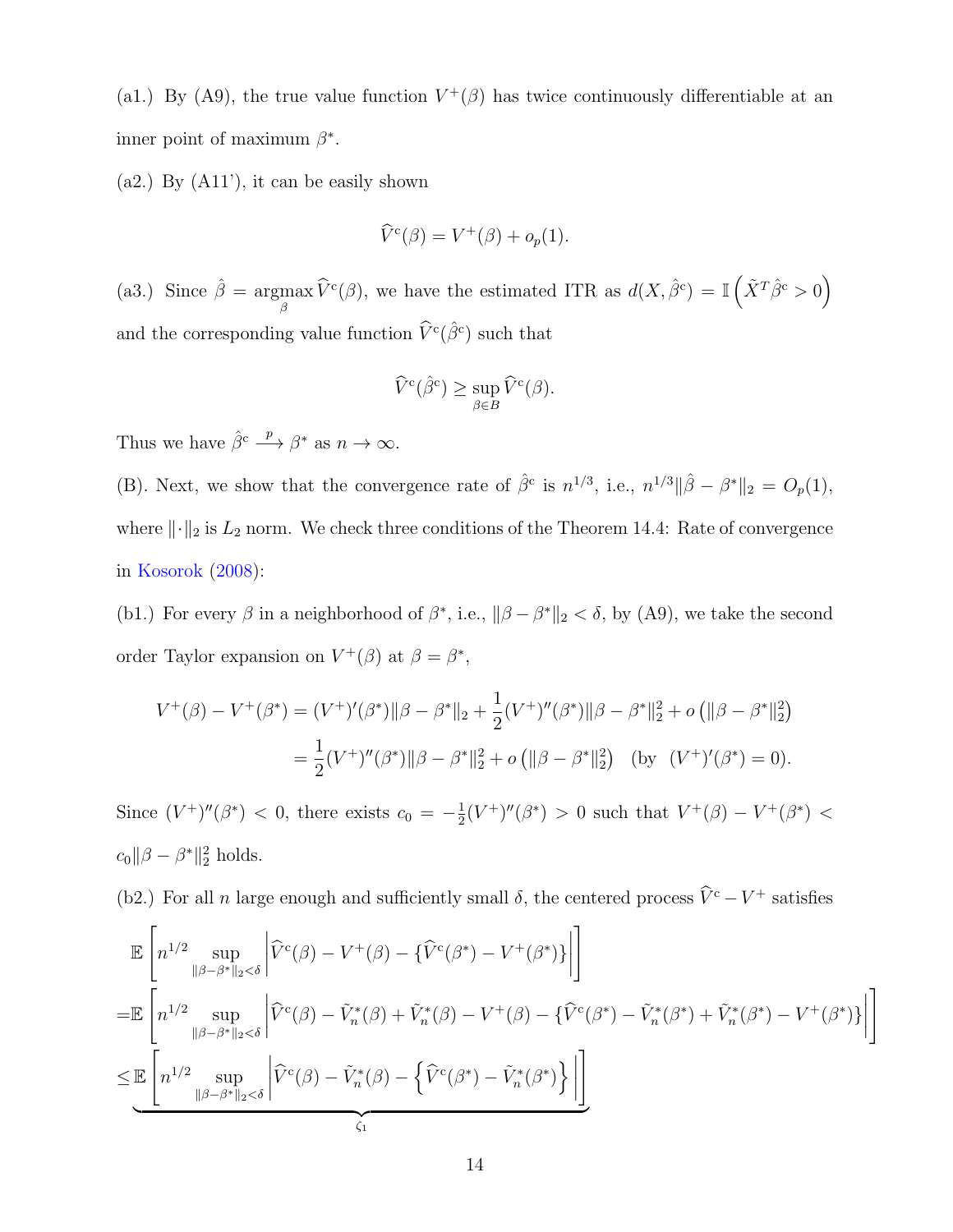$$
+\mathbb{E}\left[n^{1/2}\sup_{\|\beta-\beta^*\|_2<\delta}\left|\tilde{V}_n^*(\beta)-V^+(\beta)-\left\{\tilde{V}_n^*(\beta^*)-V^+(\beta^*)\right\}\right|\right].\tag{S12}
$$

By the result (S11),  $\hat{V}^c(\beta) - \tilde{V}^*_{n}(\beta) = o_p(n^{-1/2})$  and  $\hat{V}^c(\beta^*) - \tilde{V}^*_{n}(\beta^*) = o_p(n^{-1/2})$ . Thus,

$$
\zeta_1 = \mathbb{E}\left[n^{1/2}\sup_{\|\beta-\beta^*\|_2 < \delta} \left|\widehat{V}^c(\beta) - \widetilde{V}_n^*(\beta) - \left\{\widehat{V}^c(\beta^*) - \widetilde{V}_n^*(\beta^*)\right\}\right|\right] = o_p(1) \tag{S13}
$$

Define

$$
\bar{V}_n^*(\beta) = \frac{1}{n} \sum_{i=1}^n W(X_i; \lambda^*) \left\{ \frac{\mathbb{I}\{A_i = d(X_i; \beta)\}}{\pi(X_i)A_i + \{1 - \pi(X_i)\}(1 - A_i)} \{Y_i - \mu_d(X_i; \beta)\} + \mu_d(X_i; \beta) \right\}.
$$

$$
\zeta_{2} = \mathbb{E}\left[n^{1/2} \sup_{\|\beta-\beta^{*}\|_{2}<\delta} \left|\tilde{V}_{n}^{*}(\beta) - V^{+}(\beta) - \left\{\tilde{V}_{n}^{*}(\beta^{*}) - V^{+}(\beta^{*})\right\}\right|\right]
$$
\n
$$
= \mathbb{E}\left[n^{1/2} \sup_{\|\beta-\beta^{*}\|_{2}<\delta} \left|\tilde{V}_{n}^{*}(\beta) - \bar{V}_{n}^{*}(\beta) + \bar{V}_{n}^{*}(\beta) - V^{+}(\beta) - \left\{\tilde{V}_{n}^{*}(\beta^{*}) - \bar{V}_{n}^{*}(\beta^{*}) + \bar{V}_{n}^{*}(\beta^{*}) - V^{+}(\beta^{*})\right\}\right|\right]
$$
\n
$$
\leq \underbrace{\mathbb{E}\left[n^{1/2} \sup_{\|\beta-\beta^{*}\|_{2}<\delta} \left|\tilde{V}_{n}^{*}(\beta) - \bar{V}_{n}^{*}(\beta) - \left\{\tilde{V}_{n}^{*}(\beta^{*}) - \bar{V}_{n}^{*}(\beta^{*})\right\}\right|\right]}_{\omega_{1}} + \underbrace{\mathbb{E}\left[n^{1/2} \sup_{\|\beta-\beta^{*}\|_{2}<\delta} \left|\bar{V}_{n}^{*}(\beta) - V^{+}(\beta) - \left\{\bar{V}_{n}^{*}(\beta^{*}) - V^{+}(\beta^{*})\right\}\right|\right]}_{\omega_{2}}.
$$

We have

$$
\bar{V}_{n}^{*}(\beta) - \bar{V}_{n}^{*}(\beta^{*})
$$
\n
$$
= \frac{1}{n} \sum_{i=1}^{n} W(\lambda^{*}; X) \left[ \frac{\mathbb{I}\{A_{i} = d(X_{i}; \beta)\} \{Y_{i} - \mu_{d}(X_{i}; \beta)\} - \mathbb{I}\{A_{i} = d(X_{i}; \beta^{*})\} \{Y_{i} - \mu_{d}(X_{i}; \beta^{*})\}}{\pi(X_{i})A_{i} + \{1 - \pi(X_{i})\}(1 - A_{i})} + \mu_{d}(X_{i}; \beta) - \mu_{d}(X_{i}; \beta^{*}) \right]
$$
\n
$$
= \frac{1}{n} \sum_{i=1}^{n} W(\lambda^{*}; X_{i}) \left[ \frac{(2A_{i} - 1)Y_{i} - \mu(X_{i}, 1)A_{i} + \mu(X_{i}, 0)(1 - A_{i})}{\pi(X_{i})A_{i} + \{1 - \pi(X_{i})\}(1 - A_{i})} + \mu(X_{i}, 1) - \mu(X_{i}, 0) \right]
$$
\n
$$
\left\{ \mathbb{I}\left(\tilde{X}_{i}^{T} \beta > 0\right) - \mathbb{I}\left(\tilde{X}_{i}^{T} \beta^{*} > 0\right) \right\}.
$$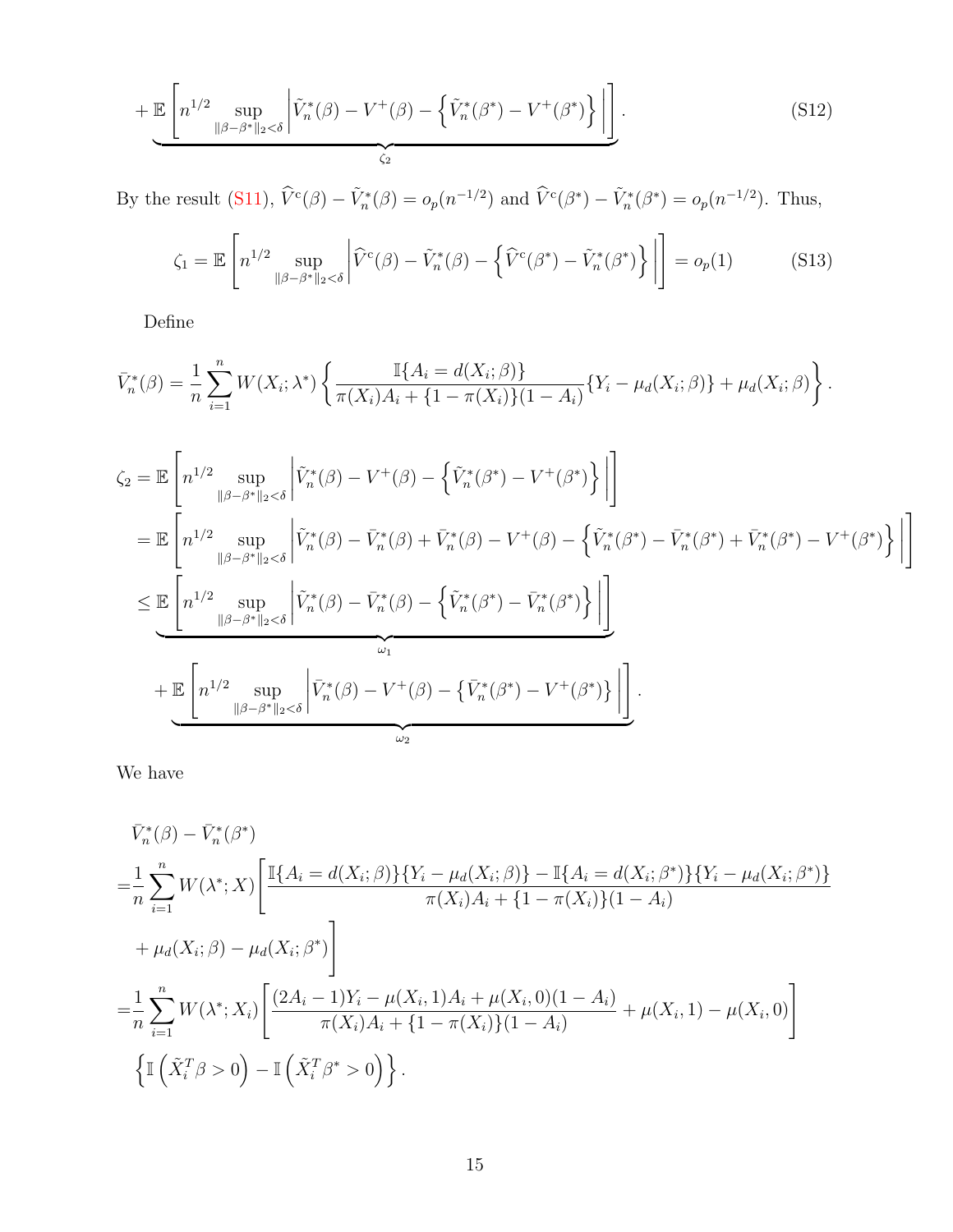We define a class of functions

$$
\mathcal{F}^1_{\beta}(y, a, x) = \left\{ W(\lambda^*; x) \left[ \frac{(2a - 1)y - \mu(x, 1)a + \mu(x, 0)(1 - a)}{\pi(x)a + \{1 - \pi(x)\}(1 - a)} + \mu(x, 1) - \mu(x, 0) \right] \right\}
$$

$$
\left\{ \mathbb{I} \left( \tilde{x}^T \beta > 0 \right) - \mathbb{I} \left( \tilde{x}^T \beta^* > 0 \right) \right\} : ||\beta - \beta^*||_2 < \delta \right\}.
$$

Let  $K_1 = \sup \Big| W(\lambda^*; x) \Big[ \frac{(2a-1)y - \mu(x,1)a + \mu(x,0)(1-a)}{\pi(x)a + \{1-\pi(x)\}(1-a)} + \mu(x,1) - \mu(x,0) \Big] \Big|$ . By (A3), (A6), (A7) and (A8),  $K_1 < \infty$ . Then we can define the envelope of  $\mathcal{F}^1_\beta(y, a, x)$  as  $F_1 =$  $K_1\mathbb{I}(-k_0\delta \leq \tilde{x}^T\beta^* \leq k_0\delta)$ . Similar to (b2.1) in the proof of Theorem 1, we have

$$
||F_1||_{P,2} = K_1 \sqrt{Pr(-k_0 \delta \leq \tilde{x}^T \beta^* \leq k_0 \delta)} = K_1 \sqrt{k_1 \cdot 2k_0 \delta} = K_1 \sqrt{2k_0 k_1} \delta^{1/2} < \infty.
$$

Since  $\mathcal{F}^1_\beta$  is a class of indicate functions, by the conclusion of Lemma 9.6 and Lemma 9.9 in Kosorok (2008),  $\mathcal{F}_{\beta}^1$  is a VC class of functions. Thus, the entropy of  $\mathcal{F}_{\beta}^1$ , denoted as  $J_{[]}^{*}(1,\mathcal{F}^{1}),$  is finite, i.e.,  $J_{[]}^{*}(1,\mathcal{F}^{1}) < \infty$ . Next, we consider the following empirical process indexed by  $\beta$ ,

$$
\mathbb{G}_n \mathcal{F}_{\beta}^1 = n^{-1/2} \sum_{i=1}^n \left[ \mathcal{F}_{\beta}^1 \left( Y_i, A_i, X_i \right) - \mathbb{E} \left\{ \mathcal{F}_{\beta}^1 \left( Y_i, A_i, X_i \right) \right\} \right].
$$

Note that  $\mathbb{G}_n \mathcal{F}_{\beta}^1 = n^{1/2} \left[ \bar{V}_n^*(\beta) - \bar{V}_n^*(\beta^*) - \{ V^+(\beta) - V^+(\beta^*) \} \right]$ . By applying Theorem 11.2 in Kosorok (2008), we have

$$
\omega_2 = \mathbb{E}\left[n^{1/2} \sup_{\|\beta-\beta^*\|_2 < \delta} \left|\bar{V}_n^*(\beta) - V^+(\beta) - \{\bar{V}_n^*(\beta^*) - V^+(\beta^*)\}\right|\right]
$$
  
= 
$$
\mathbb{E}\left(\sup_{\|\beta-\beta^*\|_2 < \delta} |\mathbb{G}_n \mathcal{F}_\beta^1|\right) \leq c_1 J_{\parallel}^*(1, \mathcal{F}^1) \|F_1\|_{P,2} = c_1 J_{\parallel}^*(1, \mathcal{F}^1) K_1 \sqrt{2k_0 k_1} \delta^{1/2}
$$

where  $c_1$  is a finite constant.

Let  $C_1^* \equiv c_1 J_{[]}^*(1, \mathcal{F}^1) K_1 \sqrt{2k_0k_1}$ , since  $c_1, J_{[]}^*(1, \mathcal{F}^1)$ ,  $K_1$ ,  $k_0$  and  $k_1$  are bounded, we have  $C_1^* < \infty$ , i.e.,

$$
\omega_2 \le C_1^* \delta^{1/2}.\tag{S14}
$$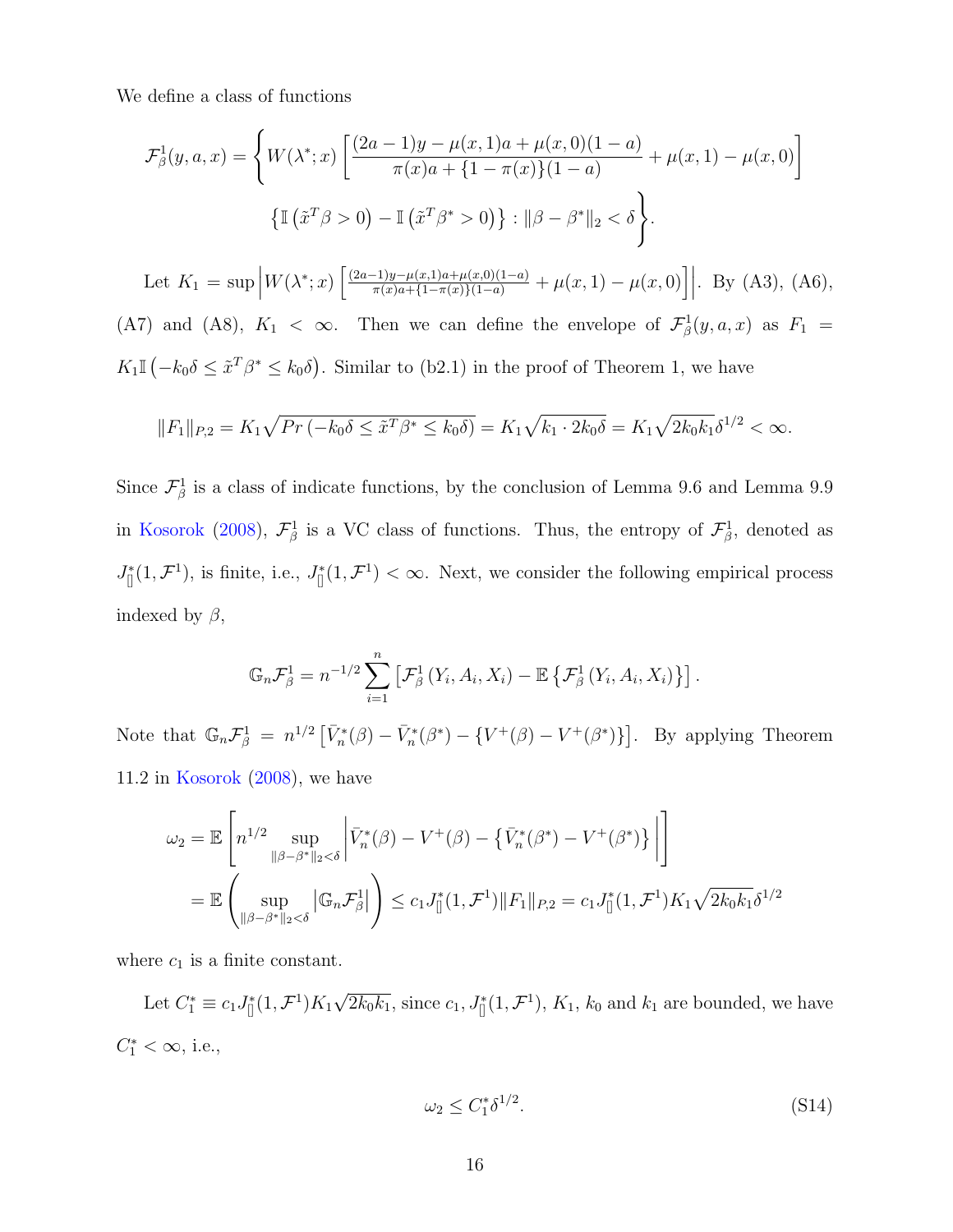We rewrite the form of  $\tilde{V}_n^*(\beta) - \bar{V}_n^*(\beta) - \left\{ \tilde{V}_n^*(\beta^*) - \bar{V}_n^*(\beta^*) \right\}$  as

$$
\tilde{V}_{n}^{*}(\beta) - \bar{V}_{n}^{*}(\beta) - \left\{ \tilde{V}_{n}^{*}(\beta^{*}) - \bar{V}_{n}^{*}(\beta^{*}) \right\}
$$
\n
$$
= \frac{1}{n} \sum_{i=1}^{n} \left\{ W(X_{i}; \hat{\lambda}) - W(X_{i}; \lambda^{*}) \right\}
$$
\n
$$
\left[ \frac{\mathbb{I}\{A_{i} = d(X_{i}; \beta)\} \{Y_{i} - \mu_{d}(X_{i}; \beta)\} - \mathbb{I}\{A_{i} = d(X_{i}; \beta^{*})\} \{Y_{i} - \mu_{d}(X_{i}; \beta^{*})\}}{\pi(X_{i})A_{i} + \{1 - \pi(X_{i})\} (1 - A_{i})} + \mu_{d}(X_{i}; \beta) - \mu_{d}(X_{i}; \beta^{*}) \right]}
$$
\n
$$
= \frac{1}{n} \sum_{i=1}^{n} \left\{ W(X_{i}; \hat{\lambda}) - W(X_{i}; \lambda^{*}) \right\} \left[ \frac{(2A_{i} - 1)Y_{i} - \mu(X_{i}, 1)A_{i} + \mu(X_{i}, 0)(1 - A_{i})}{\pi(X_{i})A_{i} + \{1 - \pi(X_{i})\} (1 - A_{i})} + \mu(X_{i}, 1) - \mu(X_{i}, 0) \right]
$$
\n
$$
\left\{ \mathbb{I}\left(\tilde{X}_{i}^{T} \beta > 0\right) - \mathbb{I}\left(\tilde{X}_{i}^{T} \beta^{*} > 0\right) \right\}.
$$

We take the Taylor expansion on the above equation at  $\lambda^*$ ,

$$
\tilde{V}_{n}^{*}(\beta) - \bar{V}_{n}^{*}(\beta) - \left\{ \tilde{V}_{n}^{*}(\beta^{*}) - \bar{V}_{n}^{*}(\beta^{*}) \right\}
$$
\n
$$
= \frac{1}{n} \sum_{i=1}^{n} \left\{ \frac{\partial W(X; \lambda^{*})}{\partial \lambda} \right\}^{T} \left[ \frac{(2A_{i} - 1)Y_{i} - \mu(X_{i}, 1)A_{i} + \mu(X_{i}, 0)(1 - A_{i})}{\pi(X_{i})A_{i} + \{1 - \pi(X_{i})\}(1 - A_{i})} + \mu(X_{i}, 1) - \mu(X_{i}, 0) \right]
$$
\n
$$
\left\{ \mathbb{I} \left( \tilde{X}_{i}^{T} \beta > 0 \right) - \mathbb{I} \left( \tilde{X}_{i}^{T} \beta^{*} > 0 \right) \right\} \left( \hat{\lambda} - \lambda^{*} \right) + o_{p}(n^{-1/2}).
$$

Next, we define a class of functions,

$$
\mathcal{F}_{\beta}^{2}(y, a, x) = \left\{ \frac{\partial W(X; \lambda^{*})}{\partial \lambda} \left[ \frac{(2a - 1)y - \mu(x, 1)a + \mu(x, 0)(1 - a)}{\pi(x)a + \{1 - \pi(x)\}(1 - a)} + \mu(x, 1) - \mu(x, 0) \right] \right\}
$$

$$
\left\{ \mathbb{I} \left( \tilde{x}^{T} \beta > 0 \right) - \mathbb{I} \left( \tilde{x}^{T} \beta^{*} > 0 \right) \right\} : ||\beta - \beta^{*}||_{2} < \delta \right\}.
$$

Let  $K_2 = \sup |$  $\frac{\partial W(X;\lambda^*)}{\partial \lambda} \left[ \frac{(2a-1)y - \mu(x,1)a + \mu(x,0)(1-a)}{\pi(x)a + \{1 - \pi(x)\}(1-a)} + \mu(x,1) - \mu(x,0) \right]$ . By (A3), (A6), (A7) and (A8),  $K_2 < \infty$ . Then we can define the envelope of  $\mathcal{F}_{\beta}^2(y, a, x)$  as  $F_2 = K_2 \mathbb{I}(-k_0 \delta \leq \tilde{x}^T \beta^* \leq k_0 \delta)$ . Similarly to above, we have

$$
||F_2||_{P,2} \le K_2 \sqrt{2k_0 k_1} \delta^{1/2} < \infty,
$$

and  $\mathcal{F}_{\beta}^2$  is a VC class of functions. Thus, the entropy of  $\mathcal{F}_{\beta}^2$ , denoted as  $J_{\parallel}^*(1,\mathcal{F}^2)$ , is finite, i.e.,  $J_{\parallel}^*(1, \mathcal{F}^2) < \infty$ .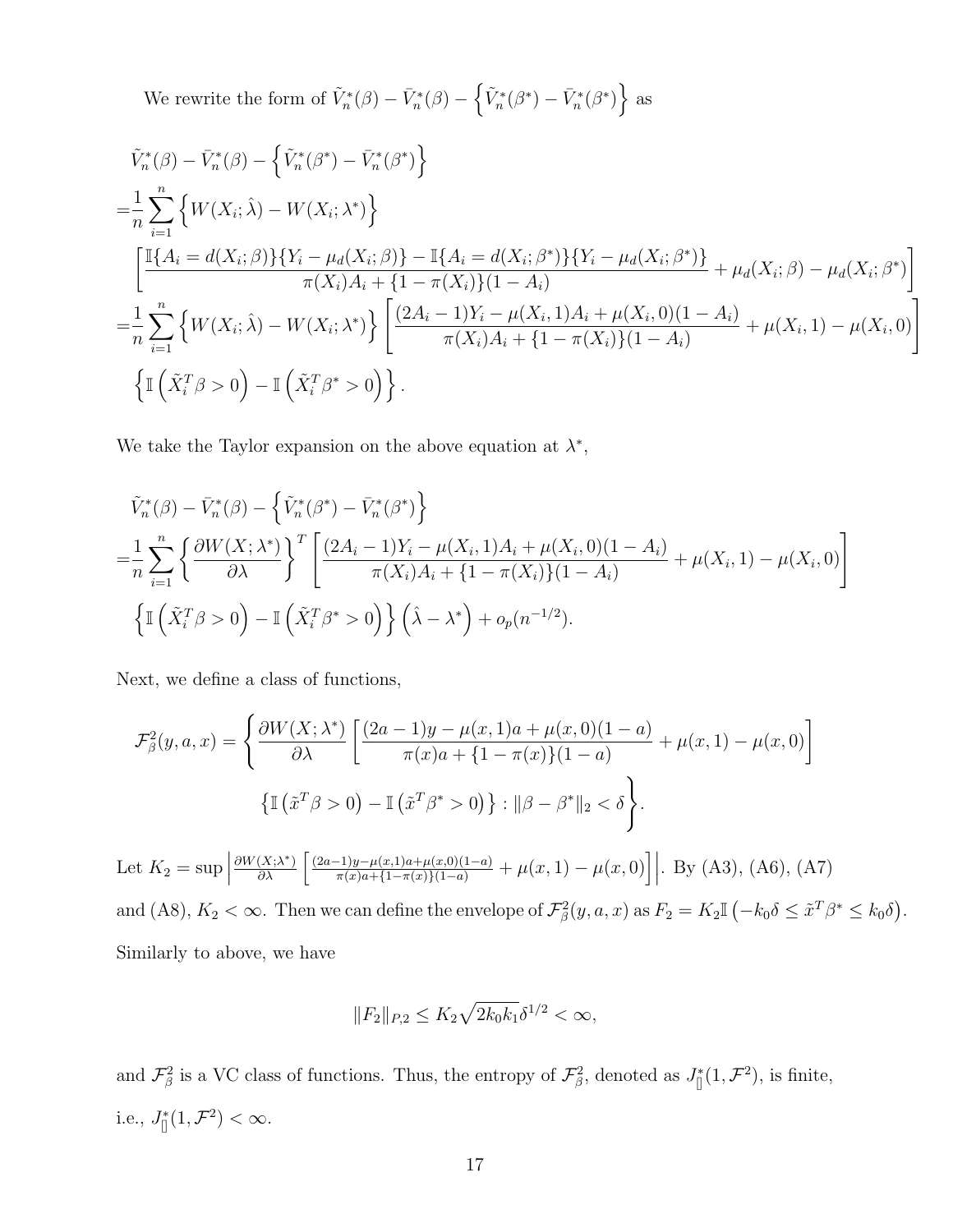Next, we consider the following empirical process indexed by  $\beta$ ,

$$
\mathbb{G}_n \mathcal{F}_{\beta}^2 = n^{-1/2} \sum_{i=1}^n \left[ \mathcal{F}_{\beta}^2 \left( Y_i, A_i, X_i \right) - \mathbb{E} \left\{ \mathcal{F}_{\beta}^2 \left( Y_i, A_i, X_i \right) \right\} \right].
$$

By applying Theorem 11.2 in Kosorok (2008), we have

$$
\mathbb{E}\left(n^{1/2}\sup_{\|\beta-\beta^*\|_2<\delta}|\mathbb{G}_n\mathcal{F}_{\beta}^2|\right)\leq c_2J_{[]}^*(1,\mathcal{F}^2)\|F_2\|_{P,2}\leq c_2J_{[]}^*(1,\mathcal{F}^2)K_2\sqrt{2k_0k_1(\beta^*)}\delta^{1/2},
$$

where  $c_2$  is a finite constant. By Theorem 2.14.5 in Van Der Vaart & Wellner (1996),

$$
\left\{\mathbb{E}\left(\sup_{\|\beta-\beta^*\|_2<\delta}|\mathbb{G}_n\mathcal{F}_{\beta}^2|^2\right)\right\}^{1/2} \le l_2 \left\{\mathbb{E}\left(\sup_{\|\beta-\beta^*\|_2<\delta}|\mathbb{G}_n\mathcal{F}_{\beta}^2|\right) + \|F_2\|_{P,2}\right\}
$$
  

$$
\le l_2 \left\{c_2J_{\parallel}^*(1,\mathcal{F}^2) + 1\right\}\|F_2\|_{P,2}
$$
  

$$
= l_2 \left\{c_2J_{\parallel}^*(1,\mathcal{F}^2) + 1\right\}K_2\sqrt{2k_0k_1}\delta^{1/2}
$$

where  $l_2$  is a finite constant. Let

$$
C_2^* \equiv l_2 \left\{ c_2 J_{\parallel}^*(1, \mathcal{F}^2) + 1 \right\} K_2 \sqrt{2k_0 k_1} < \infty,
$$

and we have

$$
\left\{\mathbb{E}\left(\sup_{\|\beta-\beta^*\|_2<\delta}|\mathbb{G}_n\mathcal{F}_{\beta}^2|^2\right)\right\}^{1/2}\leq C_2^*\delta^{1/2}.
$$

Notice that

$$
\omega_1 = \mathbb{E}\left[n^{1/2} \sup_{\|\beta-\beta^*\|_2 < \delta} \left|\tilde{V}_n^*(\beta) - \bar{V}_n^*(\beta) - \left\{\tilde{V}_n^*(\beta^*) - \bar{V}_n^*(\beta^*)\right\}\right|\right]
$$
  
\n
$$
= \mathbb{E}\left\{\sup_{\|\beta-\beta^*\|_2 < \delta} (\hat{\lambda} - \lambda^*) |\mathbb{G}_n \mathcal{F}_\beta^2| + o_p(1) \right\}
$$
  
\n
$$
\leq n^{-1/2} \left[\mathbb{E}\left\{\sup_{\|\beta-\beta^*\|_2 < \delta} \left|n^{1/2}(\hat{\lambda} - \lambda^*)\right| |\mathbb{G}_n \mathcal{F}_\beta^2| \right\}\right].
$$

By the Cauchy-Schwarz Inequality, we have

$$
\omega_1 \leq n^{-1/2} \left[ \mathbb{E} \left\{ n(\hat{\lambda} - \lambda^*)^2 \right\} \right]^{1/2} \left\{ \mathbb{E} \left( \sup_{\|\beta - \beta^*\|_2 < \delta} \left| \mathbb{G}_n \mathcal{F}_\beta^2 \right|^2 \right) \right\}^{1/2}.
$$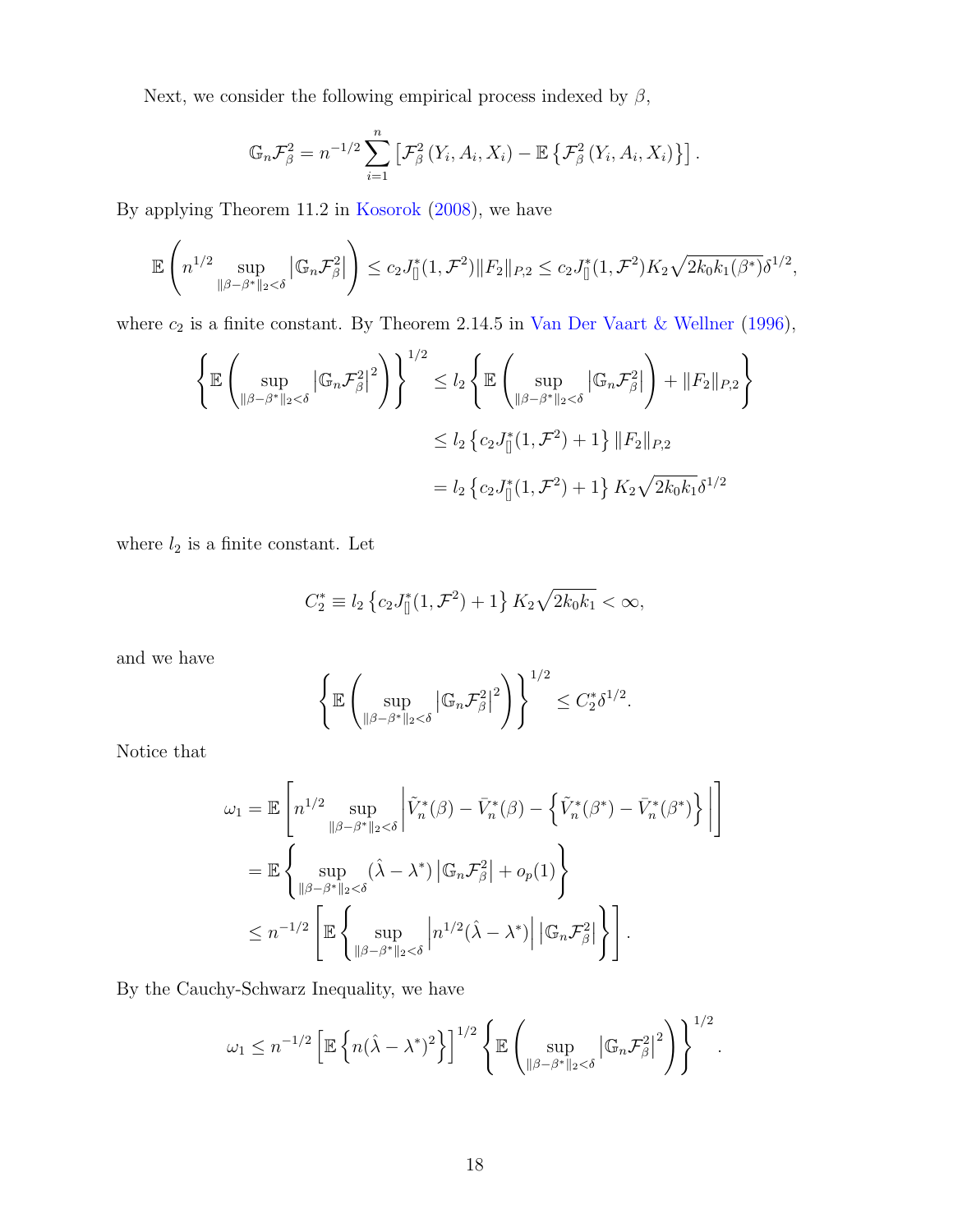By (A11'),  $\sqrt{n}(\hat{\lambda} - \lambda^*) = O_p(1)$ , we have  $M_{\lambda} \equiv \left[ \mathbb{E} \left\{ n(\hat{\lambda} - \lambda^*)^2 \right\} \right]^{1/2} < \infty$ , then  $\omega_1 \leq n^{-1/2} M_{\lambda} C_2^* \delta^{1/2}$  $(S15)$ 

By  $(S14)$  and  $(S15)$ , we have

$$
\zeta_2 \le \omega_1 + \omega_2 \le C_1^* \delta^{1/2} + n^{-1/2} M_\lambda C_2^* \delta^{1/2}.
$$

Let *n* goes infinite, we have the centered process  $\hat{V}^c - V^+$  satisfies

$$
\mathbb{E}\left[n^{1/2}\sup_{\|\beta-\beta^*\|_2<\delta}\left|\widehat{V}^c(\beta)-V^+(\beta)-\left\{\widehat{V}^c(\beta^*)-V^+(\beta^*)\right\}\right|\right]\leq C_1^*\delta^{1/2}.\tag{S16}
$$

Let  $\phi_n(\delta) = \delta^{1/2}$ , and  $\alpha = \frac{3}{2} < 2$ , check  $\frac{\phi_n(\delta)}{\delta^{\alpha}} = \delta^{-1}$  is decreasing not depending on n. Therefore, the second condition holds.

(b3.) By  $\hat{\beta} \stackrel{p}{\longrightarrow} \beta^*$  as  $n \to \infty$ , and  $\widehat{V}^c(\hat{\beta}^c) \ge \sup_{\beta \in B} \widehat{V}^c(\beta)$  shown previously, choose  $r_n = n^{1/3}$ , then  $r_n$  satisfies

$$
r_n^2 \phi_n(r_n^{-1}) = n^{2/3} \phi_n(n^{-1/3})
$$

$$
= n^{2/3} (n^{-1/3})^{1/2} = n^{1/2}.
$$

Thus, the third condition holds.

By the Theorem 14.4 in Kosorok (2008), we have  $n^{1/3} || \hat{\beta}^c - \beta^* ||_2 = O_p(1)$ .

**Step 3:** We derive the asymptotic distribution of  $\hat{V}^c(\hat{\beta}^c)$  in this step. We break the following expression  $\sqrt{n} \left\{ \widehat{V}^c(\hat{\beta}^c) - V^+(\beta^*) \right\}$  into two parts,

$$
\sqrt{n}\left\{\hat{V}^c(\hat{\beta}^c) - V^+(\beta^*)\right\} = \sqrt{n}\left\{\hat{V}^c(\hat{\beta}^c) - \hat{V}^c(\beta^*) + \hat{V}^c(\beta^*) - V^+(\beta^*)\right\}
$$

$$
= \sqrt{n}\left\{\hat{V}^c(\hat{\beta}^c) - \hat{V}^c(\beta^*)\right\} + \sqrt{n}\left\{\hat{V}^c(\beta^*) - V^+(\beta^*)\right\}.
$$

(C.) First, we show

$$
\sqrt{n}\left\{\widehat{V}^c(\widehat{\beta}^c) - \widehat{V}^c(\beta^*)\right\} = o_p(1),
$$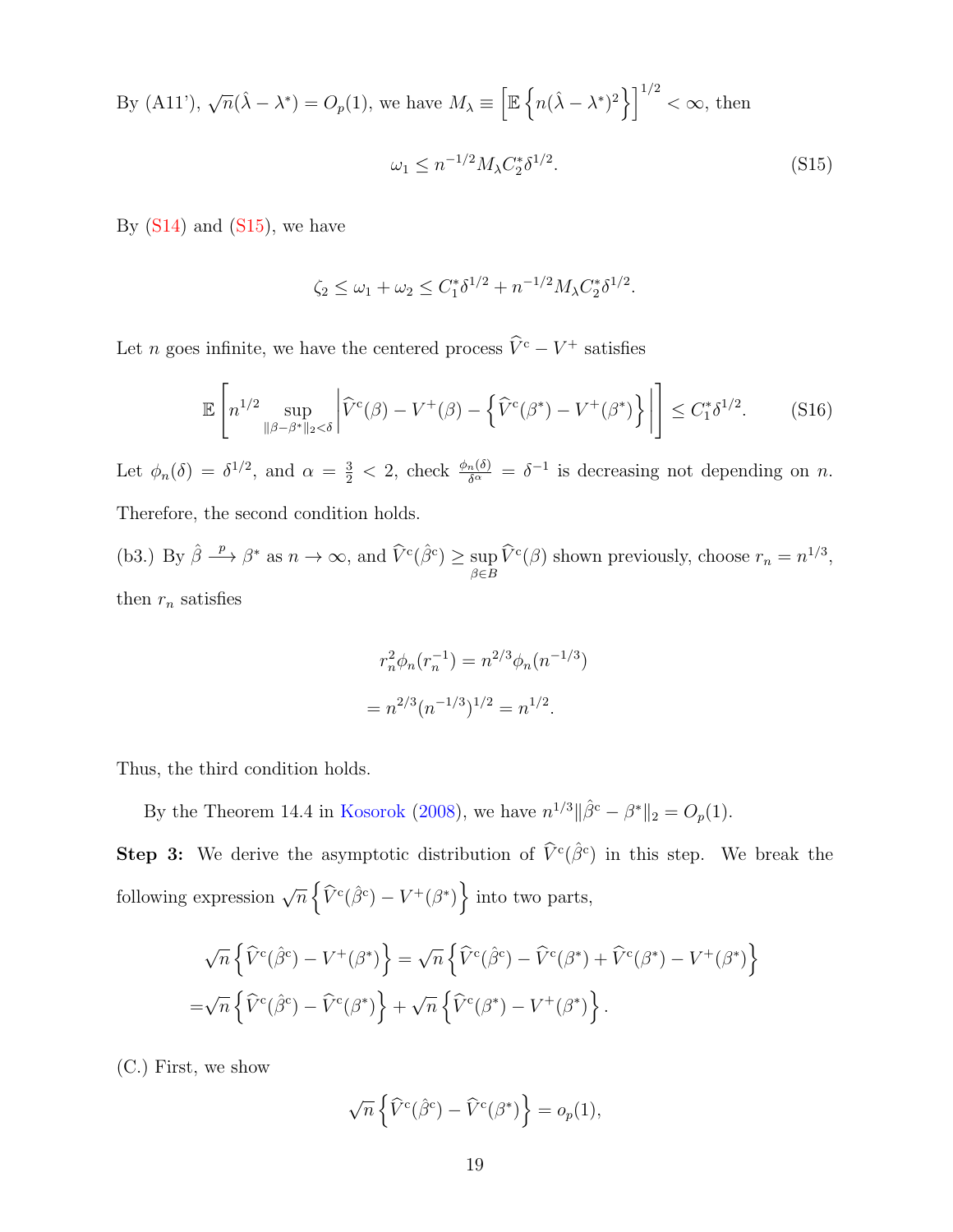which is sufficient to show  $\sqrt{n}\left[\left\{\widehat{V}^c(\hat{\beta}^c) - \widehat{V}^c(\beta^*)\right\}\right]$ −  $\left\{V^+(\hat{\beta}^c) - V^+(\beta^*)\right\}$  =  $o_p(1)$  and  $\sqrt{n}\left\{V^+(\hat{\beta}^c) - V^+(\beta^*)\right\} = o_p(1).$ (c1.) First, by  $n^{1/3} \|\hat{\beta}^c - \beta^*\|_2 = O_p(1)$  and (A9), we take the Taylor expansion on  $V^+(\hat{\beta}^c)$ at  $\beta^*,$ 

$$
\sqrt{n} \left\{ V^{+}(\hat{\beta}^{c}) - V^{+}(\beta^{*}) \right\} = \sqrt{n} \left\{ (V^{+})'(\beta^{*}) \|\hat{\beta}^{c} - \beta^{*}\|_{2} + \frac{1}{2} (V^{+})''(\beta^{*}) \|\hat{\beta}^{c} - \beta^{*}\|_{2}^{2} + o \left( \|\hat{\beta}^{c} - \beta^{*}\|_{2}^{2} \right) \right\}
$$
  
\n
$$
= \sqrt{n} \left\{ \frac{1}{2} (V^{+})''(\beta^{*}) \|\hat{\beta}^{c} - \beta^{*}\|_{2}^{2} + o \left( \|\hat{\beta}^{c} - \beta^{*}\|_{2}^{2} \right) \right\} \text{ (by } (V^{+})'(\beta^{*}) = 0)
$$
  
\n
$$
= \sqrt{n} \left\{ \frac{1}{2} (V^{+})''(\beta^{*}) O_{p}(n^{-2/3}) + o_{p}(n^{-2/3}) \right\}
$$
  
\n
$$
= \frac{1}{2} (V^{+})''(\beta^{*}) O_{p}(n^{-1/6}) = o_{p}(1).
$$
 (S17)

(c2.) Next, recall the result (S16) that

$$
\mathbb{E}\left[n^{1/2}\sup_{\|\beta-\beta^*\|_2<\delta}\left|\widehat{V}^c(\beta)-V^+(\beta)-\left\{\widehat{V}^c(\beta^*)-V^+(\beta^*)\right\}\right|\right]\leq C_1^*\delta^{1/2},
$$

where  $C_1^*$  is a finite constant. Since  $\|\hat{\beta}^c - \beta^*\|_2 = O_p(n^{-1/3}),$  i.e.,  $\|\hat{\beta}^c - \beta^*\|_2 = c_3 n^{-1/3},$ where  $c_3$  is a finite constant. We have

$$
\sqrt{n} \left[ \left\{ \hat{V}^{c}(\hat{\beta}^{c}) - \hat{V}^{c}(\beta^{*}) \right\} - \left\{ V^{+}(\hat{\beta}^{c}) - V^{+}(\beta^{*}) \right\} \right]
$$
  
\n
$$
\leq \mathbb{E} \left[ n^{1/2} \sup_{\|\beta - \beta^{*}\|_{2} < c_{4} n^{-1/3}} \left| \hat{V}^{c}(\beta) - V^{+}(\beta) - \left\{ \hat{V}^{c}(\beta^{*}) - V^{+}(\beta^{*}) \right\} \right| \right]
$$
  
\n
$$
\leq C_{1}^{*} \sqrt{c_{3} n^{-1/3}} = C_{1}^{*} \sqrt{c_{3} n^{-1/6}} = o_{p}(1).
$$
\n(S18)

 $(c3.)$  By  $(S17)$  and  $(S18)$ , we have

$$
\sqrt{n} \left\{ \widehat{V}^c(\widehat{\beta}^c) - \widehat{V}^c(\beta^*) \right\}
$$
  
=  $\sqrt{n} \left[ \left\{ \widehat{V}^c(\widehat{\beta}^c) - \widehat{V}^c(\beta^*) \right\} - \left\{ V^+(\widehat{\beta}^c) - V^+(\beta^*) \right\} \right] + \sqrt{n} \left\{ V^+(\widehat{\beta}^c) - V^+(\beta^*) \right\}$   
=  $o_p(1) + o_p(1) = o_p(1).$  (S19)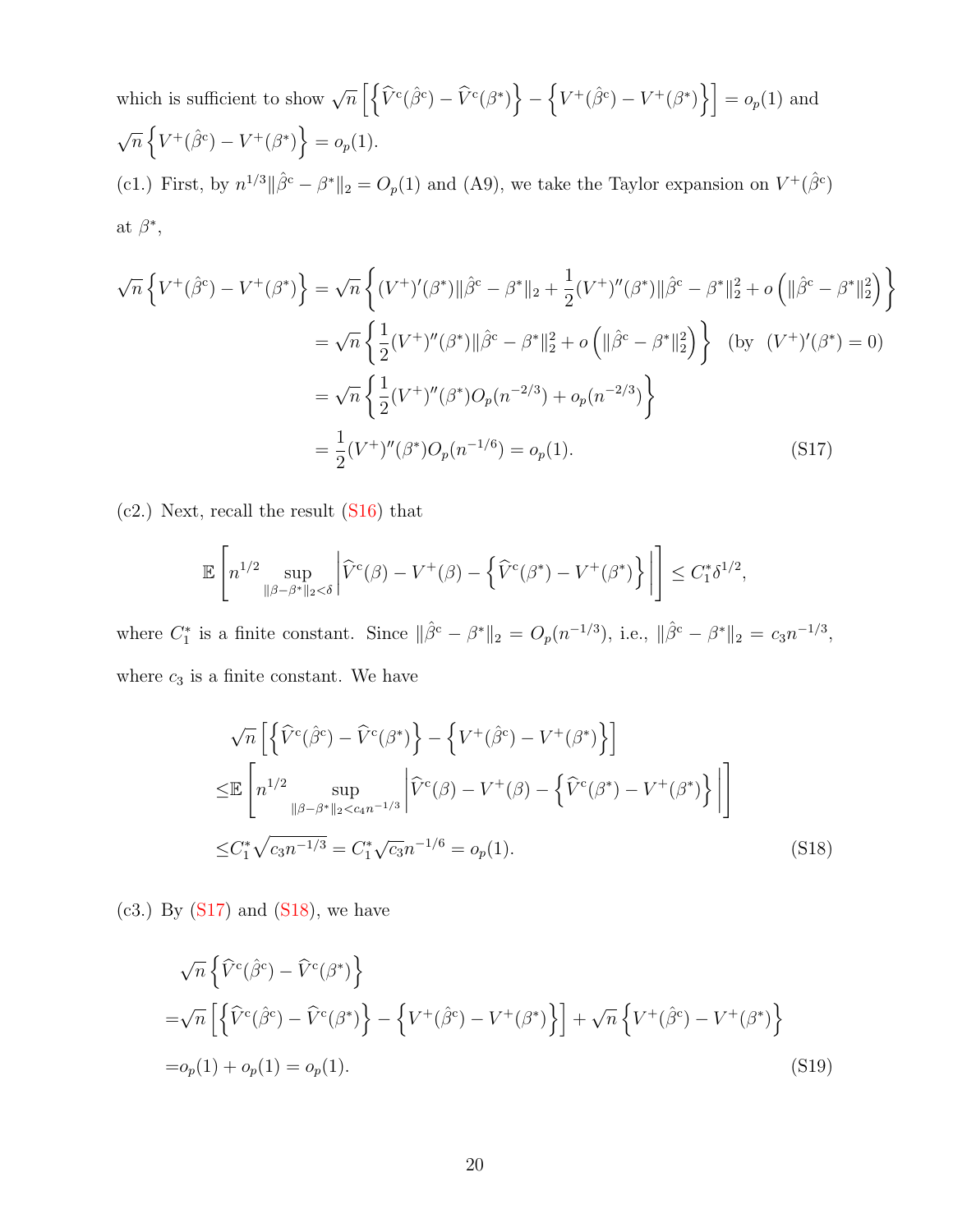(D.) By the result (S11) shown in Step 1,  $\sqrt{n} \left\{ \hat{V}^c(\beta^*) - \tilde{V}^*_{n}(\beta^*) \right\} = o_p(1)$ . With (S19), we have

$$
\sqrt{n} \left\{ \hat{V}^c(\hat{\beta}^c) - V^+(\beta^*) \right\}
$$
  
= $\sqrt{n} \left\{ \hat{V}^c(\hat{\beta}^c) - \hat{V}^c(\beta^*) \right\} + \sqrt{n} \left\{ \hat{V}^c(\beta^*) - \tilde{V}^*_n(\beta^*) \right\} + \sqrt{n} \left\{ \tilde{V}^*_n(\beta^*) - V^+(\beta^*) \right\}$   
= $o_p(1) + o_p(1) + \sqrt{n} \left\{ \tilde{V}^*_n(\beta^*) - V^+(\beta^*) \right\}$   
= $\sqrt{n} \left\{ \tilde{V}^*_n(\beta^*) - V^+(\beta^*) \right\} + o_p(1).$  (S20)

Thus, we only need to show the asymptotic distribution of  $\sqrt{n} \left\{ \tilde{V}_n^*(\beta^*) - V^+(\beta^*) \right\}$ . By taking the Taylor expansion on  $\tilde{V}_n^*(\beta^*)$  at  $\lambda^*$ , we have

$$
\tilde{V}_n^*(\beta^*) = \bar{V}_n^*(\beta^*) + H_\lambda^T(\hat{\lambda} - \lambda^*) + o_p(n^{-1/2}),
$$

where

$$
H_{\lambda} = \lim_{n \to \infty} \frac{1}{n} \sum_{i=1}^{n} \left\{ \frac{\partial W(X_i; \lambda^*)}{\partial \lambda} \right\} \psi(Y_i, A_i, X_i; \beta^*),
$$
  

$$
\psi(Y, A, X; \beta^*) = \frac{\mathbb{I}\{A = d(X; \beta)\}}{\pi(X)A + \{1 - \pi(X)\}(1 - A)} \{Y - \mu_d(X; \beta)\} + \mu_d(X; \beta).
$$

The estimating equation for  $\hat{\lambda}$  is

$$
\frac{1}{n}\sum_{i=1}^{n} \rho' \left[ \hat{\lambda}^T \{ g(X_i) - \mu_{g0} \} \right] \{ g(X_i) - \mu_{g0} \} = 0,
$$

By taking the Taylor expansion on the above equation at  $\lambda^*$ , we have

$$
\sqrt{n}(\hat{\lambda} - \lambda^*) = G_{\lambda}^{-1} \frac{1}{\sqrt{n}} \sum_{i=1}^{n} \rho' \left[ (\lambda^*)^T \{ g(X) - \mu_{g0} \} \right] \{ g(X) - \mu_{g0} \} + o_p(1),
$$

where

$$
G_{\lambda} = -\mathbb{E} \left( \rho'' \left[ (\lambda^*)^T \{ g(X) - \mu_{g0} \} \right] \{ g(X) - \mu_{g0} \} \{ g(X) - \mu_{g0} \}^T \right),
$$

Thus,

$$
\sqrt{n}\left\{\tilde{V}_n^*(\beta^*) - V^+(\beta^*)\right\} = \frac{1}{\sqrt{n}}\sum_{i=1}^n \left(\xi_{i1} + \xi_{i2}\right) + o_p(1),
$$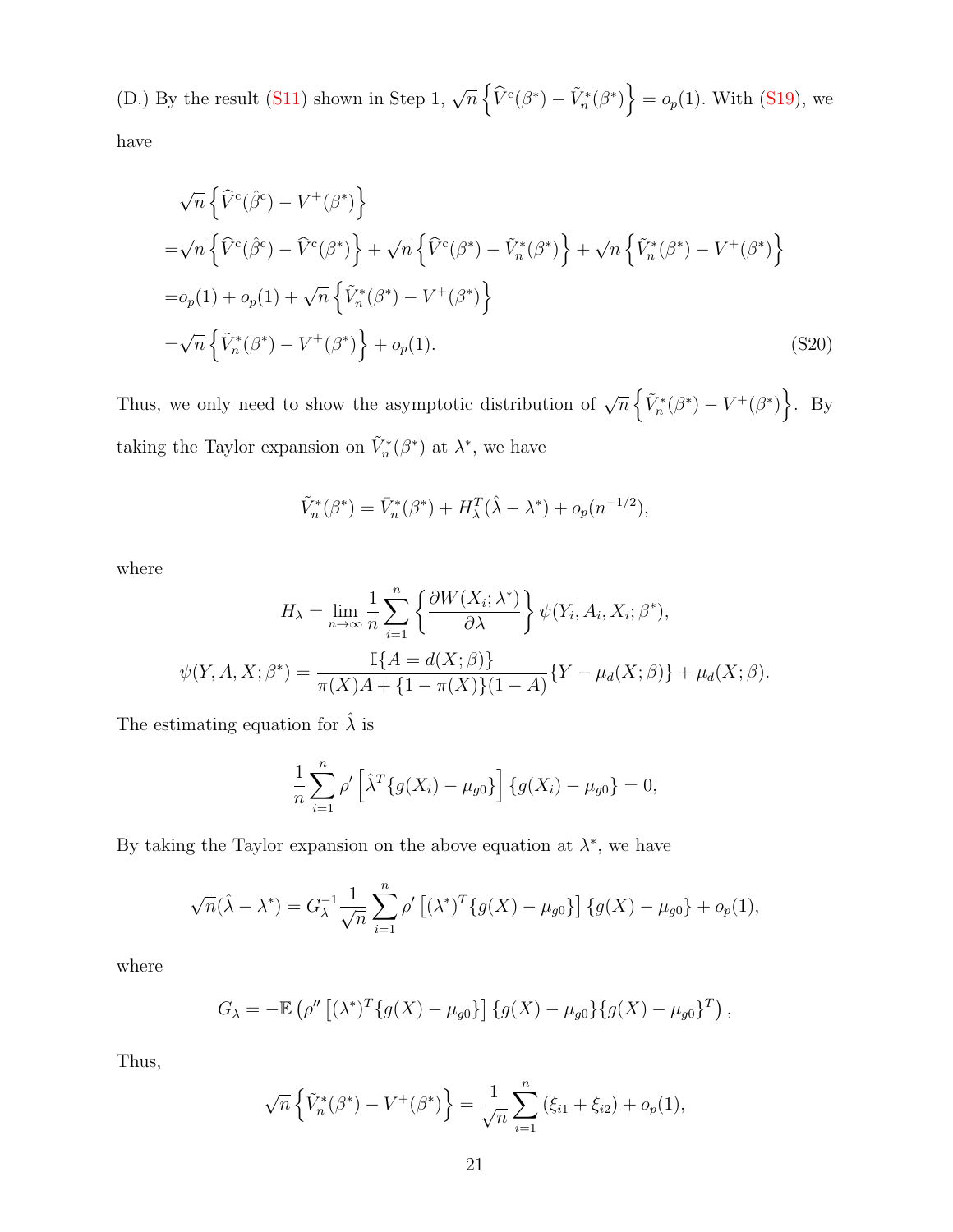where

$$
\xi_{i1} = W(X_i; \lambda^*) \psi(Y_i, A_i, X_i; \beta^*) - V^+(\beta^*),
$$
  

$$
\xi_{i2} = H_{\lambda}^T G_{\lambda}^{-1} \rho' [(\lambda^*)^T \{g(X_i) - \mu_{g0}\}] \{g(X_i) - \mu_{g0}\}.
$$

 $\xi_{i1}$  and  $\xi_{i2}$  are i.i.d. mean-zero random variables. Thus,

$$
\sqrt{n}\left\{\tilde{V}_n^*(\beta^*) - V^+(\beta^*)\right\} \stackrel{D}{\longrightarrow} \mathcal{N}(0, \sigma_2^2),\tag{S21}
$$

where  $\sigma_2^2 = \mathbb{E} \{ (\xi_{i1} + \xi_{i2})^2 \}$ . By (S20) and (S21), we have

$$
\sqrt{n}\left\{\widehat{V}^c(\widehat{\beta}^c) - V^+(\beta^*)\right\} = \sqrt{n}\left\{\widetilde{V}_n^*(\beta^*) - V^+(\beta^*)\right\} + o_p(1) \stackrel{D}{\longrightarrow} \mathcal{N}(0, \sigma_2^2).
$$

# S1.3. Proof of Theorem 3

When  $\mathbb{P}^s = \mathbb{P}^t$ ,  $f^s(X) = f^t(X)$ ,  $\hat{\lambda} \stackrel{p}{\rightarrow} \lambda^* = 0$  and  $W(X; \lambda^*) = W(X; 0) = 1 = f^t(X)/f^s(X)$ . Thus,  $\mathbb{P}^+=\mathbb{P}^s=\mathbb{P}^t$ . Therefore, for a fixed ITR  $d(X;\beta), V^+(\beta)=V^t(\beta)$ . Meanwhile, we have  $\mathbb{E}\left\{g(X)\right\} = \mathbb{E}^{\mathsf{t}}\left\{g(X)\right\} = \mu_{g0}$ . By Theorem 2, we have

$$
\sqrt{n}\left\{\widehat{V}^c(\beta) - V^{\mathfrak{t}}(\beta)\right\} \stackrel{D}{\longrightarrow} \mathcal{N}(0, (\sigma^c)^2),
$$

where

$$
(\sigma^c)^2 = \mathbb{E}\left\{ (\xi_1 + \xi_2)^2 \right\},
$$
  

$$
\xi_1 = W(X; \lambda^*)\psi(Y, A, X; \beta) - V^+(\beta) = \psi(Y, A, X; \beta) - V^+(\beta),
$$

$$
\xi_2 = H_{\lambda}^T G_{\lambda}^{-1} \rho' \left[ (\lambda^*)^T \{ g(X) - \mu_{g0} \} \right] \{ g(X) - \mu_{g0} \} = -H_{\lambda}^T G_{\lambda}^{-1} \{ g(X) - \mu_{g0} \} \quad (\rho'(0) = -1),
$$
  
\n
$$
H_{\lambda} = \lim_{n \to \infty} \frac{1}{n} \sum_{i=1}^n \left\{ \frac{\partial W(X_i; \lambda^*)}{\partial \lambda} \right\} \psi(Y_i, A_i, X_i; \beta^*),
$$
  
\n
$$
G_{\lambda} = -\mathbb{E} \left( \rho'' \left[ (\lambda^*)^T \{ g(X) - \mu_{g0} \} \right] \{ g(X) - \mu_{g0} \} \{ g(X) - \mu_{g0} \}^T \right)
$$
  
\n
$$
= \mathbb{E} \left[ \{ g(X) - \mu_{g0} \} \{ g(X) - \mu_{g0} \}^T \right] \quad (\rho''(0) = -1)
$$
  
\n
$$
= Var \{ (g(X)).
$$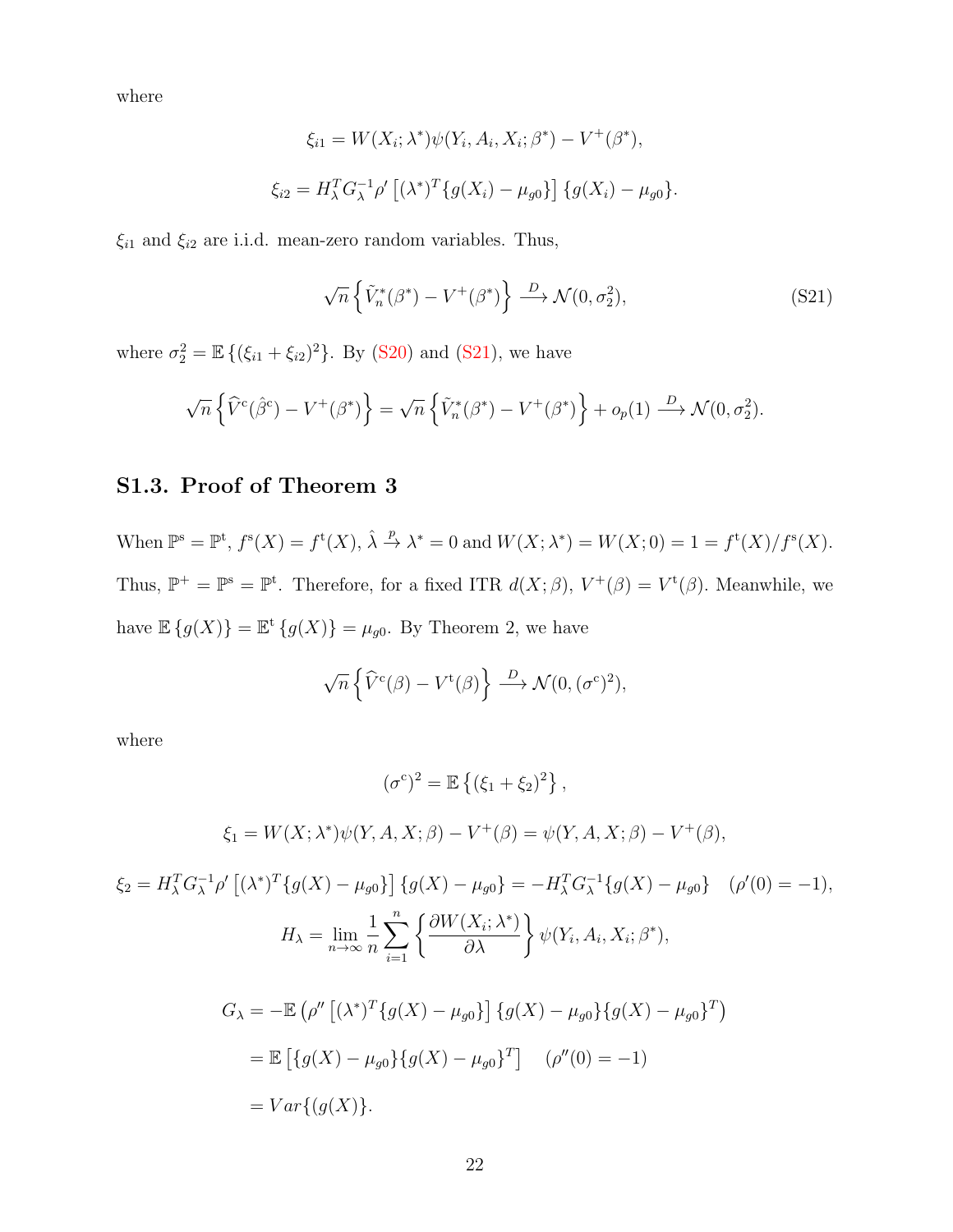Notice

$$
\frac{\partial W(X_i; \lambda^*)}{\partial \lambda} = n \Bigg\{ \frac{\rho'' \left[ (\lambda^*)^T \{ g(X_i) - \mu_{g0} \} \right] \{ g(X_i) - \mu_{g0} \} \left( \sum_{i=1}^n \rho' \left[ (\lambda^*)^T \{ g(X_i) - \mu_{g0} \} \right] \right)}{\left( \sum_{i=1}^n \rho' \left[ (\lambda^*)^T \{ g(X_i) - \mu_{g0} \} \right] \right)^2} - \frac{\rho' \left[ (\lambda^*)^T \{ g(X_i) - \mu_{g0} \} \right] \left( \sum_{i=1}^n \rho'' \left[ (\lambda^*)^T \{ g(X_i) - \mu_{g0} \} \right] \{ g(X_i) - \mu_{g0} \} \right)}{\left( \sum_{i=1}^n \rho' \left[ (\lambda^*)^T \{ g(X_i) - \mu_{g0} \} \right] \right)^2} \Bigg\}
$$
  
= 
$$
\{ g(X_i) - \mu_{g0} \} - \frac{\sum_{i=1}^n \{ g(X_i) - \mu_{g0} \}}{n}.
$$

Therefore, we have

$$
H_{\lambda} = \lim_{n \to \infty} \frac{1}{n} \sum_{i=1}^{n} \left\{ \frac{\partial W(X_{i}; \lambda^{*})}{\partial \lambda} \right\} \psi(Y_{i}, A_{i}, X_{i}; \beta^{*})
$$
  
\n
$$
= \lim_{n \to \infty} \frac{1}{n} \sum_{i=1}^{n} \left[ \{ g(X_{i}) - \mu_{g0} \} - \frac{\sum_{i=1}^{n} \{ g(X_{i}) - \mu_{g0} \}}{n} \right] \psi(Y_{i}, A_{i}, X_{i}; \beta^{*})
$$
  
\n
$$
= \lim_{n \to \infty} \frac{1}{n} \sum_{i=1}^{n} \{ g(X_{i}) - \mu_{g0} \} \psi(Y_{i}, A_{i}, X_{i}; \beta^{*})
$$
  
\n
$$
- \lim_{n \to \infty} \frac{1}{n} \sum_{i=1}^{n} \left\{ \lim_{n \to \infty} \frac{1}{n} \sum_{i=1}^{n} \frac{\sum_{i=1}^{n} \{ g(X_{i}) - \mu_{g0} \}}{n} \right\} \psi(Y_{i}, A_{i}, X_{i}; \beta^{*})
$$
  
\n
$$
= \mathbb{E} \left[ \{ g(X_{i}) - \mu_{g0} \} \psi(Y_{i}, A_{i}, X_{i}; \beta^{*}) \right].
$$

The asymptotic variance of the original AIPW estimator is  $\sigma^2 = \mathbb{E}(\xi_1^2)$ .

$$
(\sigma^c)^2 - \sigma^2 = \mathbb{E}\left\{ (\xi_1 + \xi_2)^2 \right\} - \mathbb{E}(\xi_1^2)
$$
  
=  $\mathbb{E}\left( 2\xi_1\xi_2 + \xi_2^2 \right)$   
=  $-2H_\lambda^T G_\lambda^{-1} \mathbb{E}\left[ \{\psi(Y, A, X; \beta)\} \{g(X) - \mu_{g0}\} \right] + 2H_\lambda^T G_\lambda^{-1} V^+(\beta) \mathbb{E}\{g(X) - \mu_{g0}\} + H_\lambda^T G_\lambda^{-1} Var\{g(X)\} G_\lambda^{-1} H_\lambda$   
=  $-H_\lambda^T G_\lambda^{-1} H_\lambda.$ 

Since  $G_{\lambda} = Var\{(g(X))\}$  is positive semidefinite,  $(\sigma^c)^2 - \sigma^2 = -H_{\lambda}^T G_{\lambda}^{-1} H_{\lambda} \leq 0$ . Therefore, the calibrated AIPW estimator has the same or smaller asymptotic variance than the original AIPW estimator.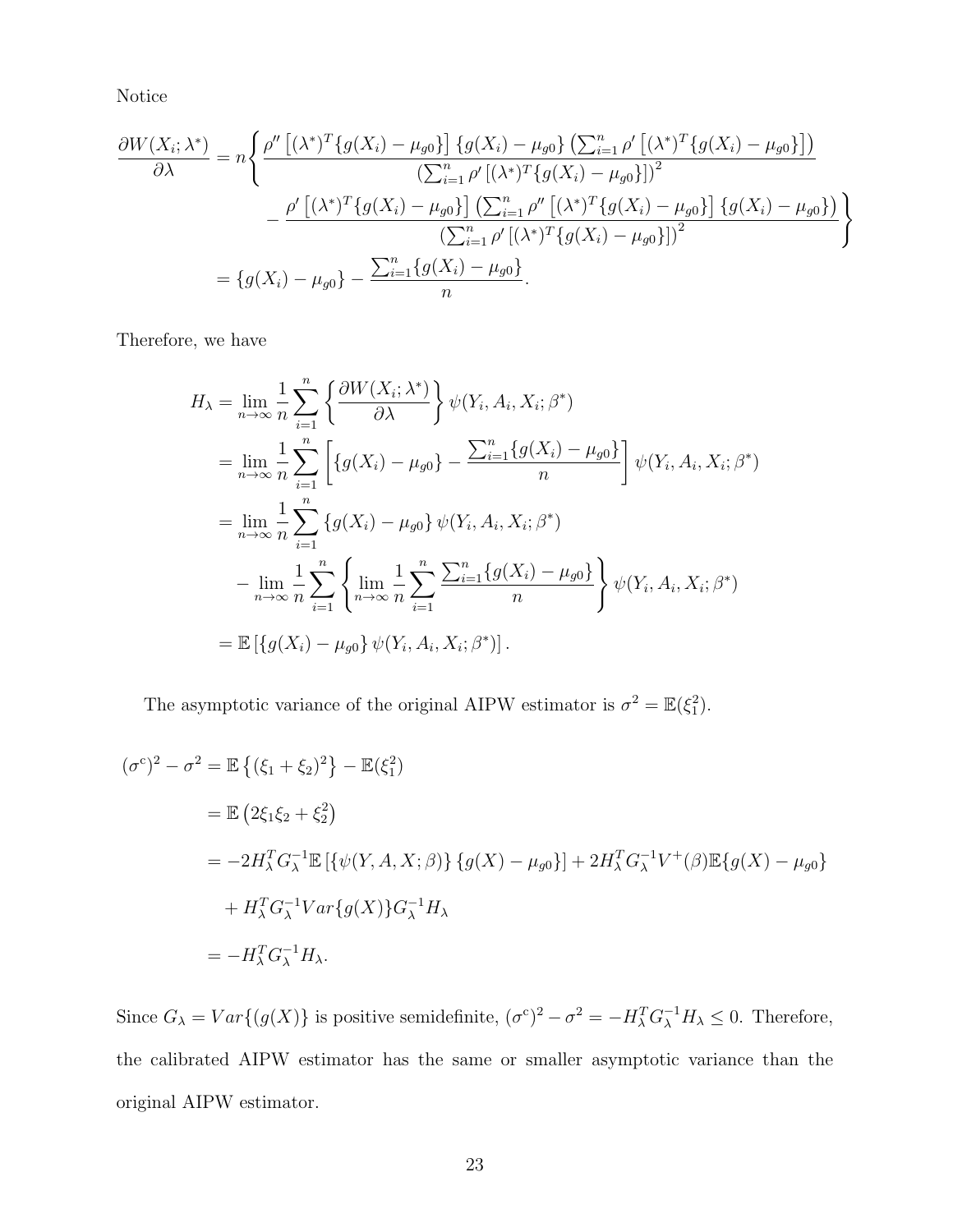# S2: Additional Simulation Results

The values and PCD results of  $d(x;\hat{\beta}^{\circ})$  (original),  $d(x;\hat{\beta}_{EB}^{\circ})$  (EB) and  $d(x;\hat{\beta}_{EL}^{\circ})$  (EL) for the randomization study are summarized in Figure S1 (method I) and Figure S2 (method II).



Figure S1: The value and PCD results of estimated optimal ITRs for randomization study with implementation method I. The red lines are the values of the true optimal ITRs for the target population.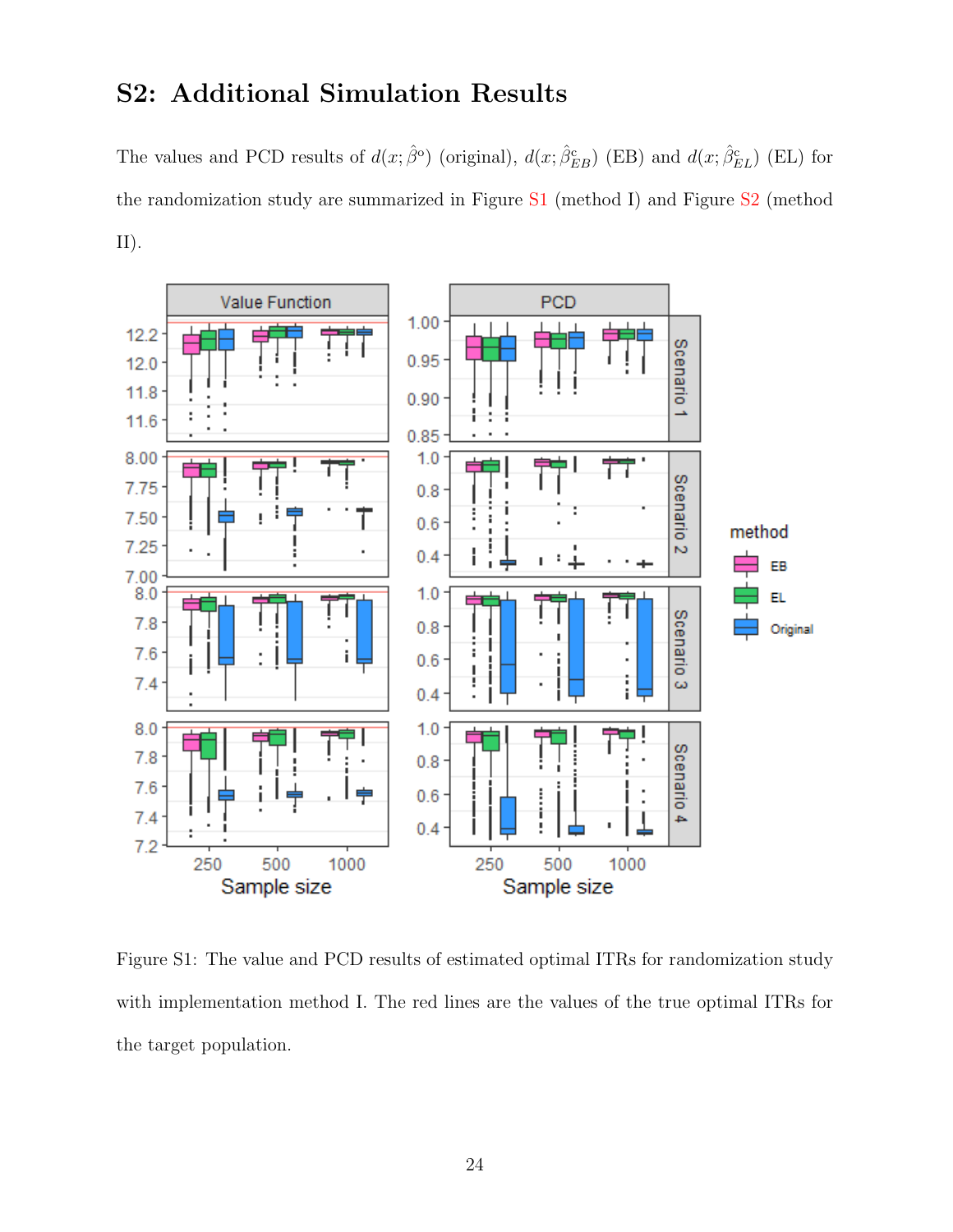

Figure S2: The value and PCD results of estimated optimal ITRs for randomization study with implementation method II. The red lines are the values of the true optimal ITRs for the target population.